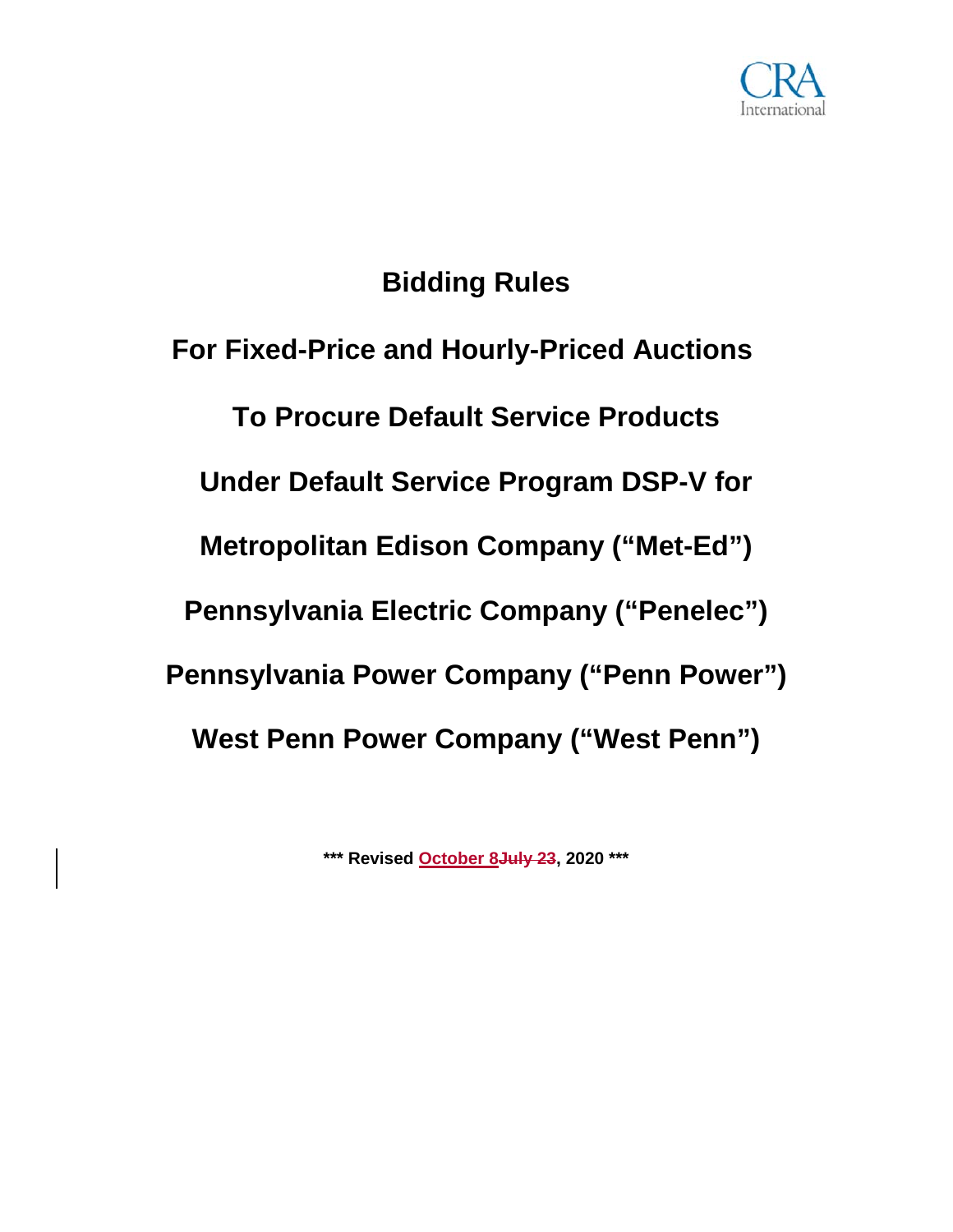# **Table of Contents**

#### Page

| 1. |       |  |
|----|-------|--|
|    | 1.1   |  |
| 2. |       |  |
|    | 2.1   |  |
|    | 2.2   |  |
|    | 2.3   |  |
| 3. |       |  |
|    | 3.1   |  |
|    | 3.2   |  |
| 4. |       |  |
|    | 4.1   |  |
|    | 4.1.1 |  |
|    |       |  |
|    | 4.1.2 |  |
|    | 4.1.3 |  |
|    | 4.2   |  |
|    | 4.2.1 |  |
|    | 4.2.2 |  |
|    | 4.2.3 |  |
|    | 4.3   |  |
|    | 4.4   |  |
| 5. |       |  |
|    | 5.1   |  |
|    | 5.1.1 |  |
|    | 5.1.2 |  |
|    | 5.1.3 |  |
|    | 5.1.4 |  |
|    | 5.1.5 |  |
|    | 5.1.6 |  |
|    | 5.1.7 |  |
|    | 5.1.8 |  |
|    | 5.2   |  |
|    | 5.2.1 |  |
|    | 5.2.2 |  |
|    | 5.3   |  |
|    | 5.4   |  |
|    | 5.5   |  |
|    | 5.6   |  |
| 6. |       |  |
|    | 6.1   |  |
|    | 6.2   |  |
|    | 6.3   |  |
| 7. |       |  |
|    | 7.1   |  |
|    | 7.2   |  |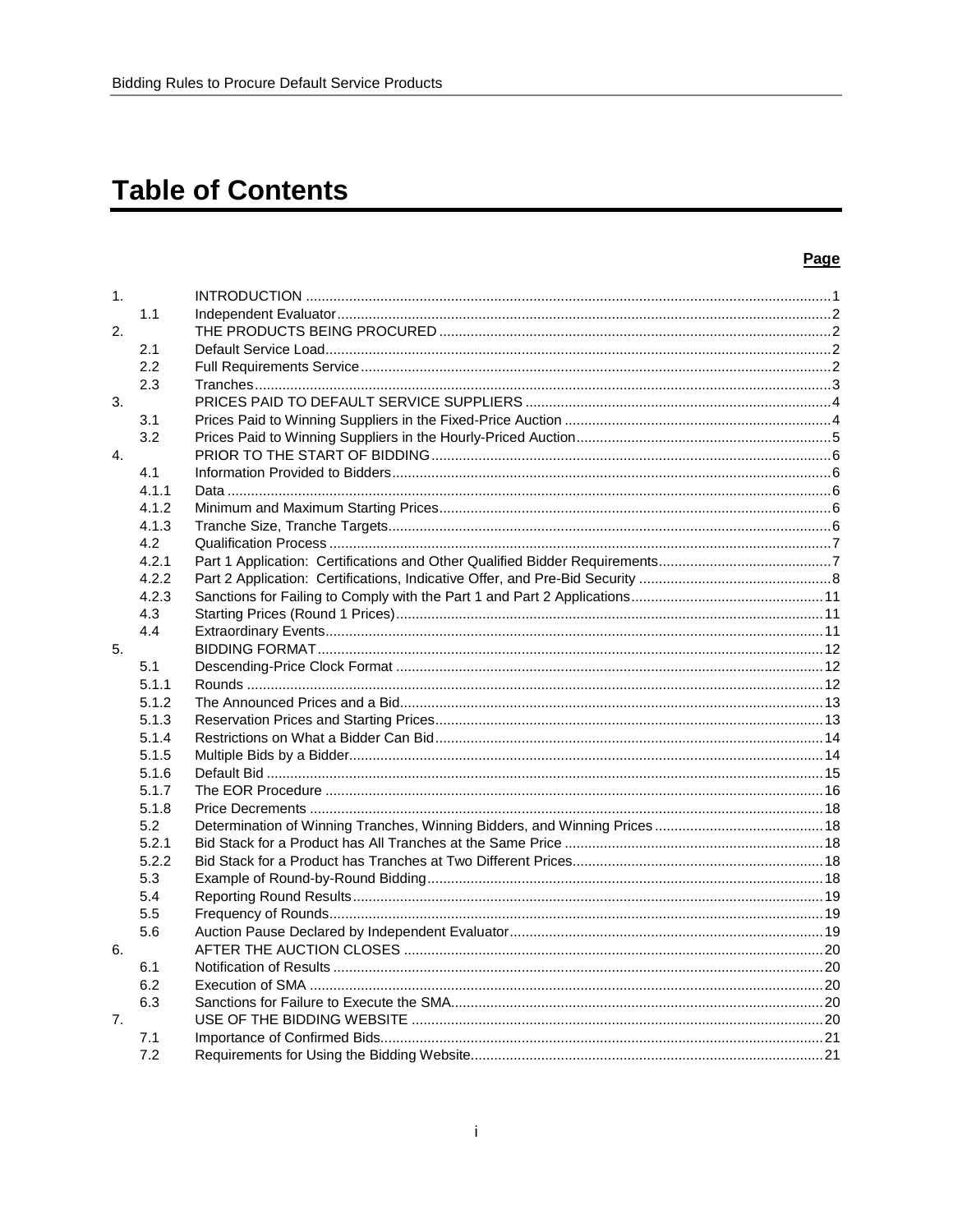|     | 7.3    |  |
|-----|--------|--|
| 8.  |        |  |
| 9.  |        |  |
| 10. |        |  |
|     | 10.1   |  |
|     | 10.2   |  |
| 11. |        |  |
|     | 11.1   |  |
|     | 11.1.1 |  |
|     | 11.1.2 |  |
|     | 11.1.3 |  |
|     | 11.1.4 |  |
|     | 11.2   |  |
|     | 11.2.1 |  |
|     | 11.2.2 |  |
|     | 11.2.3 |  |
|     | 11.2.4 |  |
|     | 11.2.5 |  |
|     | 11.3   |  |
|     | 11.3.1 |  |
|     | 11.3.2 |  |
|     | 11.3.3 |  |
|     | 11.3.4 |  |
|     | 11.4   |  |
|     | 11.4.1 |  |
|     | 11.4.2 |  |
|     | 11.4.3 |  |
|     | 11.4.4 |  |
|     | 11.4.5 |  |
| 12. |        |  |
|     | 12.1   |  |
|     | 12.2   |  |
|     | 12.3   |  |
|     | 12.4   |  |
| 13. |        |  |
|     | 13.1   |  |
|     | 13.1.1 |  |
|     | 13.1.2 |  |
|     | 13.2   |  |
|     | 13.3   |  |
| 14. |        |  |
|     | 14.1   |  |
|     | 14.2   |  |
|     | 14.3   |  |
|     | 14.4   |  |
|     | 14.5   |  |
|     | 14.6   |  |
|     |        |  |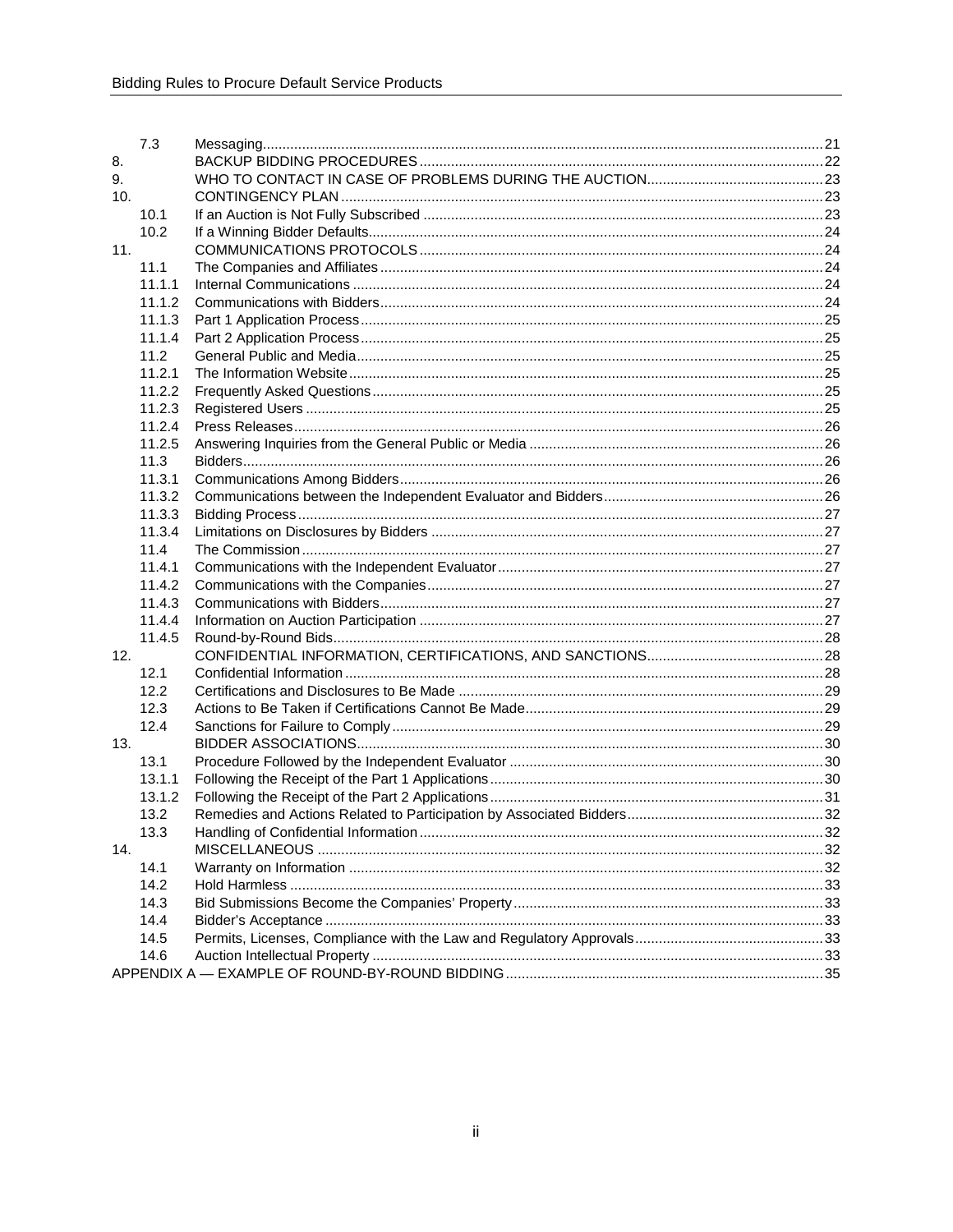# <span id="page-3-0"></span>**1. INTRODUCTION**

These Bidding Rules apply to the auctions to procure Default Service products for Metropolitan Edison Company ("Met-Ed"), Pennsylvania Electric Company ("Penelec"), Pennsylvania Power Company ("Penn Power") and West Penn Power Company ("West Penn") (each of which may be referred to as a "Company", and/or in combinations as "Companies") for all of their retail customers that take retail generation service from the Companies.

Default Service products for residential and commercial customers will be procured in a separate auction ("Residential/Commercial Auction" or "Fixed-Price Auction" or "FP Auction") from the auction for industrial customers ("Industrial Auction" or "Hourly-Priced Auction" or "HP Auction"). Unless otherwise noted, these Bidding Rules apply to each auction.

Bidders need to be familiar with the Supplier Master Agreement ("SMA"), the Bidding Rules, and all other documents for the auctions, including the Part 1 Application and the Part 2 Application which apply to both auctions. Bidders should visit the Information Website regularly for up-to-date information, including information specific to each auction. The Information Website contains relevant data, the schedule and key dates for participating in the auction process, frequently asked questions, and other information.

The following documents are appended to, and shall be considered integral parts of, these Bidding Rules:

- Appendix 1 Part 1 Application for Fixed-Price and Hourly-Priced Auctions to Procure Default Service Products
- Appendix 2 Part 2 Application for Fixed-Price and Hourly-Priced Auctions to Procure Default Service Products
- Appendix 3 Sample Pre-Bid Letter of Credit

Unless noted otherwise, "days" refer to business days and times refer to prevailing Eastern Time. Capitalized terms in this document, which are not defined explicitly herein, are defined in the SMA. In accordance with the SMA, "Default Service" and "DS" are equivalent (e.g., "Default Service Load" in these Bidding Rules corresponds to "DS Load" in the SMA).

Examples in these Bidding Rules are illustrative only.

These Bidding Rules may be modified from time to time by the Independent Evaluator in order to: (i) facilitate a more competitive auction process, (ii) make any necessary corrections and/or clarifications, (iii) account for any change in auction products, (iv) conform to any change in state or federal law or rule, and (v) apply any change deemed necessary at the discretion of the Independent Evaluator. All modifications will be posted to the Information Website and carried out in consultation with the Companies.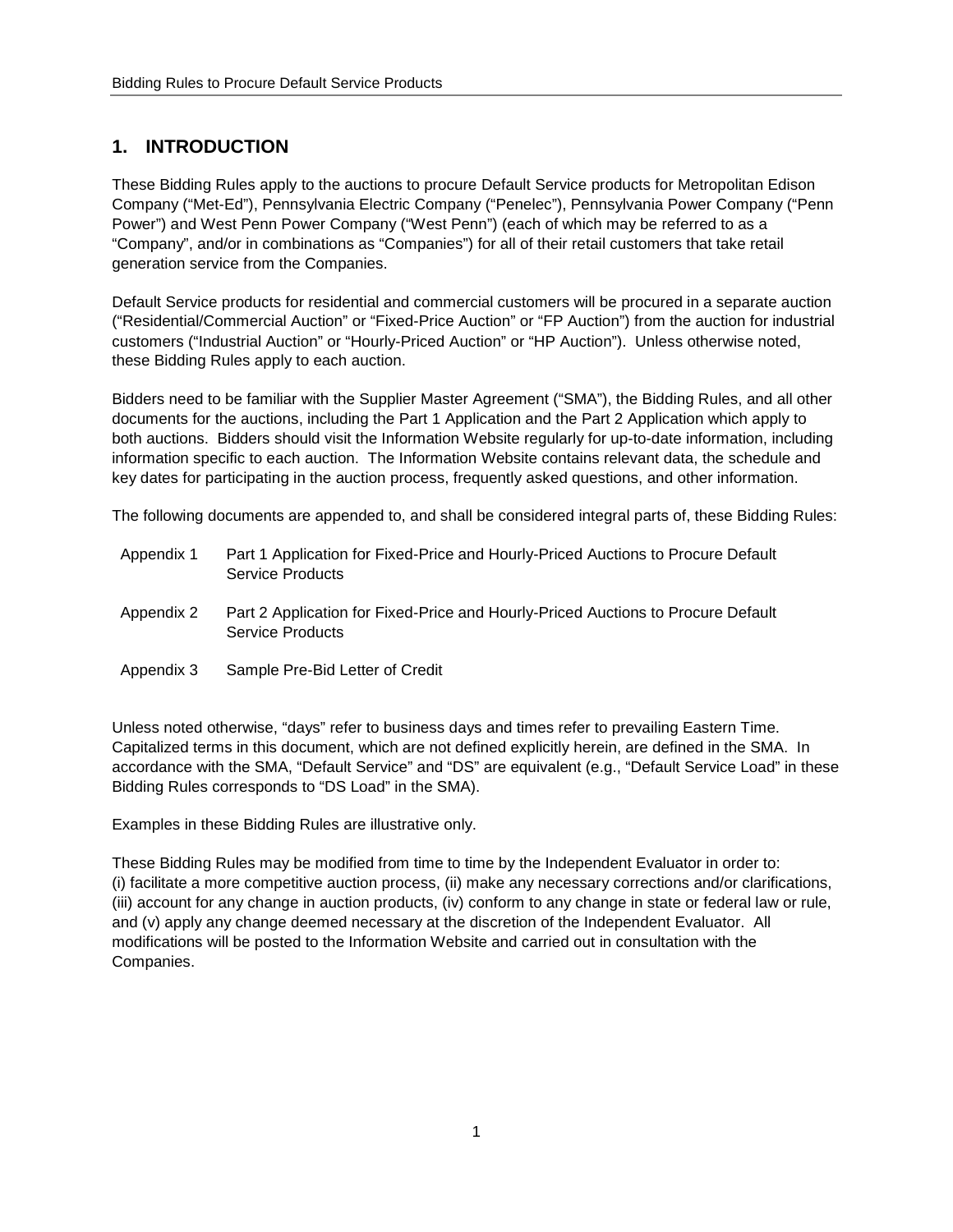# <span id="page-4-0"></span>**1.1 Independent Evaluator**

The Independent Evaluator is CRA International, Inc. d/b/a Charles River Associates ("CRA"). The Independent Evaluator (also referred to as the Auction Manager) can be contacted by sending an email to [fepaauction@crai.com.](mailto:fepaauction@crai.com) The full contact information for the Independent Evaluator is as follows:

> Independent Evaluator c/o Brad Miller, Vice President CRA International, Inc. John Hancock Tower, T-9 200 Clarendon Street Boston, MA 02116-5092 Phone: 617.425.3384 [fepaauction@crai.com](mailto:fepaauction@crai.com)

# <span id="page-4-1"></span>**2. THE PRODUCTS BEING PROCURED**

This section summarizes the common elements of the products to be procured in the auctions. The Information Website provides details about the products to be procured in a specific auction, including the delivery periods, the number of tranches, and the nominal MW size of the tranches.

## <span id="page-4-2"></span>**2.1 Default Service Load**

Default Service Load is each Company's aggregate requirement to serve its Default Service customers. For purposes of these Bidding Rules, a "Default Service Customer" is a retail customer of a Company taking Default Service.

## <span id="page-4-3"></span>**2.2 Full Requirements Service**

The auctions are designed to procure full requirements, load-following energy and energy-related services for Default Service Customers of the Companies.

#### **Obligations of Default Service Suppliers include the following:**

- Assume all responsibilities of a PJM Load Serving Entity ("LSE"), including all PJM administrative expenses and any other services or fees as required by PJM of an LSE.
- Provide for energy.
- Provide for capacity.
- Provide for ancillary services.
- Provide for transmission service, including Network Integration Transmission Service ("NITS").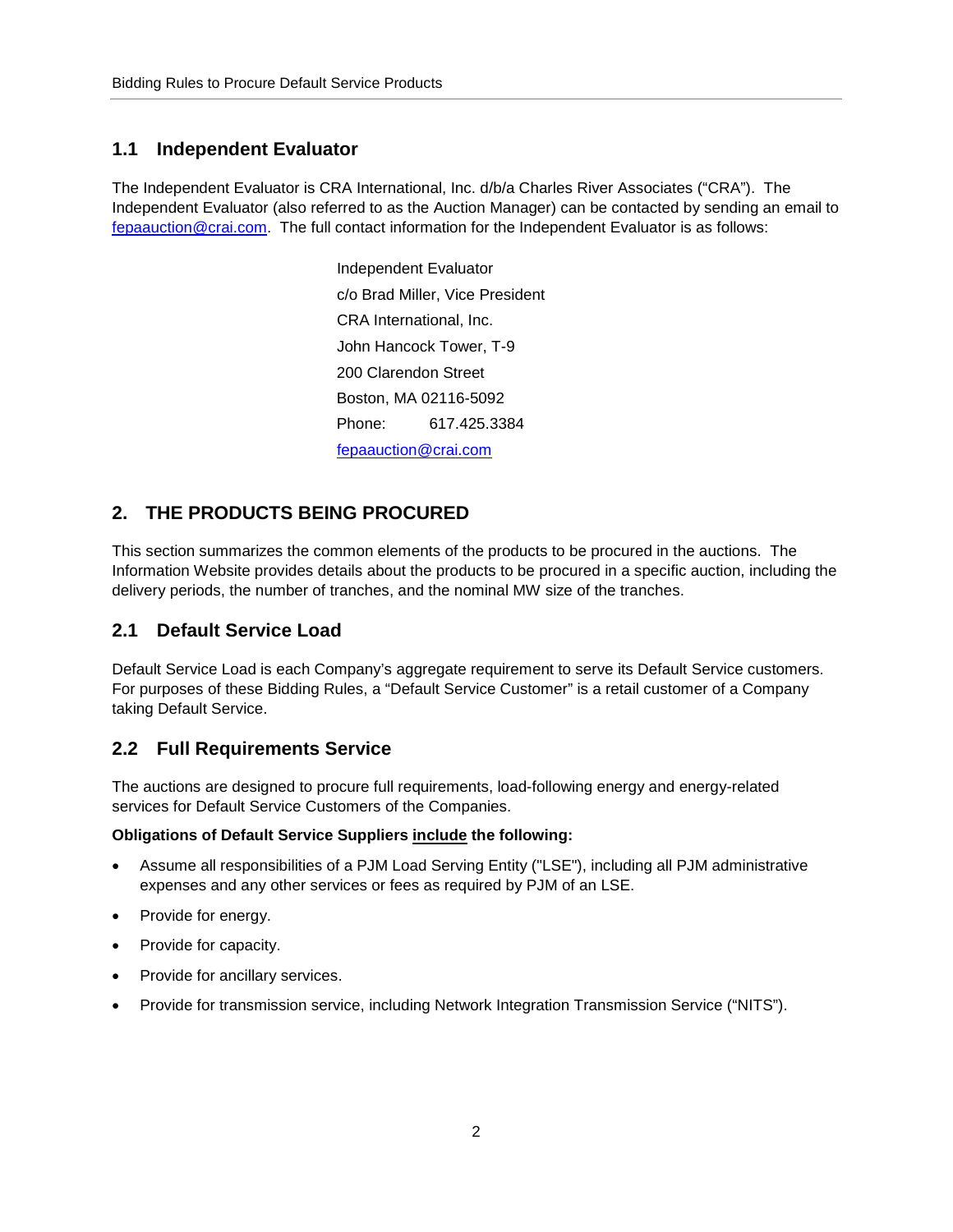#### **Obligations of Default Service Suppliers exclude the following:**

- Regional Transmission Expansion Plan charges ("RTEP");
- PJM Expansion Cost Recovery charges ("ECRC");
- Reliability Must Run / Generation Deactivation charges ("RMR") associated with generating plants for which specific RMR charges begin after the approval of the Companies' current Default Service Plans ("DSP-IV") by the Pennsylvania Public Utility Commission ("Commission"). All Suppliers will continue to be responsible for RMR charges associated with generating plants that began before the approval of DSP-III by the Commission, as those charges may change over time;
- Unaccounted for Energy;
- Historical out of market tie line, generation and retail customer meter adjustments; or
- Any Federal Energy Regulatory Commission ("FERC")-approved reallocation of PJM Regional Transmission Expansion Plan charges related to Docket No. EL05-121-009.

#### **Alternative Energy Portfolio Standards Act ("AEPS Act" or "AEPS") credits needed to meet the requirements of the Companies' Default Service Load**

The obligations of Default Service Suppliers to provide Alternative Energy Credits ("AECs") under the SMA vary among the Companies.

- Default Service Suppliers in the Met-Ed, Penelec, and Penn Power service territories will be responsible for meeting 100 percent of the non-solar Tier I and Tier II AEPS Act requirements. Met-Ed, Penelec, and Penn Power will procure all necessary solar photovoltaic requirements on behalf of Default Service Suppliers and EGSs that serve load in their respective service areas.
- In the West Penn service territory, Default Service Suppliers will be responsible for all Tier I and Tier II AEPS Act requirements (including solar photovoltaic requirements) less any Tier I AECs or solar photovoltaic AECs ("SPAECs") that are allocated to the suppliers from existing long-term purchases made by West Penn.

The requirements of Default Service Suppliers are described more specifically in the SMA.

#### <span id="page-5-0"></span>**2.3 Tranches**

Default Service Load will be divided into identical units called tranches, each representing a defined percentage of Default Service Load. For example, if there are 25 tranches for a given customer class, then each tranche equals one divided by twenty-five, or four percent of that class's load. This includes four percent (4%) of the actual hourly energy required for Default Service Load for the applicable delivery period as well as four percent (4%) of the PJM capacity requirement for the applicable delivery period.

The number of tranches intended to be procured in the auction for a product is referred to as the "tranche target" for that product. The Independent Evaluator may reduce the tranche targets if indications of interest in the auction are such that doing so is required to promote more competitive bidding.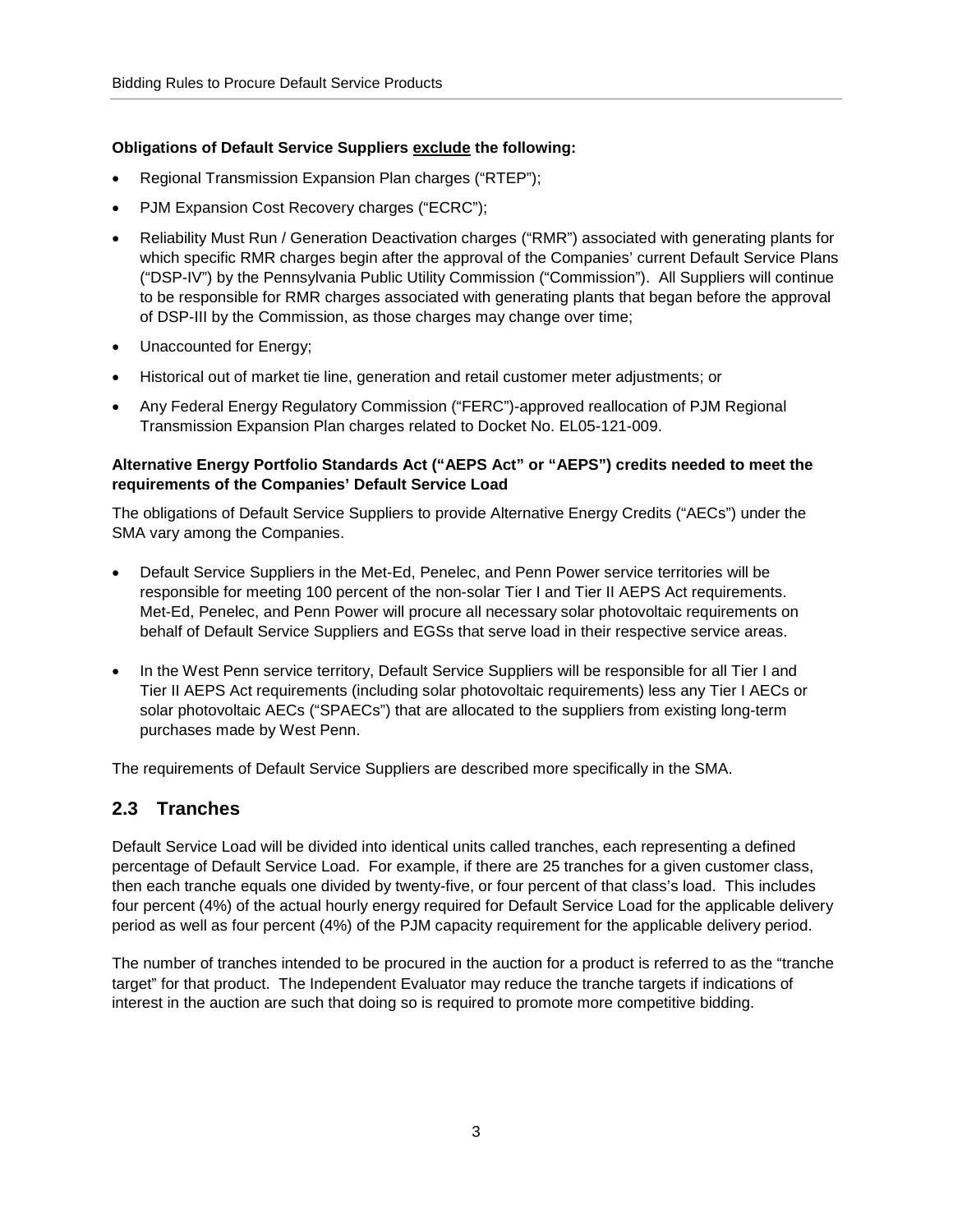# <span id="page-6-0"></span>**3. PRICES PAID TO DEFAULT SERVICE SUPPLIERS**

This section summarizes the components of the prices to be paid to Default Service Suppliers. The SMA takes precedent over the summary provided here.

# <span id="page-6-1"></span>**3.1 Prices Paid to Winning Suppliers in the Fixed-Price Auction**

In accordance with the SMA, the Default Service Suppliers from the Fixed-Price Auction for residential customer load will be paid a price comprising a fixed price component and a variable price component while the Default Service Suppliers from the Fixed-Price Auction for commercial customer load will be paid a price comprising a fixed price component only.. An additional line item (payment or credit) is added for the 2022/2023 Energy Year; See Appendix H, "Supplement," of the SMA.

- The residential fixed price component will be equal to 95 percent (95%) of the delivered supply each hour multiplied by the price established through the Companies' competitive procurement process. The residential variable price component will be equal to 5 percent (5%) of the delivered supply each hour multiplied by a "spot price." The "spot price" will be equal to the sum of:
	- (a) The real time hourly total locational marginal price ("LMP") established by PJM Interconnection L.L.C. ("PJM"), the Companies' regional transmission organization, for the PJM delivery point of the applicable Company (i.e., the PJM designated METED, PENELEC, Penn Power Aggregate, or APS Zone), plus
	- (b) An adder of \$20/MWh. This adder is designed to capture an estimate of costs of other supply components associated with meeting the full-requirements obligation, including capacity, ancillary services, NITS, AEPS compliance, and other costs.
- The commercial fixed price component will be equal to 100 percent (100%) of the delivered supply each hour multiplied by the price established through the Companies' competitive procurement process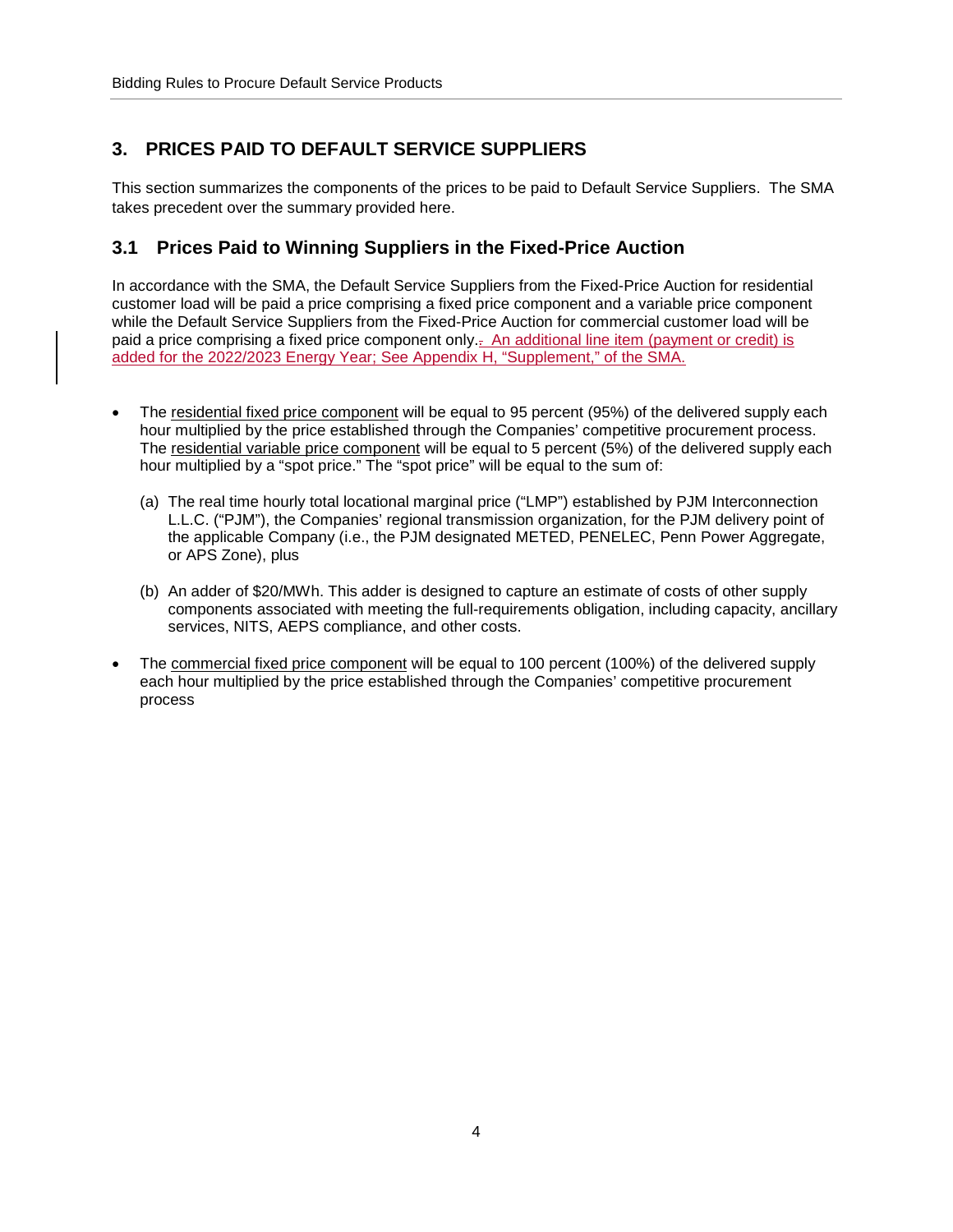### <span id="page-7-0"></span>**3.2 Prices Paid to Winning Suppliers in the Hourly-Priced Auction**

In accordance with the SMA, the Default Service Suppliers from the Hourly-Priced Auction will be paid a price comprising a fixed price component and a variable price component. An additional line item (payment or credit) is added for the 2022/2023 Energy Year; See Appendix H, "Supplement," of the SMA.

- The fixed price component will be equal to 100 percent (100%) of the delivered supply each hour multiplied by the price established through the Companies' competitive procurement process.
- The variable price component will be equal to 100 percent (100%) of the delivered supply each hour multiplied by a "spot price." The "spot price" will be equal to the sum of:
	- (a) The real time hourly total LMP established by PJM for the PJM delivery point of the applicable Company, plus
	- (b) An adder of \$4/MWh. This adder is designed to capture an estimate of costs of other supply components associated with meeting the full-requirements obligation, including capacity, ancillary services, NITS, AEPS compliance, and other costs.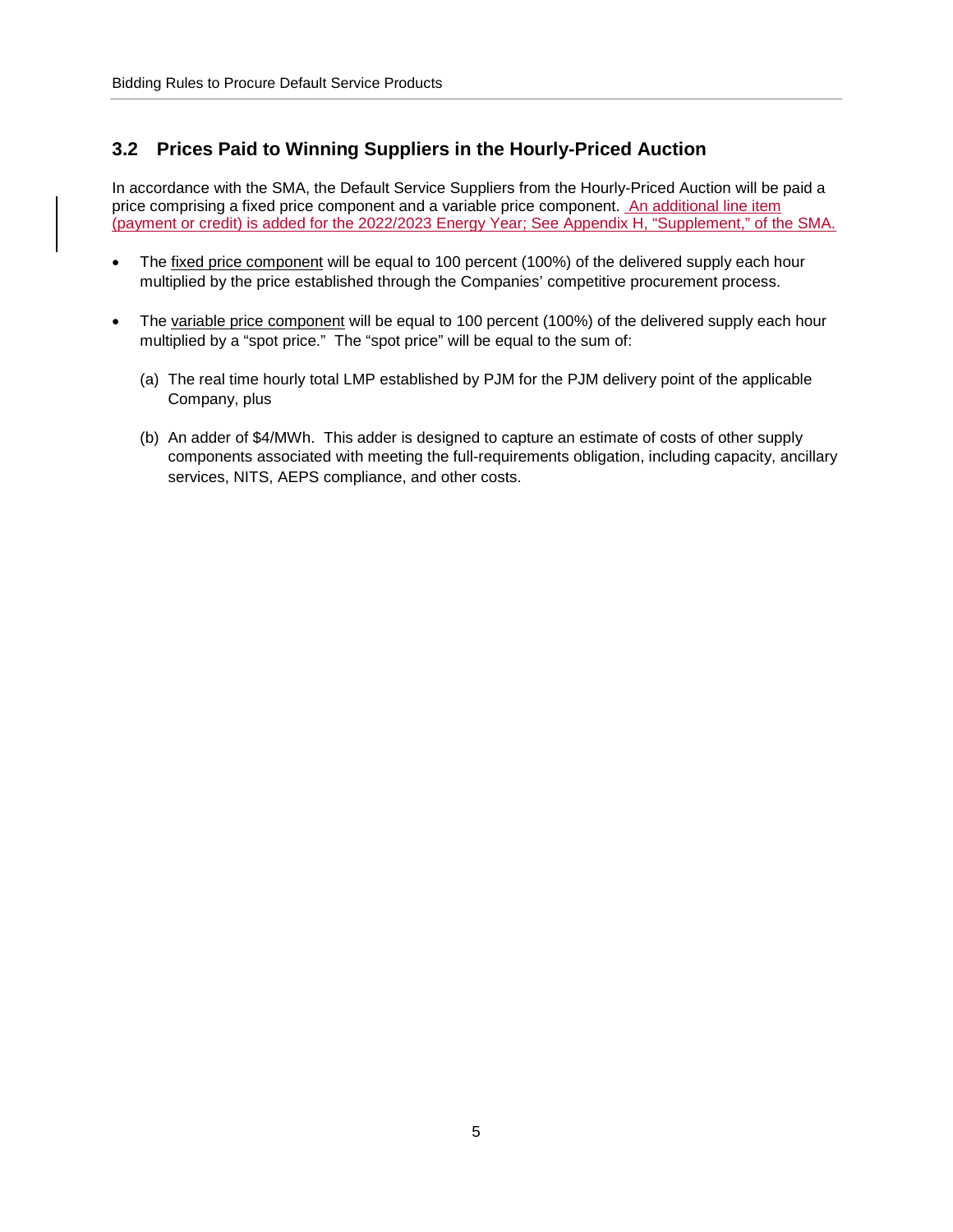# <span id="page-8-0"></span>**4. PRIOR TO THE START OF BIDDING**

## <span id="page-8-1"></span>**4.1 Information Provided to Bidders**

The Companies will make available certain information to suppliers in advance of qualification. This information will be posted on the Information Website.

## <span id="page-8-2"></span>4.1.1 Data

Load and other data that are posted to the Information Website are described in a data description document on the Information Website.

## <span id="page-8-3"></span>4.1.2 Minimum and Maximum Starting Prices

The Independent Evaluator will announce a minimum starting price and a maximum starting price for each product in the auction. The minimum and maximum starting prices establish the range for the possible round 1 prices for the auction.

# <span id="page-8-4"></span>4.1.3 Tranche Size, Tranche Targets

No later than eight (8) days prior to the Part 1 Application Due Date, the Independent Evaluator will announce for each product in the auction:

- The tranche targets or the number of tranches being procured for each product.
- The size (%) and MW-measure of the tranches in the auction.

No later than four (4) days prior to the Part 2 Application Due Date, the Independent Evaluator will announce:

• Any update to the MW-measure of the tranches in the auction.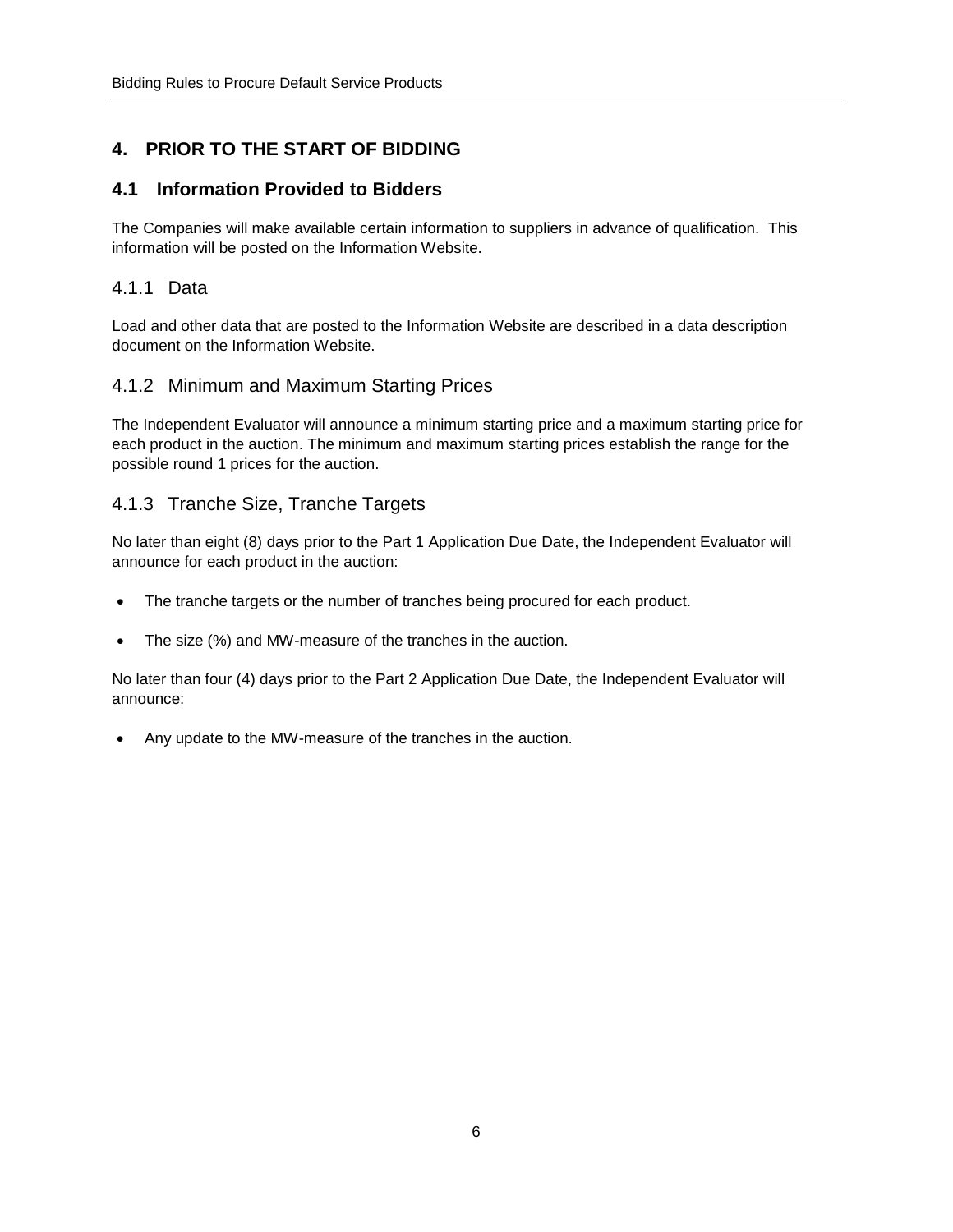# <span id="page-9-0"></span>**4.2 Qualification Process**

There are two parts to the bidder application and qualification process. In Part 1, prospective bidders apply to become Qualified Bidders. In Part 2, each Qualified Bidder provides certifications and its indicative offer and pre-bid security in order to become a Registered Bidder.

A prospective bidder is required to submit a new Part 1 Application before the first auction in a calendar year in which it would like to participate.

If a prospective bidder submits a successful Part 1 Application for an upcoming auction, in general the Qualified Bidder will not need to submit a new Part 1 Application for any subsequent auction that is held in the same calendar year as the upcoming auction. For example, if the prospective bidder submits a successful Part 1 Application and becomes a Qualified Bidder for an auction held in January, the Qualified Bidder generally would not need to submit a Part 1 Application prior to any other auctions held in the same calendar year. However, the Qualified Bidder will need to submit a new Part 1 Application if the information in the prior successful Part 1 Application has changed. Also, the Qualified Bidder is required to submit its most recent (e.g., quarterly) financial statements before each auction.

A Qualified Bidder is required to submit a new Part 2 Application before each auction it would like to participate in.

#### <span id="page-9-1"></span>4.2.1 Part 1 Application: Certifications and Other Qualified Bidder Requirements

In the Part 1 Application process, prospective bidders will be required to:

- Submit an application from a person with the power to bind the bidder.
- Agree to comply with all rules of the auction.
- Agree that if they become winning bidders, they will execute the applicable SMA with the Companies within 3 business days following the date of the Commission's approval of the auction results.
- Show either that they are a PJM Market Participant and Load Serving Entity in PJM, or that there exist no impediments to them becoming a PJM Market Participant and Load Serving Entity in PJM by the start of the applicable delivery period.
- Agree that if they become winning bidders, they will comply with the creditworthiness requirements set forth in the SMA.
- Certify that if they qualify to participate, they will not disclose information regarding the list of Qualified Bidders or confidential information that may be obtained during the bidding process about Qualified Bidders.
- Certify that if they qualify to participate, they will not substitute another entity in their place, transfer their rights to another entity, or otherwise assign their status as Qualified Bidders to another entity.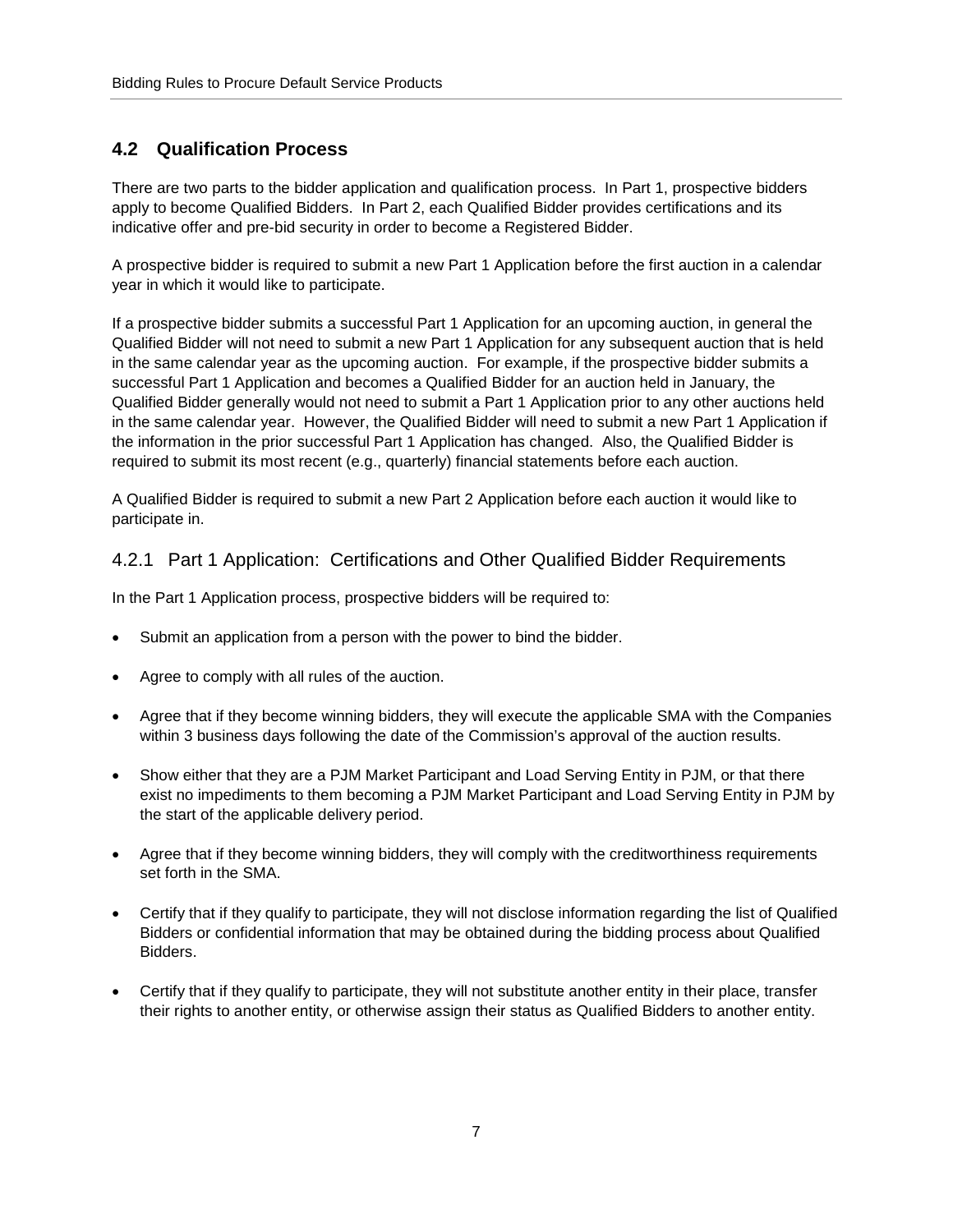Part 1 Applications must be submitted to the Independent Evaluator no later than 12:00 p.m. noon prevailing Eastern Time on the Part 1 Application Due Date. Prospective bidders will be notified by the Independent Evaluator no later than three (3) days after the Part 1 Application Due Date whether they succeeded in becoming Qualified Bidders.

A prospective bidder that has qualified during the Part 1 Application process becomes a Qualified Bidder. The Independent Evaluator will send a list of all Qualified Bidders to relevant parties that have undertaken to maintain the confidentiality of the list of Qualified Bidders. The relevant parties that will receive this list of Qualified Bidders are as follows:

- Each Qualified Bidder.
- Other parties as necessary to oversee the proper conduct of the auction, including representatives from the Companies and Commission Staff.

All parties receiving a list of Qualified Bidders will be subject to the confidentiality requirements as specified below and in the section, "Communications Protocols," in these Bidding Rules.

#### <span id="page-10-0"></span>4.2.2 Part 2 Application: Certifications, Indicative Offer, and Pre-Bid Security

For each auction, a Qualified Bidder must successfully complete the Part 2 Application process in order to become a Registered Bidder that can bid in the auction. Only Qualified Bidders may submit a Part 2 Application.

Part 2 Applications must be submitted to the Independent Evaluator no later than 12:00 p.m. noon prevailing Eastern Time on the Part 2 Application Due Date. Qualified Bidders will be notified by the Independent Evaluator whether they succeeded in the Part 2 Application process no later than three (3) days after the Part 2 Application Due Date.

#### **Certifications**

In the Part 2 Application, each Qualified Bidder will make a number of certifications to ensure the confidentiality of information regarding the auction, and in regards to associations with other Qualified Bidders, to ensure that they are participating independently of other Qualified Bidders. More details on the certifications can be found in the section, "Confidential Information, Certifications, and Sanctions," later in this document.

The competitiveness of the auction and the ability of the auction to produce competitive prices may be harmed by the coordinated or collusive behavior that associations among bidders may facilitate. As the Independent Evaluator relies on a number of factors to assess and promote competitive bidding, including the number of independent competitors, providing inaccurate information or insufficient disclosure of associations in the Part 2 Application is prohibited. More details on rules and protocols for participation by associated bidders can be found in the section, "Bidder Associations," later in this document.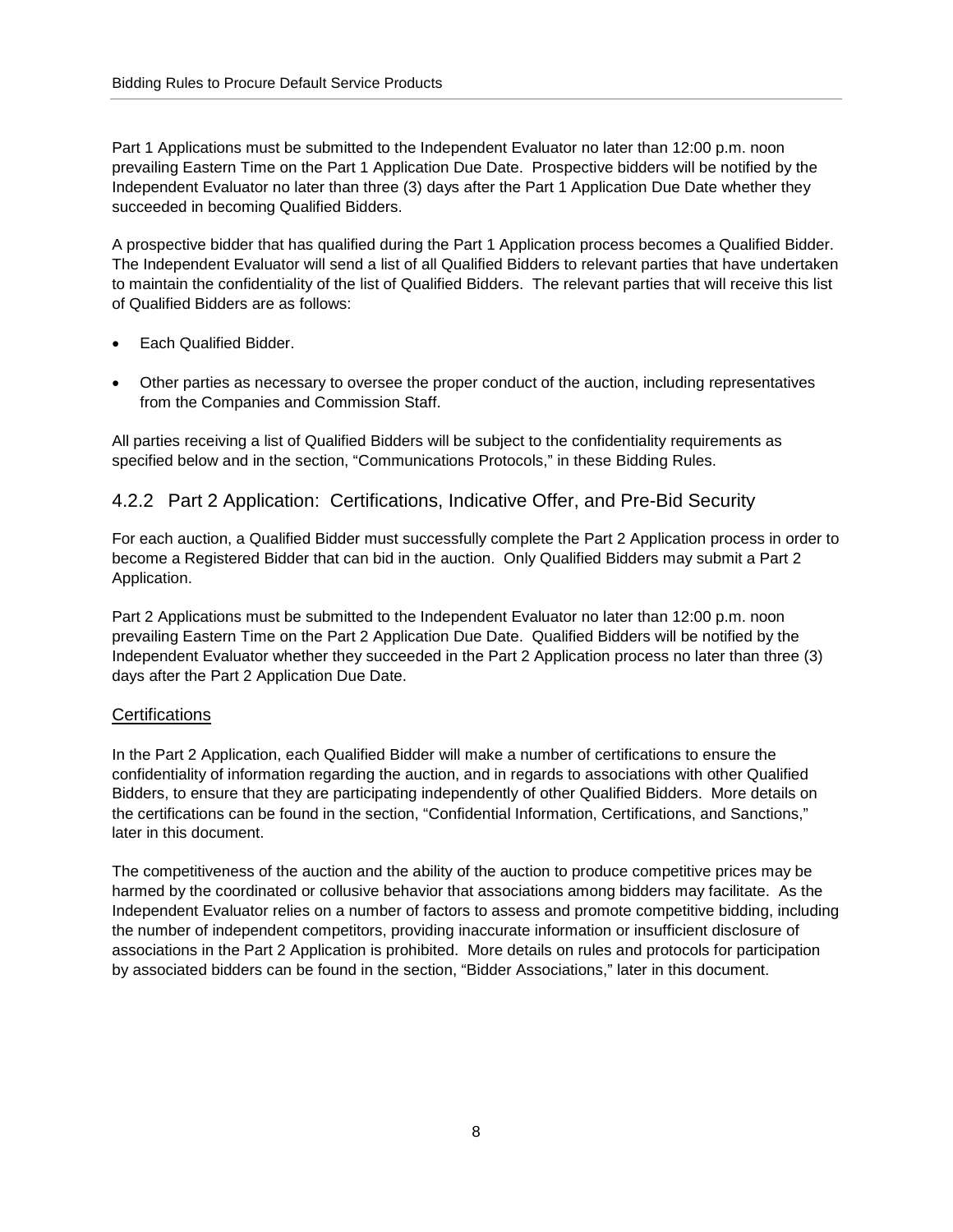#### Indicative Offers

With its Part 2 Application, a Qualified Bidder will be required to submit indicative offers and to post prebid security sufficient for their indicative offers. A Qualified Bidder provides two indicative offers for each auction that the Qualified Bidder is applying to participate in: one indicative offer at the minimum starting prices for the products in the auction, and one indicative offer at the maximum starting prices for the products in the auction. An indicative offer specifies for each product in the auction the number of tranches that the Qualified Bidder is willing to serve for that product. Thus, the indicative offer at the minimum starting prices in the auction specifies the number of tranches that the Qualified Bidder is willing to serve for each product in the auction at the minimum starting price for the product. The indicative offer at the maximum starting prices in the auction specifies the number of tranches that the Qualified Bidder is willing to serve for each product in the auction at the maximum starting price for the product. For each product in the auction, the number of tranches specified in the indicative offer at the minimum starting price cannot exceed the number of tranches specified in the indicative offer at the maximum starting price.

Indicative offers are important in two respects. First, the Independent Evaluator may use the indicative offers to inform the setting of the starting price for each product (i.e., round 1 announced price). Second, the total number of tranches in the Qualified Bidder's indicative offer at the maximum starting prices is used to determine the Qualified Bidder's initial eligibility (i.e., the maximum total number of tranches the Qualified Bidder can bid across all products in round 1 of the auction): the Qualified Bidder's initial eligibility is set to the total number of tranches across all products in the Qualified Bidder's indicative offer at the maximum starting prices. During the auction, bidders are free to switch their tranches among products in response to changes in announced prices (subject to any bidding restrictions). However, a bidder will never be able to bid a total number of tranches across products that exceeds the bidder's initial eligibility. Thus, the number of tranches for each product in the Qualified Bidder's indicative offer at the maximum starting prices does not limit the number of tranches the Qualified Bidder can bid on a particular product, but the total number of tranches across all products in the indicative offer at the maximum starting prices must be equal to the Qualified Bidder's desired initial eligibility across all products in the auction.

#### Restrictions on the Indicative Offer

Each Qualified Bidder will be subject to a load cap that limits the number of tranches the bidder can bid on and win. Thus, the Qualified Bidder's indicative offer at the maximum starting prices across all products in the auction is not allowed to exceed the load cap. The load cap will be 75 percent on an aggregated load basis across all products in each auction such that no bidder may bid on and win more tranches than the load cap. The load cap will be implemented by ensuring that each bidder's initial eligibility does not exceed the load cap in an auction.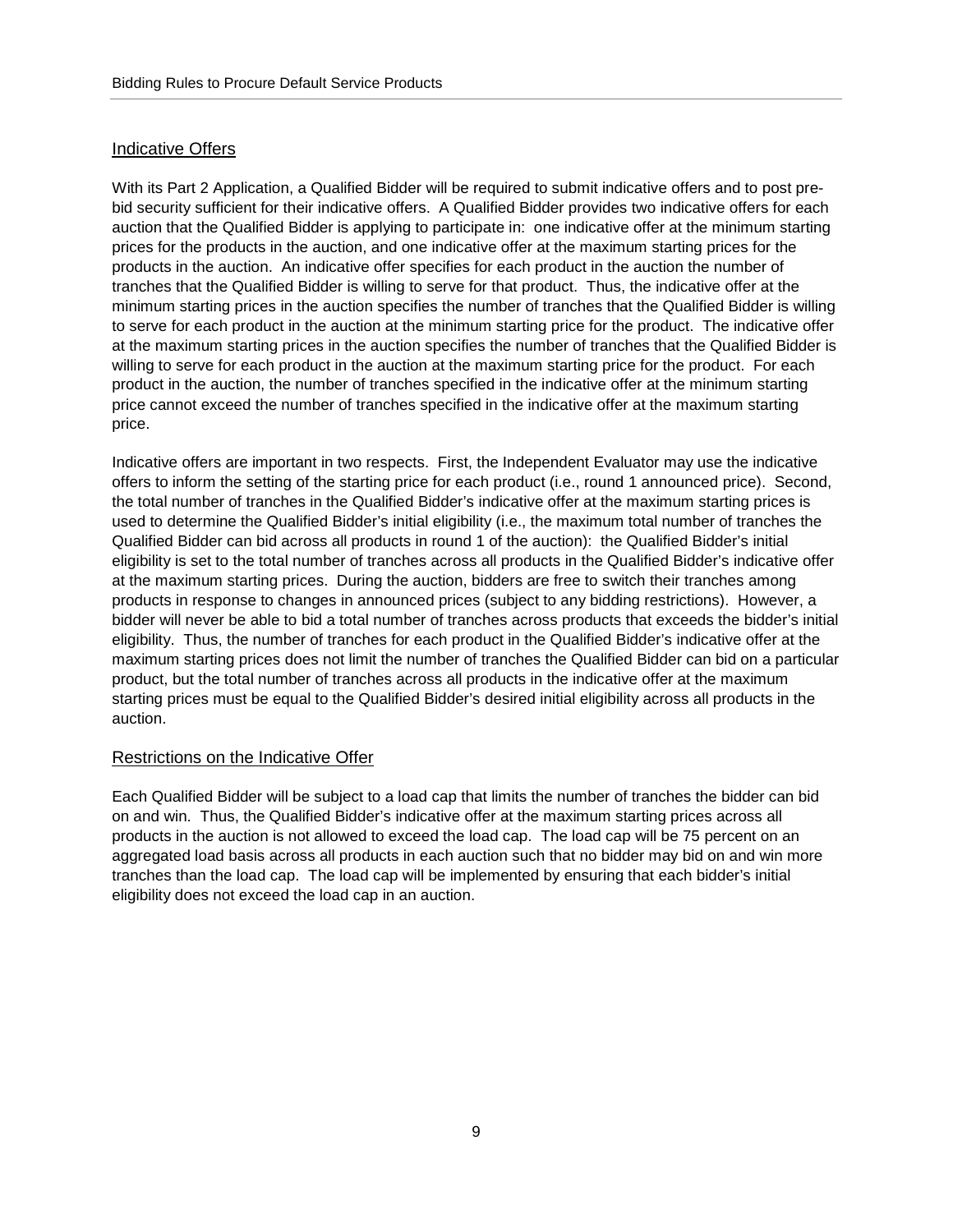#### Pre-Bid Security

Each Qualified Bidder must post pre-bid security sufficient for its indicative offer at the maximum starting prices. Each Qualified Bidder must post pre-bid security in an amount specified in the Part 2 Application for all products included in the bidder's indicative offer at the maximum starting prices. Either cash or a pre-bid letter of credit will be accepted as pre-bid security. Interest will not be paid on cash posted as pre-bid security. The standard form of the pre-bid letter of credit that is acceptable to the Companies will be posted to the Information Website.

If a draft pre-bid letter of credit submitted by the prospective bidder with the Part 1 Application does not conform to the standard form, the prospective bidder shall indicate clearly any and all modifications in electronic, redlined format from the standard form. The Companies will assess, in their sole and exclusive discretion, whether such modifications are acceptable. Modifications that are accepted by the Companies will be posted on the Website. Subsequently in its Part 2 Application, a Qualified Bidder must provide the required executed pre-bid letter of credit that either is the standard form or is the version that incorporates only those modifications to the standard form accepted by the Companies upon review of the bidder's Part 1 Application.

The following is an example calculation of the pre-bid security.

#### **Example 1. Pre-Bid Security**

A Qualified Bidder submits an indicative offer of 5 tranches for the Met-Ed 24-month residential product at the minimum starting price and 10 tranches for the Met-Ed 24-month residential product at the maximum starting price, 3 tranches for the Penelec 12-month residential product at the minimum starting price and 6 tranches for the Penelec 12-month residential product at the maximum starting price, and 2 tranches for the Penn Power 3-month commercial product at the minimum starting price and 4 tranches for the Penn Power 12-month commercial product at the maximum starting price. The Qualified Bidder must submit with this indicative offer of 20 tranches at the maximum starting prices cash or a pre-bid letter of credit of \$250,000 per tranche (as specified in the Part 2 Application). The Qualified Bidder thus posts cash or a pre-bid letter of credit of \$5 million (20 tranches X \$250,000 per tranche).

For a Part 2 Application to be accepted, it must be complete and include the Qualified Bidder's indicative offers and pre-bid security (either a pre-bid letter of credit or cash). After its Part 2 Application is accepted, a Qualified Bidder becomes a Registered Bidder. The Independent Evaluator will send each Registered Bidder a summary of its indicative offers, pre-bid security amount, and the Registered Bidder's initial eligibility.

The Independent Evaluator also will send simultaneously to each Registered Bidder, and to those other parties as necessary to oversee the proper conduct of the auction, a list of Registered Bidders, and the total initial eligibility aggregated across all Registered Bidders. The list of Registered Bidders and the total initial eligibility will not be released publicly. Qualified Bidders, in their Part 2 Applications, will have undertaken to maintain the confidentiality of the list of Registered Bidders and the total initial eligibility, and to destroy documents including electronic files with this information provided by the Independent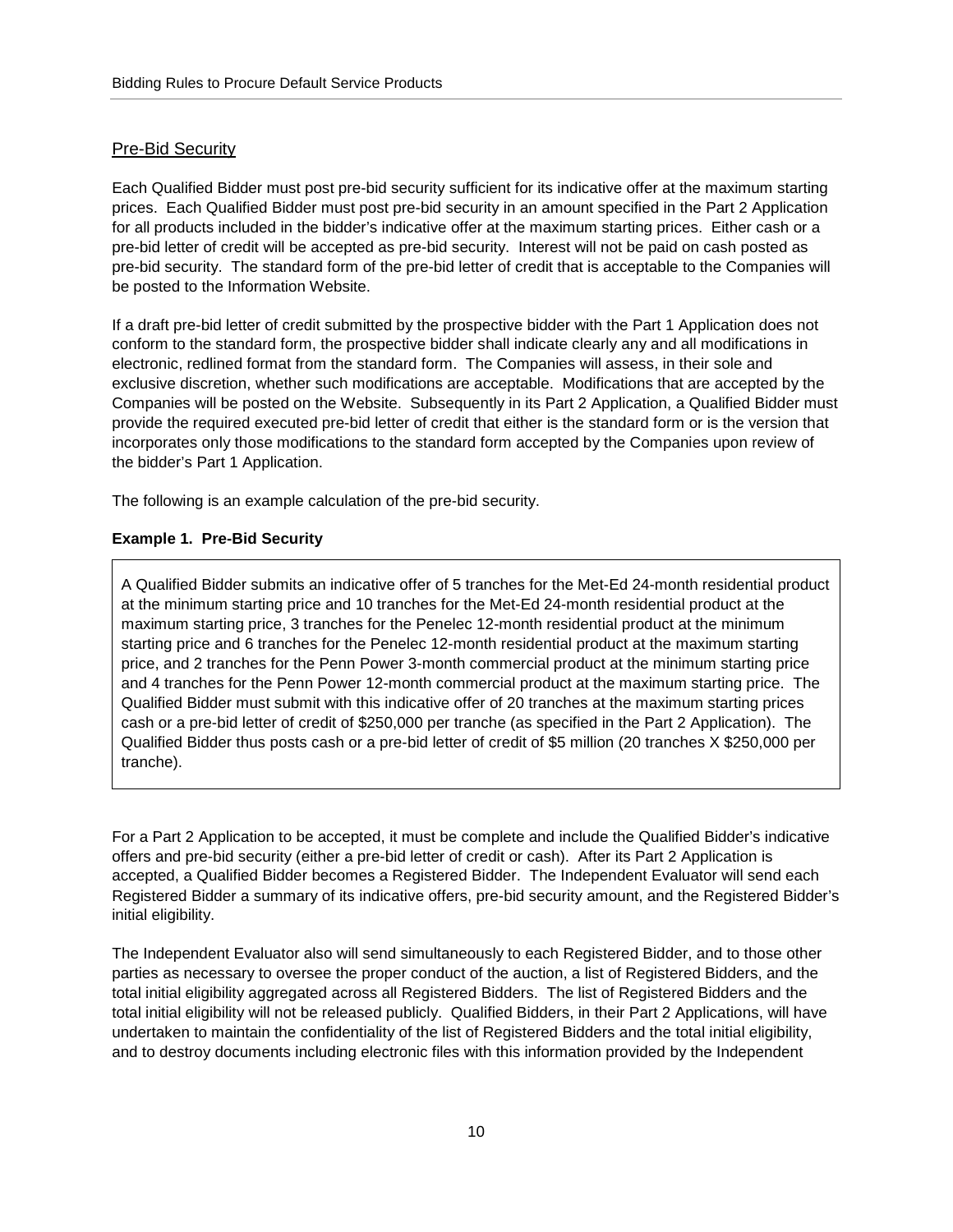Evaluator within five (5) days following the conclusion of the auction, as explained further in the Part 2 Application.

Pre-bid security will remain in full force, at a minimum, until the fifth calendar day after the conclusion of the auction. Subsequently, a bidder's pre-bid security will be cancelled and returned:

- As soon as practicable if the bidder has won no tranches.
- After the bidder has signed the SMA and has complied with all creditworthiness requirements of the SMA for the tranches that it has won.

The Companies can collect on the pre-bid security of bidders that win tranches but that fail to sign the SMA or fail to comply with the creditworthiness requirements immediately following the close of the auction.

## <span id="page-13-0"></span>4.2.3 Sanctions for Failing to Comply with the Part 1 and Part 2 Applications

Sanctions can be imposed on a bidder for failing to disclose information relevant to determining associations, for coordinating with another bidder, or for failing to abide by any of the certifications that it will have made in its Part 1 and Part 2 Applications. Such sanctions can include, but are not limited to, termination of the SMA, loss of all rights to provide supply for the Companies to serve any load won by such bidder, forfeiture of financial guarantees and other fees posted or paid, prosecution under applicable state and federal laws, debarment from participation in future solicitations, and other sanctions that may be appropriate. For any failure to disclose information or for any violation of the certifications, the Independent Evaluator will make a recommendation on a possible sanction.

## <span id="page-13-1"></span>**4.3 Starting Prices (Round 1 Prices)**

No later than three (3) days before bidding starts for an auction, the Independent Evaluator will inform all Registered Bidders of the starting price for each product in the auction, which is the announced price that will be in effect for round 1. For each product, the starting price will be no higher than the maximum starting price and no lower than the minimum starting price for the product. The Independent Evaluator will set the starting prices.

## <span id="page-13-2"></span>**4.4 Extraordinary Events**

The Independent Evaluator, in consultation with the Companies, may determine that, due to extraordinary events, the minimum starting prices and the maximum starting prices require revision. In this event, the schedule for the auction process also may be revised. If the indicative offers have already been received, the Independent Evaluator will request that the Registered Bidders (or the Qualified Bidders if the Part 2 Application process had not been completed) revise their indicative offers on the basis of the revised minimum starting prices and the revised maximum starting prices.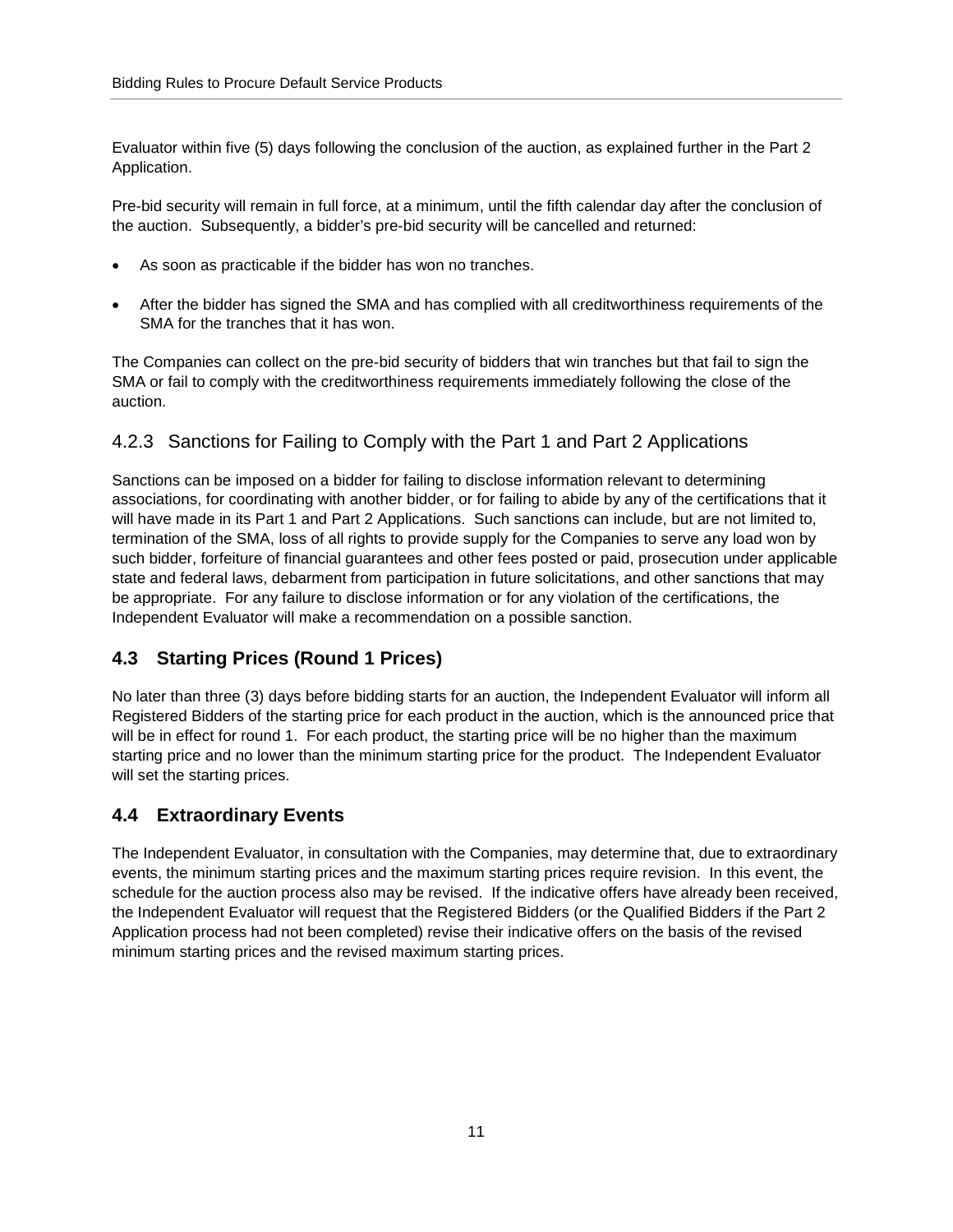For such a revision to be necessary, an extraordinary event must occur between the time at which the minimum starting prices and the maximum starting prices are announced and the day on which bidding starts. An extraordinary event must be agreed to by the Companies and the Independent Evaluator. Such events could include, but are not limited to, the advent of war, the disruption of a major supply source for potentially extended periods, or other events that could affect significantly the cost of supply.

If an extraordinary event occurs during that time, the Independent Evaluator in consultation with the Companies will determine revised minimum starting prices and revised maximum starting prices. New indicative offers based on these prices will be required from bidders. To the extent practicable, the determination of new minimum and maximum starting prices, the submission of new indicative offers, and if necessary the announcement of new starting prices, will be carried out so as to afford bidders sufficient time. If an extraordinary event occurs during that time that causes a possible change in the schedule, the Independent Evaluator in consultation with the Companies and Commission Staff, will determine a revised schedule.

#### <span id="page-14-0"></span>**5. BIDDING FORMAT**

In order to participate in the auction, bidders must have been successful in the Part 1 Application process and the Part 2 Application process. Only Registered Bidders are permitted to participate in the auction. Registered Bidders will bid in the auction by accessing the Independent Evaluator's secure Bidding Website.

#### <span id="page-14-1"></span>**5.1 Descending-Price Clock Format**

The auction format is a simultaneous, multiple-round, descending-price clock format for "N" rounds. The number of rounds "N" for the auction is not pre-determined. Instead, it is determined by the closing rule for the auction (described below). All products are available to bid on simultaneously in the auction. Bids are submitted during bidding rounds. Prices are announced for the products prior to each bidding round, and during a bidding round, a bidder submits for each product the number of tranches it would supply at the product's announced price. If the total number of tranches bid on a product exceeds the product's tranche target — i.e., the product is over-subscribed — the announced price for the product will be reduced for the next round. Announced prices will tend to decline round by round until the number of tranches bid falls sufficiently so that no product is over-subscribed and the auction closes.

An important rule is that a bidder cannot reduce the number of tranches it bids on a product if the product's announced price does not fall from one round to the next; in this case, the bidder can only maintain or increase the number of tranches it bids on the product (subject to other rules).

#### <span id="page-14-2"></span>5.1.1 Rounds

Each bidding round has a specified start time and a specified end time. These start and end times are enforced by the Bidding Website. Prior to the start of the auction, the initial schedule of rounds will be available on the Bidding Website. As the auction progresses, the Independent Evaluator will keep bidders informed of the start and end times of subsequent rounds through the Bidding Website. The Independent Evaluator retains the option of pausing a round, delaying the start or end of a round, or otherwise adjusting the round times. The Independent Evaluator will inform bidders through the Bidding Website if it exercises this discretion to change the start time or end time of a round.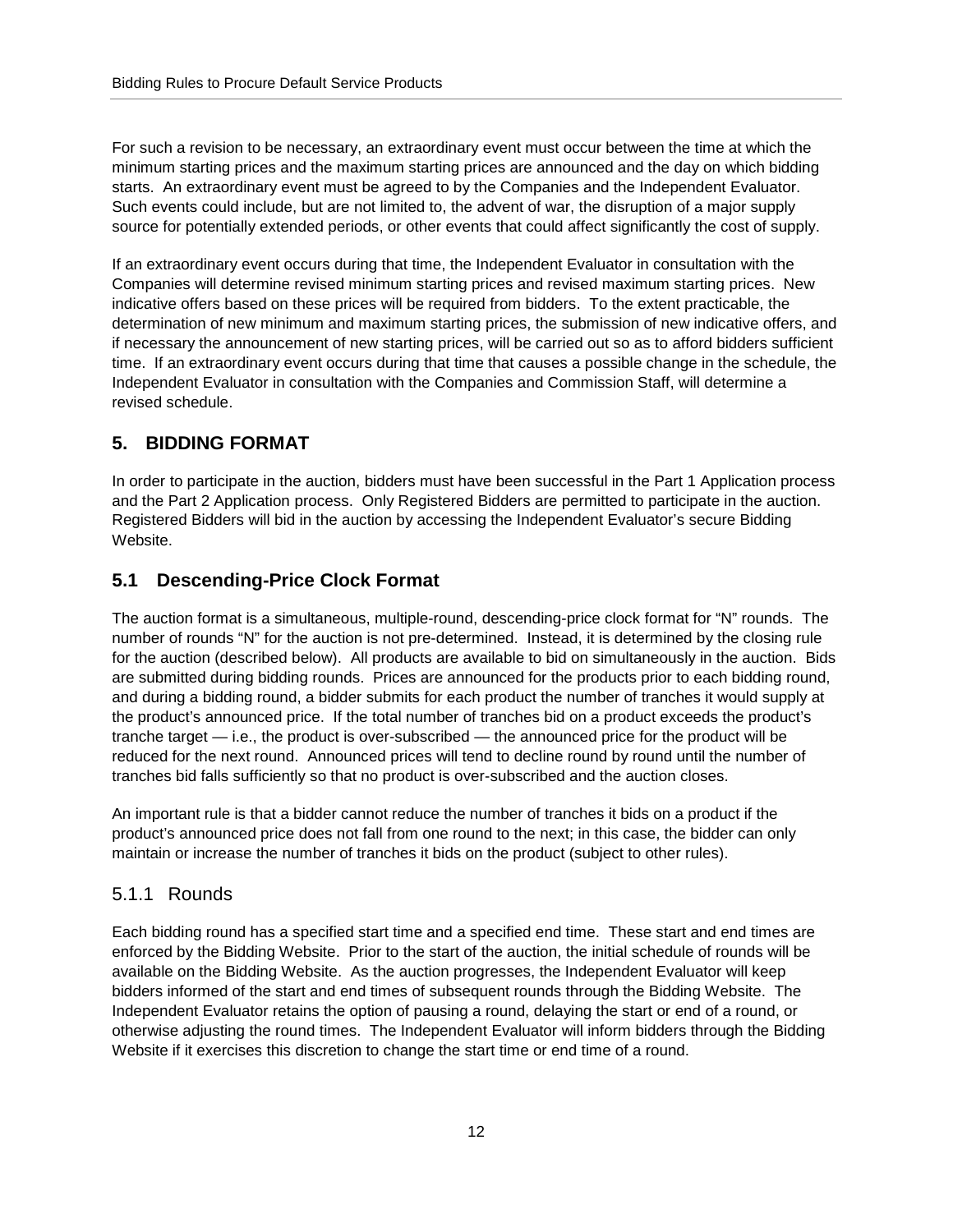Bidders submit bids only during a round. When a round ends, the bids submitted during that round are processed and results of that round are reported to all bidders as explained in the section "Reporting Round Results" below. Each bidder then prepares to submit a bid for the next round if the auction remains open.

## <span id="page-15-0"></span>5.1.2 The Announced Prices and a Bid

Prior to the start of each round, the Independent Evaluator announces the price that will be in effect for each product for the round. The announced prices are specified in dollars per MWh or \$/MWh. The price announced by the Independent Evaluator for a product applies to all of the product's tranches. Each bidder decides how many tranches it is willing and able to supply for each product at the product's announced price. A bid by a bidder is, for each product, the number of tranches that the bidder is willing to supply at that announced price for the product. All bids are irrevocable and binding upon the bidders.

At sufficiently high announced prices there will be excess supply for a product causing it to be oversubscribed; that is, the number of tranches bid on the product will exceed the product's tranche target. Excess supply for a product is measured as the total number of tranches bid across all bidders on the product in the round minus the product's tranche target.

## <span id="page-15-1"></span>5.1.3 Reservation Prices and Starting Prices

There are reservation prices for the auction. The reservation price for a product is the price above which tranches for the product will not be purchased. If, at the conclusion of the auction, the reservation price for a product has not been met, no tranches for that product will be awarded. At the conclusion of the auction, the Independent Evaluator will inform bidders through the Bidding Website if the reservation price for a product has not been met.

Starting prices for the auction are determined after reservation prices are determined. The starting price for a product will be no lower than the reservation price for the product. The starting price may be the same as or higher than the reservation price for the product. The Independent Evaluator will not announce the reservation prices to bidders in advance of an auction.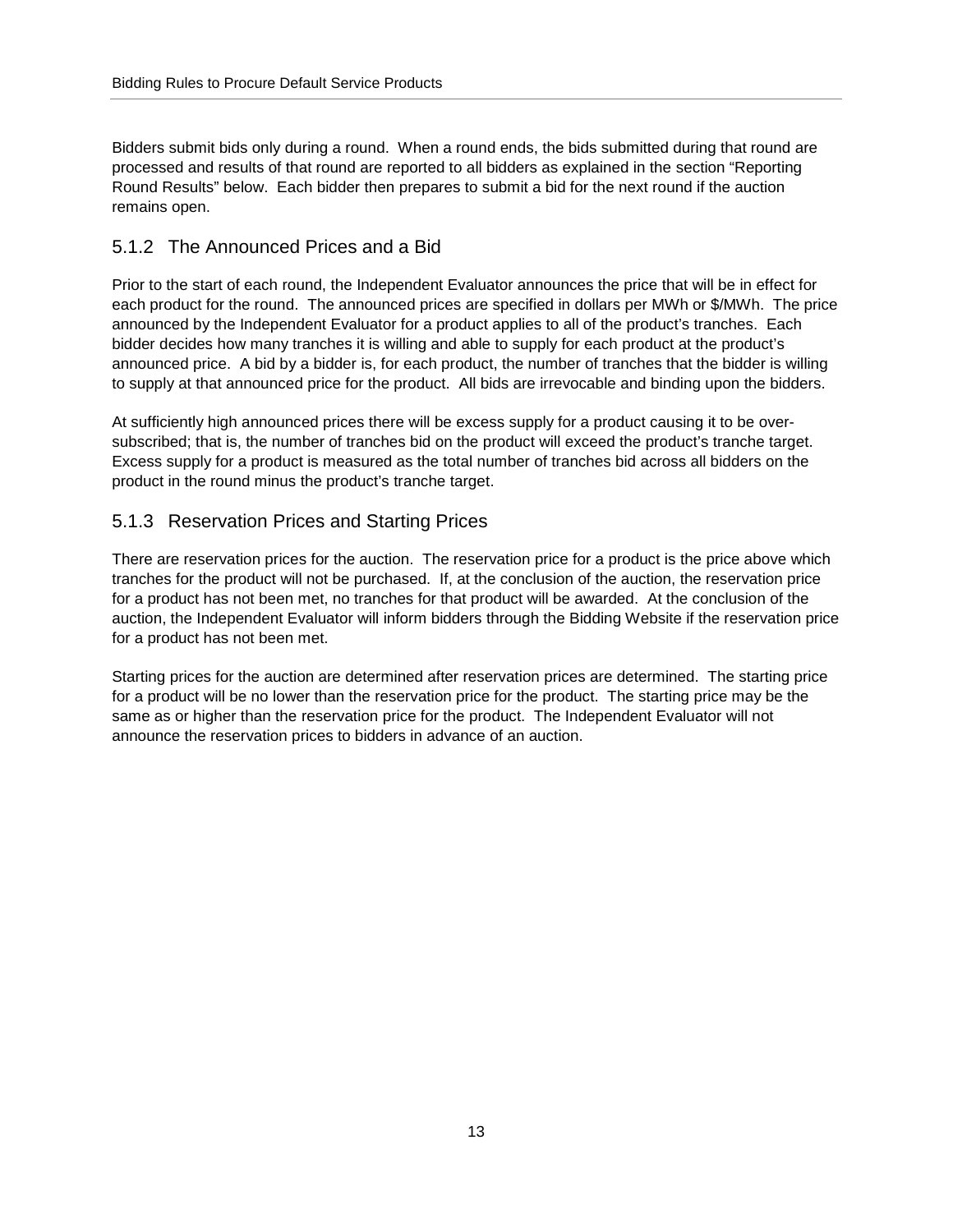# <span id="page-16-0"></span>5.1.4 Restrictions on What a Bidder Can Bid

The total number of tranches a bidder bids across all products in a round cannot exceed the bidder's eligibility for that round. That is, a bidder's eligibility to bid in a round is the maximum number of tranches it is allowed to bid across all products in that round. A bidder's eligibility for a round simply is the number of tranches the bidder bid across all products in the preceding round. Thus, a bidder cannot increase its eligibility from round to round; its eligibility can only stay the same or decrease from round to round.

A bidder is not allowed to bid more tranches on a product in a round than the product's tranche target.

A bidder is not allowed to bid a number of tranches that would violate any applicable load cap.

If the announced price for a product has been reduced from one round to the next round, the bidder can reduce the number of tranches it bid on that product.

If the announced price for a product has not been reduced from one round to the next round, the bidder cannot reduce the number of tranches it bid on that product.

Subject to the rules above, in each round a bidder is free to bid its tranches of eligibility across products however it would like to. Thus, subject to the rules above, bidders are free to reduce the tranches they bid and/or to switch tranches across products from round to round in response to changes in the announced prices for the products.

As discussed above, a bidder's initial eligibility is its eligibility for round 1 of the auction and is determined by the total number of tranches across products at the maximum starting prices in the bidder's indicative offer. During the course of the auction, the bidder's eligibility will decline or remain unchanged depending on the total number of tranches bid by the bidder across all products in each round of the auction.

If a bidder's eligibility falls to zero tranches, it will not be allowed to bid in any more rounds of the auction.

#### <span id="page-16-1"></span>5.1.5 Multiple Bids by a Bidder

Because a bidder may decide to change a bid it submitted previously within the current open round, a bidder is allowed to make multiple bid submissions in a round as long as the round remains open for bidding, with each new confirmed bid fully replacing any prior bids it submitted in the round. If a bidder submits multiple bids in a round, the only bid considered in the round for that bidder is the last confirmed bid it submitted in the round.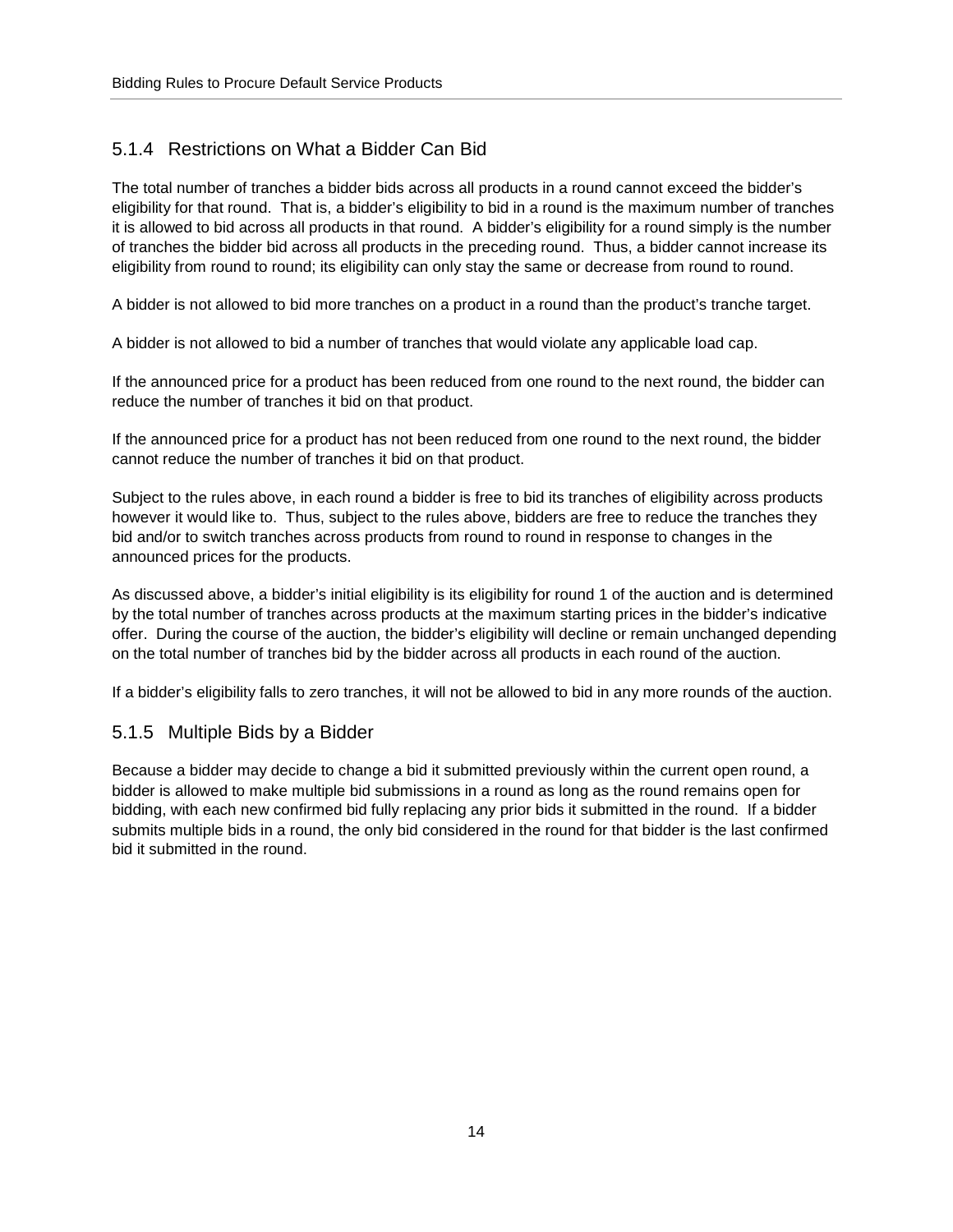# <span id="page-17-0"></span>5.1.6 Default Bid

After the end of a round, a default bid is submitted automatically on behalf of a bidder if the bidder:

- Entered the round with positive eligibility, and
- Did not submit a confirmed bid in the round.

If the announced price for a product declined from the prior round, then zero tranches will be the default bid for that product.

If the announced priced for a product did not decline from the prior round, then the number of tranches that the bidder bid on the product in the prior round as determined by the end-of-round ("EOR") procedure following the prior round will be the default bid for the product.

Each bidder is solely responsible for ensuring it submits a confirmed bid prior to the end of the round in order to avoid a default bid of being submitted on the bidder's behalf.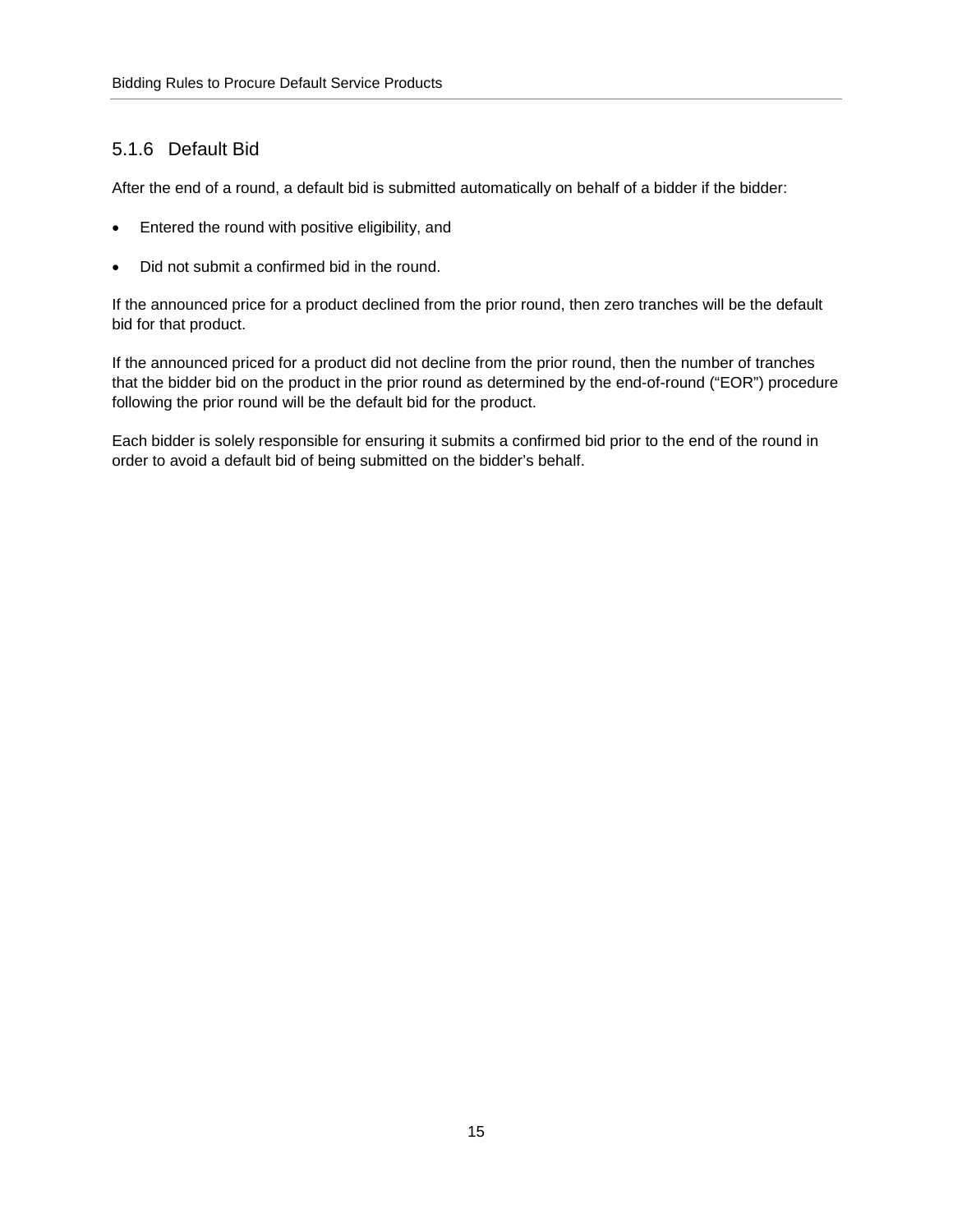#### <span id="page-18-0"></span>5.1.7 The EOR Procedure

At the end of each round, the EOR procedure is used to process the confirmed bids submitted during the round. The EOR procedure includes the following steps.

- (a) The supply for each product is measured by summing up across the confirmed bids for all bidders — the number of tranches bid for each product.
- (b) The subscription level for each product is measured by comparing the supply for the product to the tranche target for the product. A product is over-subscribed, subscribed, or under-subscribed if supply (i.e., the number of tranches bid) is greater than, equal to, or less than the product's tranche target, respectively.
- (c) If a product has become under-subscribed in a round after being over-subscribed or subscribed in the preceding round, then tranches will be rolled back to the point that the product is subscribed. That is, at least some of the tranches that were bid on the product in the preceding round but that were not bid on the product this round will be deemed to still be bid on the product. The price at which a rolledback tranche is deemed to have been bid simply is the announced price at which the bidder had bid the tranche. There is a priority for selecting tranches to roll back: tranches that otherwise would no longer be bid on any product in the auction and therefore would be reductions in bidders' eligibilities are rolled back first (referred to as "eligibility reduction tranches"), and then if needed, tranches that were switched from being bid on the product to being bid on another product are selected next for rollbacks (referred to as "switched tranches"). Eligibility reduction tranches are selected for rollback proportionally tranche by tranche, not bidder by bidder. Likewise, switched tranches are selected for rollback proportionally tranche by tranche, not bidder by bidder. More precisely, because integer tranches are needed, the actual selection mechanism uses a random number generator to select rollbacks tranche by tranche (first for eligibility reduction tranches and then for switched tranches), but on average the selection process results in proportional rollbacks (with priority given to rolling back eligibility reduction tranches first and then switched tranches second). All tranches that are rolled back maintain their eligibility for the bidder. Any bidder subjected to a rollback will be notified through the Bidding Website that a rollback has taken place and will be informed about the number of tranches deemed bid on each product and the price at which those tranches have been deemed bid.

For example, suppose a bidder bids five tranches on a product and no tranches on other products in round 8, and the price for that product is reduced for round 9 and the bidder bids only 1 tranche on the product and no tranches on other products for round 9. Absent any EOR rollbacks following round 9, the bidder's eligibility would fall from 5 tranches to 1 tranche. But during the EOR procedure, suppose two of the bidder's 4 "eligibility reduction tranches" are rolled back on the product, so after the EOR procedure the bidder is deemed to have bid 3 tranches on the product — one at the announced price of the round just ended and two at the announced price of the preceding round — and therefore the bidder is deemed to have 3 tranches of eligibility for round 10.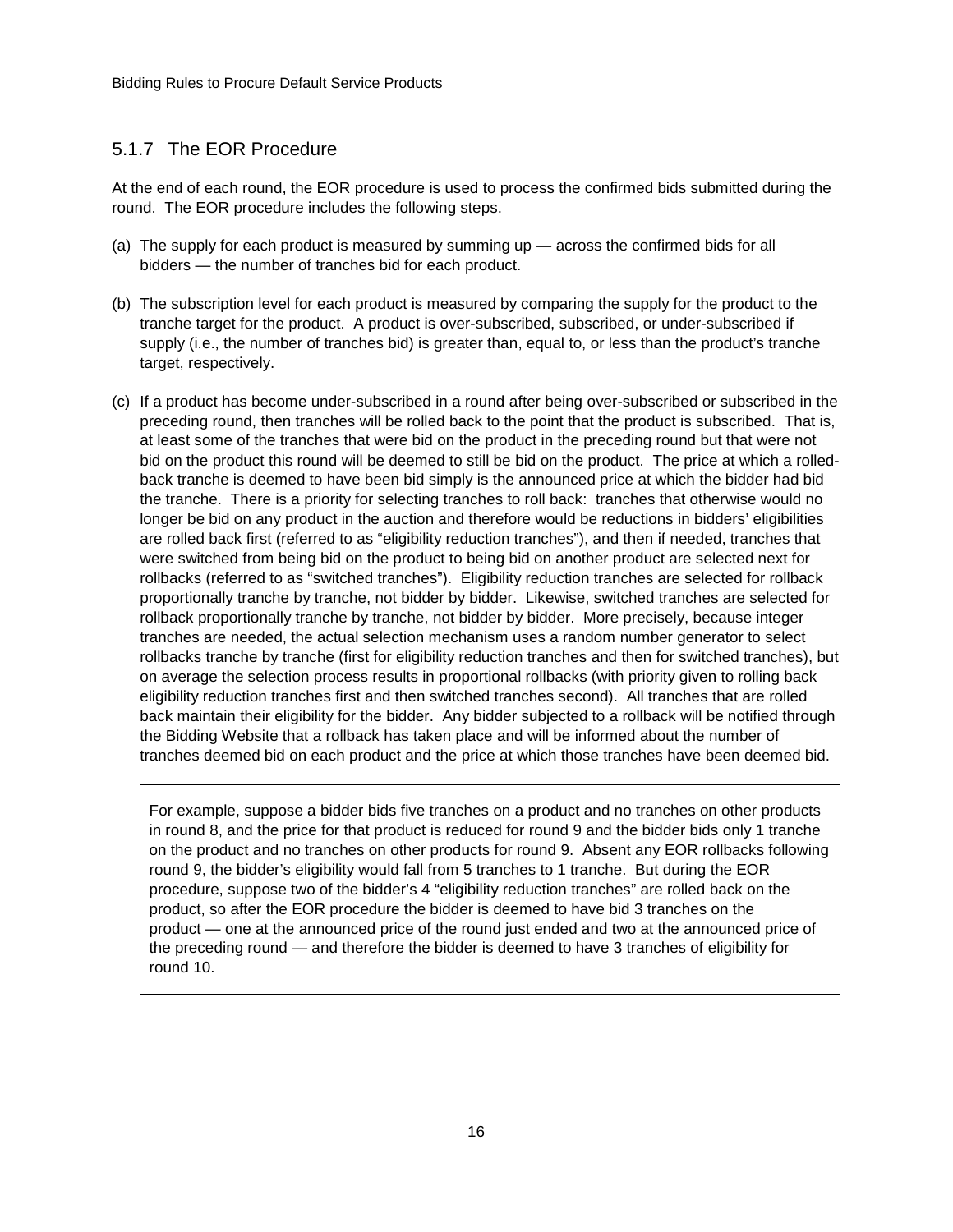- (d) "Free eligibility tranches" are determined as follows. A product's "bid stack" is a list of the tranches currently deemed bid on the product and the price at which each tranche was bid for the product. Because of rollbacks, a product's bid stack could have tranches bid at two different prices: some tranches bid at the earlier, higher announced price and some tranches bid at the current, lower announced price. Any new tranche bid on such a product necessarily will be bid at the current, lower announced price. This new tranche will displace a tranche in the product's bid stack at the earlier, higher announced price. The displaced tranche becomes a "free eligibility tranche". The free eligibility tranche counts as eligibility for the bidder and the bidder can bid the tranche on any product next round, or the bidder can choose not to bid the tranche at all. But if the bidder does not bid the free eligibility tranche next round, the tranche will be withdrawn from the auction permanently and will reduce the bidder's eligibility by one tranche after the next round.
- (e) In some cases, the Independent Evaluator may reduce the tranche targets. The criteria that could lead to such a reduction will be determined prior to the auction but will not be announced to bidders. Once certain pre-specified criteria related to excess supply and related to the reservation price have been met, the discretion to reduce a product's tranche target because of insufficient supply will be eliminated. Thus, any tranche target reduction would more likely occur in the earlier rounds of the auction. If the Independent Evaluator reduces the tranche target for a product, bidders will be informed of the revised tranche target. Any bidder that otherwise would have eligibility exceeding the new tranche targets will have its eligibility reduced so as not to exceed the new tranche targets.
- (f) The closing rule determines whether the auction has concluded. The closing rules is that the auction concludes if either case (1) or case (2) holds as follows:
	- (1) If no product is over-subscribed and no bidder has free eligibility tranches, then the auction has concluded. Note that it is possible for the auction to continue with no reductions in announced prices: if no product is over-subscribed there will be no reductions in announced prices but if there are free eligibility tranches (which "expire" after one round), the auction will remain open for one more round (subject to case (2) described next), allowing bidders with free eligibility to bid those tranches.
	- (2) If this is the Nth consecutive round in which no product is over-subscribed, and the number of tranches of free eligibility across all bidders as a percentage of the sum of the tranche targets across all products is less than or equal to X percent, then the auction has concluded. The parameter values for N and X will be determined before the auction. The likelihood that this case (2) would occur in a particular auction is expected to be low.
- (g) If the auction has concluded, the winning tranches, winning bidders, and winning prices are determined as described below.
- (h) If the auction has not concluded, then each bidder's eligibility is determined for the next round and the price decrement (if any) is determined for each product for the next round.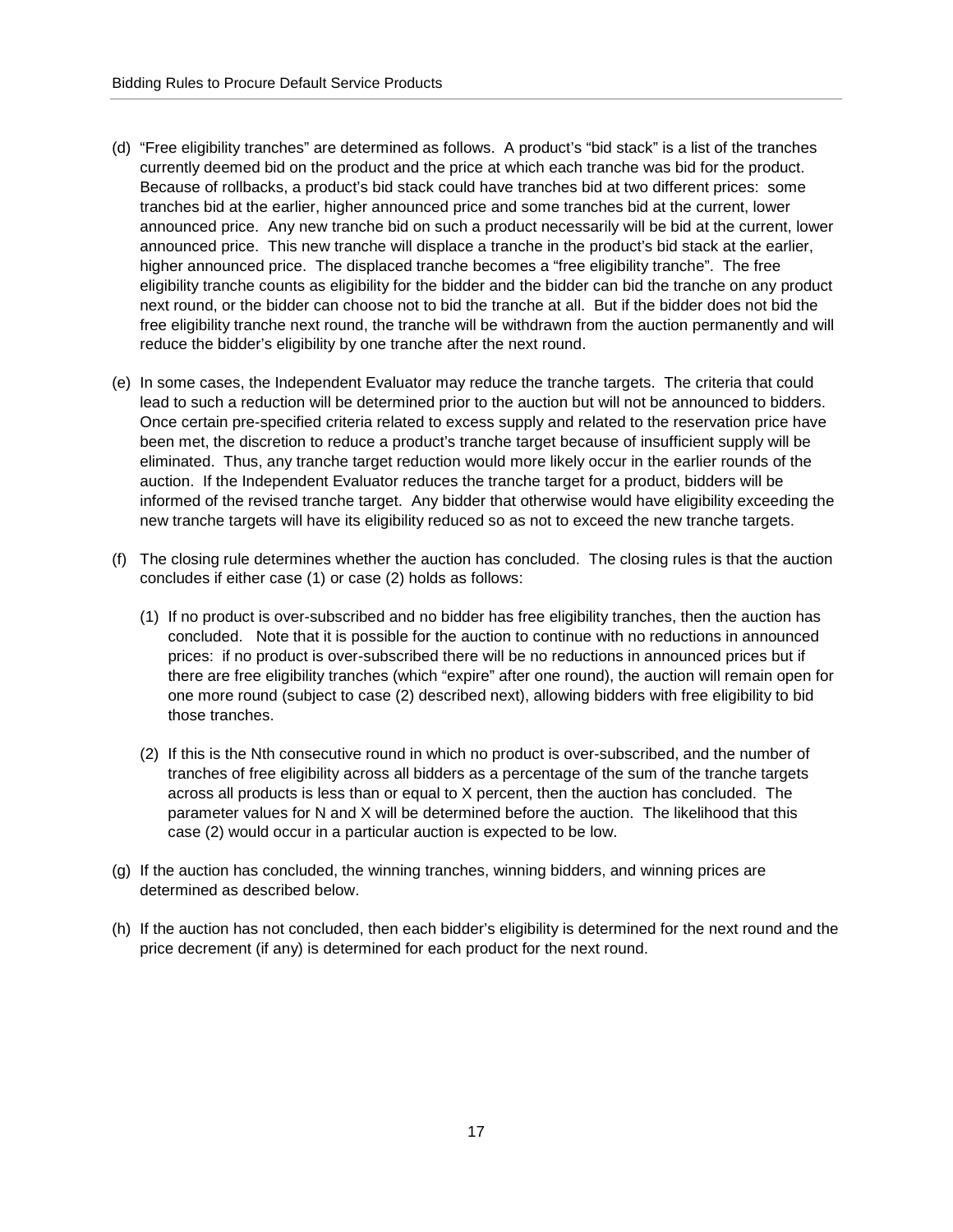# <span id="page-20-0"></span>5.1.8 Price Decrements

The announced prices will decrease round by round by a price decrement for over-subscribed products. Pre-specified price guidelines are used to determine the price decrements. Generally the price decrement for a product will be larger for the earlier rounds in the auction and when the excess supply for the product is greater. The price decrement is expected to be between 0.5 percent and 5 percent of the announced price for the most recently completed round.

The Independent Evaluator reserves the right to override the price decrement guidelines. The exercise of that right is expected to occur rarely and only if doing so is believed to facilitate timely progression of the bidding process.

# <span id="page-20-1"></span>**5.2 Determination of Winning Tranches, Winning Bidders, and Winning Prices**

At the close of the auction, the winning tranches, winning bidders, and winning prices will be determined as follows.

As a result of the EOR procedure as described above, there are two possible scenarios for a product at the close of the auction.

## <span id="page-20-2"></span>5.2.1 Bid Stack for a Product has All Tranches at the Same Price

In this scenario, there are no rolled-back tranches in the product's bid stack: all tranches in the bid stack were bid at the last announced price, including any tranches bid on the product in the last round of the auction as determined by the EOR procedure. That announced price is the product's clearing price, and all tranches in the product's bid stack are winning tranches if the clearing price satisfies the product's reservation price. Bidders who bid those tranches are winning bidders for those tranches, and all bidders with winning tranches on a product are paid the same price  $-$  i.e., the clearing price  $-$  for each winning tranche on the product. Note that this scenario includes the case in which a product was over-subscribed at some point in the auction and later became subscribed, as well as the case in which a product was always under-subscribed in the auction (i.e., it was never subscribed or over-subscribed in the auction).

# <span id="page-20-3"></span>5.2.2 Bid Stack for a Product has Tranches at Two Different Prices

In this scenario, there are rolled-back tranches in the product's bid stack: some tranches in the bid stack were bid at the last announced price (including any tranches bid on the product in the last round of the auction as determined by the EOR procedure), and some tranches in the bid stack were bid at the next most recent announced price. In this case, the product's clearing price is the next most recent announced price — which necessarily is higher than the last announced price for the product. All tranches in the product's bid stack are winning tranches if the clearing price satisfies the product's reservation price. Bidders who bid those tranches are winning bidders for those tranches, and all bidders with winning tranches on a product are paid the same price — i.e., the clearing price — for each winning tranche on the product.

# <span id="page-20-4"></span>**5.3 Example of Round-by-Round Bidding**

Appendix A provides an illustrative example of round-by-round bidding.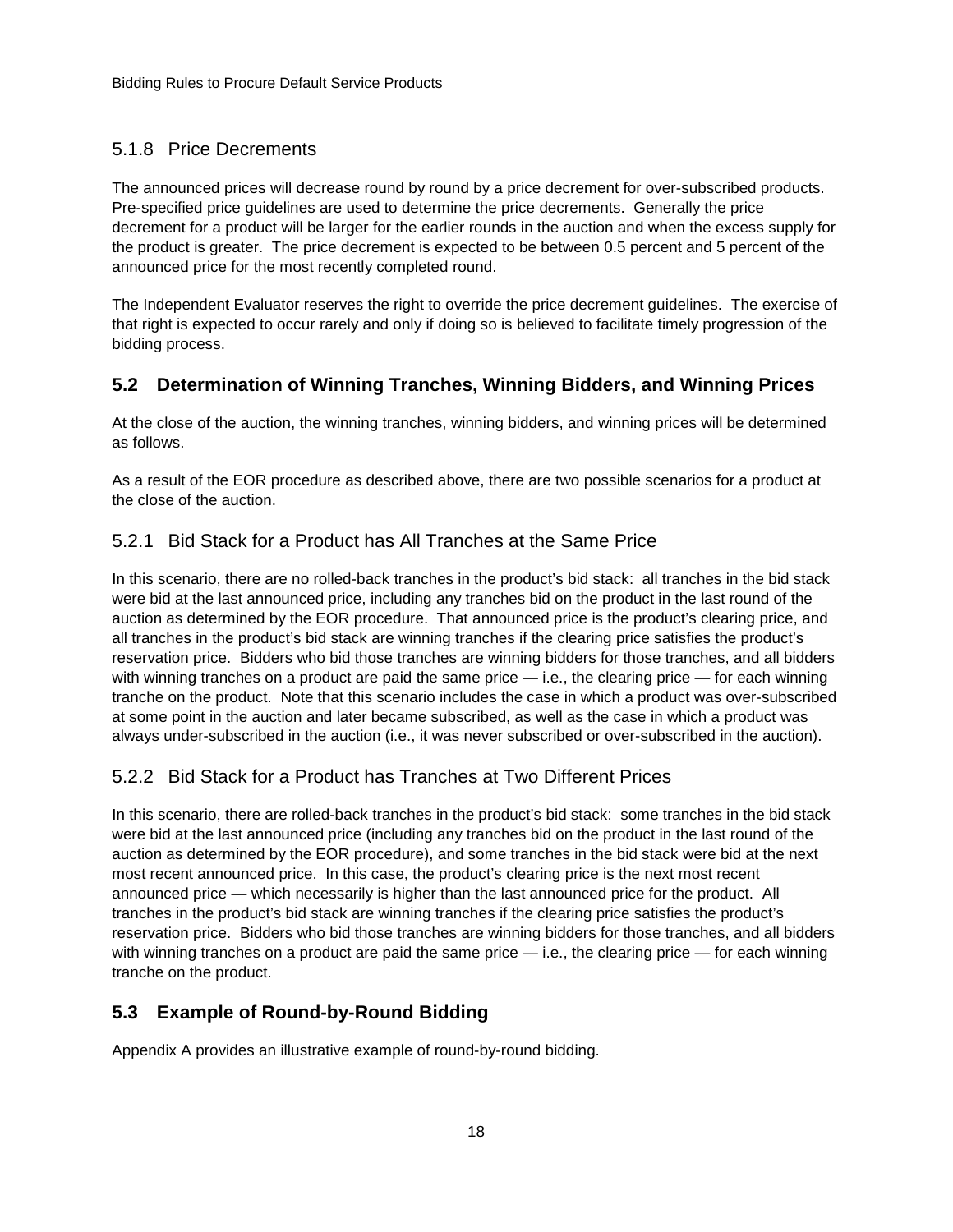### <span id="page-21-0"></span>**5.4 Reporting Round Results**

During a round, a bidder can see the current status of the auction and the status of the current round including the announced price for each product as well as the bidder's own bidding status. A bidder will not see information about other bidders.

Between rounds the Bidding Website will report the results for the most recently completed round. Results for all prior rounds also will be accessible. The round results for each completed round in the auction will show:

- The announced price for each product and a range of total supply across all bidders and all products (that is, a range that includes the total number of tranches bid). The range of total supply will be defined by two different integers. Actual total supply will not be reported but will be at least as high as the lower of the two integers and no higher than the higher of the two integers. There is an exception to reporting total supply as a range of two integers: if and when total supply has declined below a pre-determined level, total supply will be reported simply as being below that level. The reporting ranges will be made available to bidders in advance of each auction.
- For each bidder, that bidder's bid for the round  $-$  i.e., the number of tranches bid on each product  $$ and the bidder's eligibility for the next round. (Each bidder does not see information about other bidders.)
- The announced price for each product for the next round if the auction will continue with the next round.

#### <span id="page-21-1"></span>**5.5 Frequency of Rounds**

The early rounds of bidding may be longer in duration than later rounds. The duration of a bidding round will be at least five (5) minutes.

The time between early rounds of bidding may be longer in duration than for later rounds. The time between bidding rounds will be at least five (5) minutes.

The schedule of rounds and any changes to the schedule will be made available to bidders through the Bidding Website.

#### <span id="page-21-2"></span>**5.6 Auction Pause Declared by Independent Evaluator**

At any time during the auction, the Independent Evaluator may decide to pause the auction. This is not expected to happen often if at all. If the Independent Evaluator pauses the auction or changes the round schedule in any way, bidders will be notified.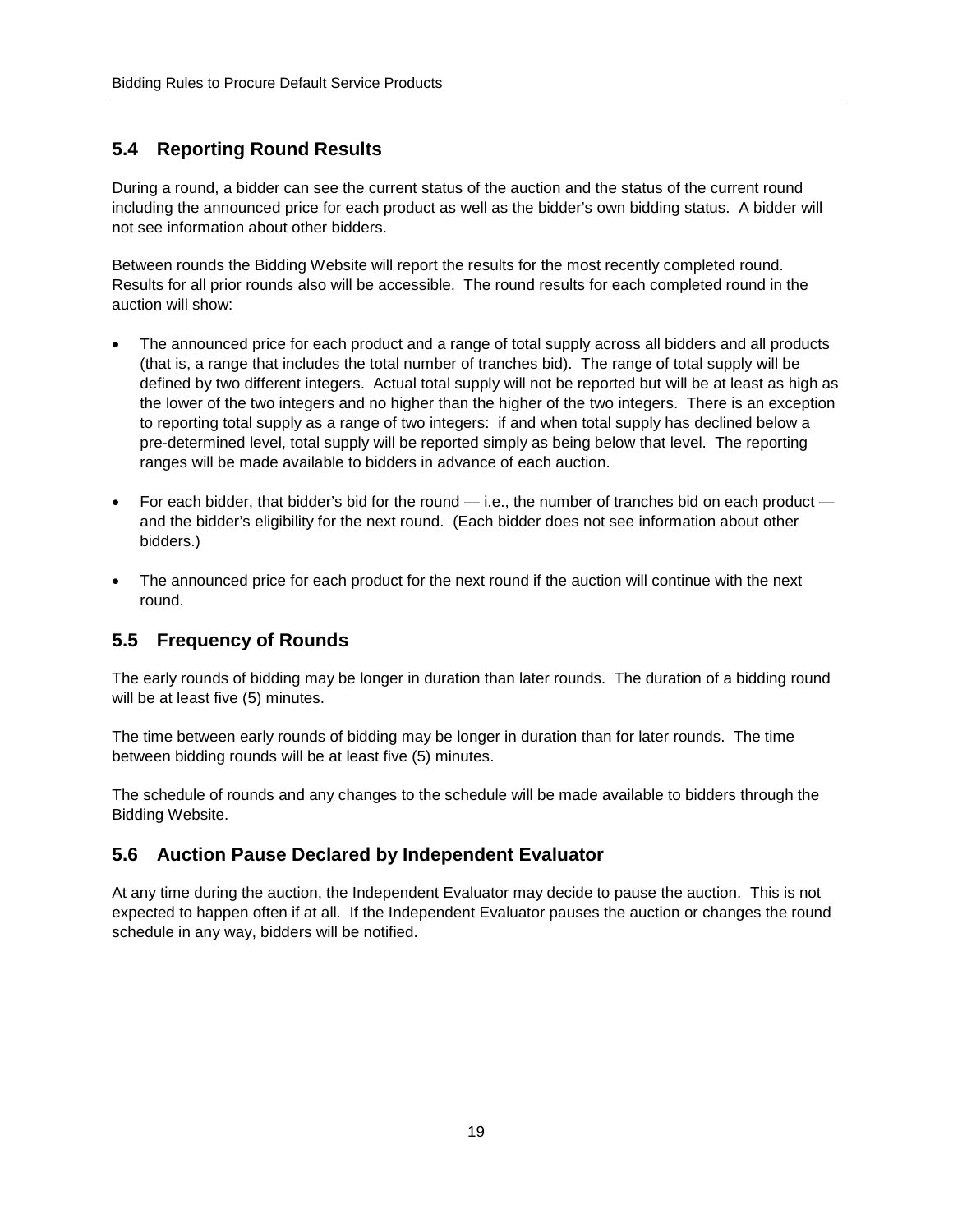# <span id="page-22-0"></span>**6. AFTER THE AUCTION CLOSES**

#### <span id="page-22-1"></span>**6.1 Notification of Results**

At the close of the auction, the Independent Evaluator will notify the Companies, the Commission, and the bidders as follows.

- The Independent Evaluator will notify the Companies and the Commission of the identities of the winning bidders, the number of tranches won by each winning bidder, the prices for the tranches won, and other aggregated information on the bidding process.
- The Independent Evaluator will notify each winning bidder of how many tranches the bidder has won and at what prices. The Independent Evaluator also will notify the unsuccessful bidders that they have not won any tranches.

The names of the winning bidders, the number of tranches won by each bidder, and the winning prices will remain confidential until released publicly by the Commission or as required by law.

The auction results are tentative subject to Commission approval.

After the conclusion of the auction and provision of the auction results to the Commission by the Independent Evaluator, the Commission will have one business day to approve or reject the auction results.

#### <span id="page-22-2"></span>**6.2 Execution of SMA**

The winning bidders and the Companies will execute the SMA within three (3) business days following the Commission's approval of the auction results. Each winning bidder must demonstrate compliance with the creditworthiness requirements set forth in the SMA.

## <span id="page-22-3"></span>**6.3 Sanctions for Failure to Execute the SMA**

A winning bidder's pre-bid security posted with its Part 2 Application may be forfeited if the winning bidder does not execute the SMA within three (3) business days following the Commission's approval of the auction result, if it fails to demonstrate compliance with the creditworthiness requirements set forth in the SMA, or if it fails to agree to any of the terms of the SMA. In addition, the winning bidder will be liable for damages incurred by the Companies, which will be determined in accordance with the terms of the SMA as though the winning bidder were a defaulting party to the SMA.

# <span id="page-22-4"></span>**7. USE OF THE BIDDING WEBSITE**

Bidders will bid in the auction by accessing the Independent Evaluator's secure Bidding Website. A bidder will access the Bidding Website using their own Web browser. The URL address for the Bidding Website, as well as usernames and passwords, will be provided to Registered Bidders prior to the start of the auction.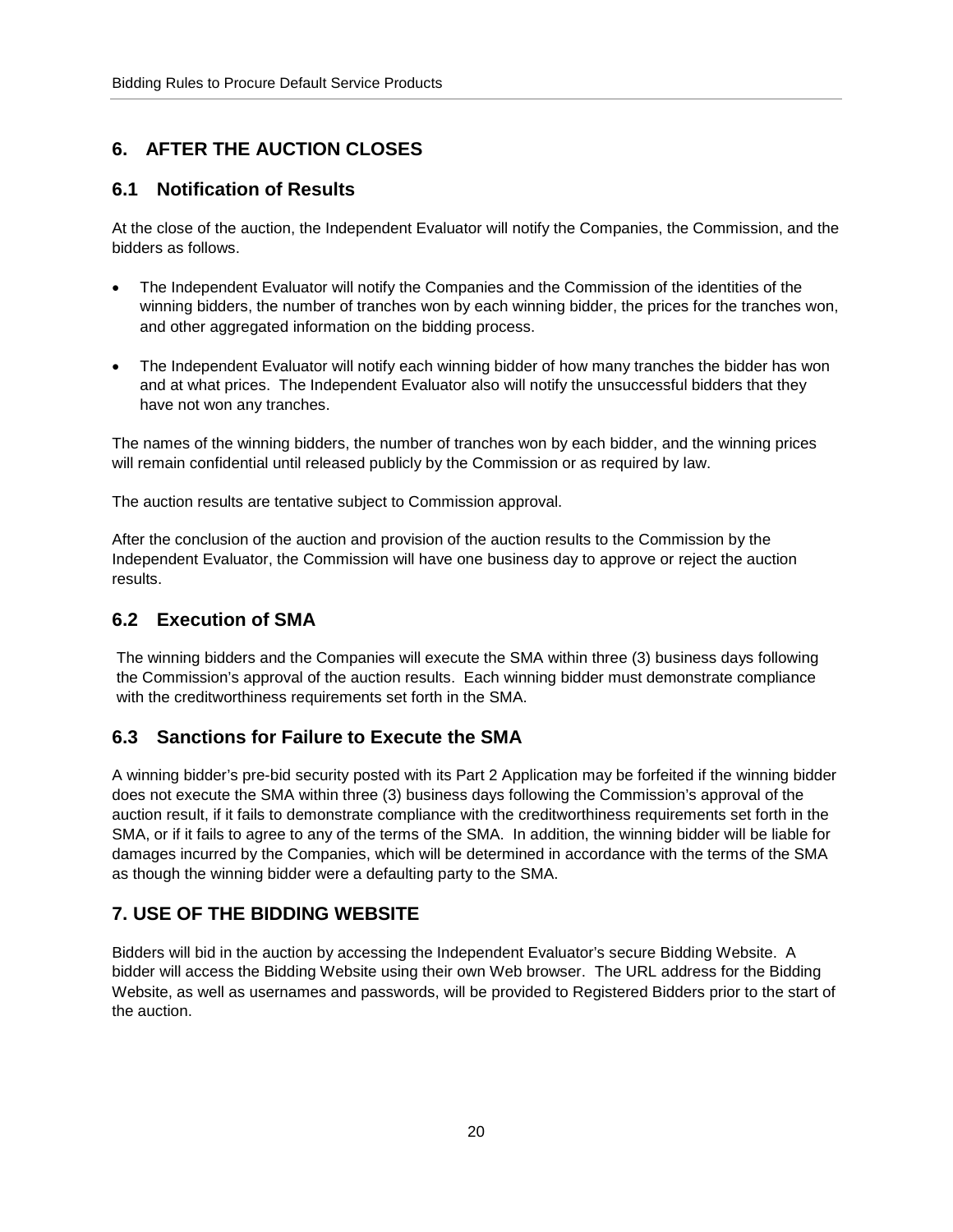The Bidding Website allows a Registered Bidder to submit and confirm bids, to verify its status, to view results from prior rounds, to view the schedule of rounds, and to view messages from the Independent Evaluator.

#### <span id="page-23-0"></span>**7.1 Importance of Confirmed Bids**

Submitting a bid on the Bidding Website involves three steps:

- (1) Web page for entry and submission of the bid quantities. The bidder enters its desired bid and then submits the bid in order to proceed to the next step.
- (2) Web page for validation of the bid. The bidder is asked to review the bid it submitted in the first step before proceeding to the confirmation step.
- (3) Web page showing confirmation of the bid. The bidder receives a unique confirmation ID for the bid and the time-stamp at which the bid was recorded by the Bidding Website server.

It is important to note that a bid is not accepted and recorded as an accepted bid until and unless the bidder reaches the third step in which the bid confirmation Web page displays the unique confirmation ID and time-stamp for the bid.

#### <span id="page-23-1"></span>**7.2 Requirements for Using the Bidding Website**

Access to the Bidding Website requires all of the following:

- Username and password provided by the Independent Evaluator.
- Access to the Internet.
- Use of one of the more recent versions of a standard Web browser.
- Status as a Registered Bidder.

A bidder loses access to the Bidding Website after it no longer is possible for the bidder to win tranches in the auction.

#### <span id="page-23-2"></span>**7.3 Messaging**

The Bidding Website displays messages from the Independent Evaluator. These messages from the Independent Evaluator are displayed for all bidders with access to the Bidding Website.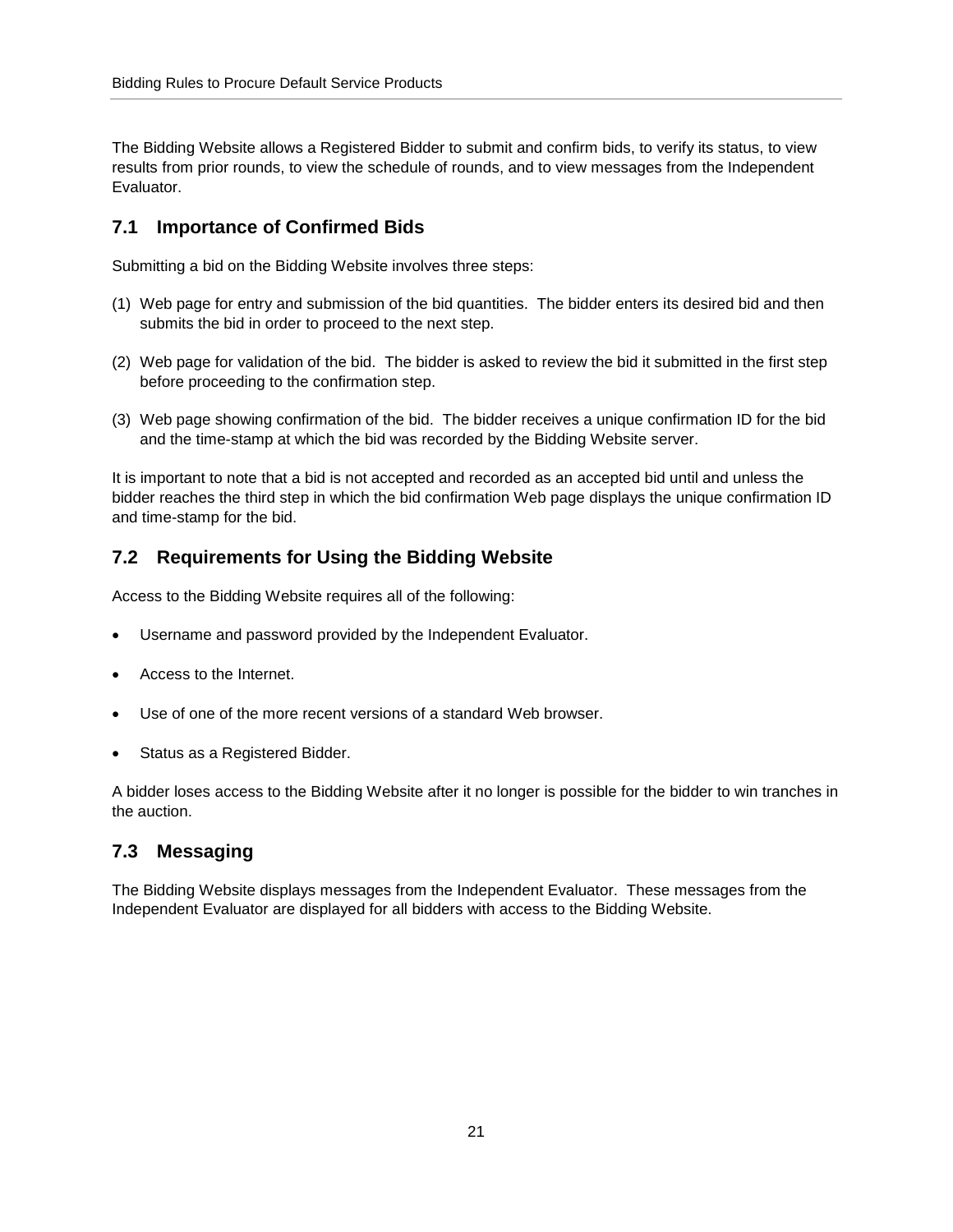# <span id="page-24-0"></span>**8. BACKUP BIDDING PROCEDURES**

In case a bidder has technical difficulties, and as a result is not able to submit a bid via the Bidding Website in a round, backup bidding procedures will be provided as follows.

- (1) Option 1. The bidder should use the Backup Bidding Fax Number to submit its bid via facsimile. It is recommended that the bidder call the Independent Evaluator's Help Desk and inform the Help Desk operator that it has submitted a bid via facsimile. Reasonable efforts will be made to contact the bidder if the backup bid is not received via facsimile in the time expected. Once the backup bid is received via facsimile, a member of the Independent Evaluator team will attempt to enter the bid on the Bidding Website on behalf of the bidder. Note that prior to the auction, bidders will be provided with the Backup Bidding Fax Number and with forms to use for faxing a bid using the faxed-based backup bidding procedure.
- (2) Option 2. In case a bidder is unable to submit its bid via facsimile, it is recommended that the bidder call the Independent Evaluator's Help Desk and inform the Help Desk operator that it would like to submit a bid over the phone. The Help Desk operator will verify the bidder's company name, and the first and last name of the caller, along with the username and password of the bidder. Then a member of the Independent Evaluator team will attempt to enter the bid on the Bidding Website on behalf of the bidder. Please note that the Independent Evaluator can accept bids over the phone only from callers that have been identified as authorized bidders by the bidder company. The Authorized Representative and Delegate automatically are designated as authorized bidders. Requests to designate additional authorized bidders must be sent to the Independent Evaluator in writing prior to the start of round 1 of the auction.

Bidders must be aware and understand that there is no guarantee or other assurance that if it submits a bid using a backup bidding procedure that its bid will be submitted and confirmed on its behalf by the Independent Evaluator team consistent with the intentions of the bidder and in time before the round ends.

If a backup bid submitted by a bidder is not accepted and confirmed by the Bidding Website because the round has ended, a default bid will be entered for the bidder as described above in the sections on default bids.

If a backup bid submitted by a bidder is not accepted and confirmed by the Bidding Website for other reasons (e.g., the number of tranches bid is greater than a bidder's eligibility or violates the bidder's credit-based tranche limit or applicable load cap), the Independent Evaluator team will use reasonable efforts to inform the bidder that a new bid must be submitted.

If a backup bid submitted by a bidder is confirmed by the Bidding Website, the Independent Evaluator team will contact the bidder and provide the confirmation of the accepted bid to the bidder.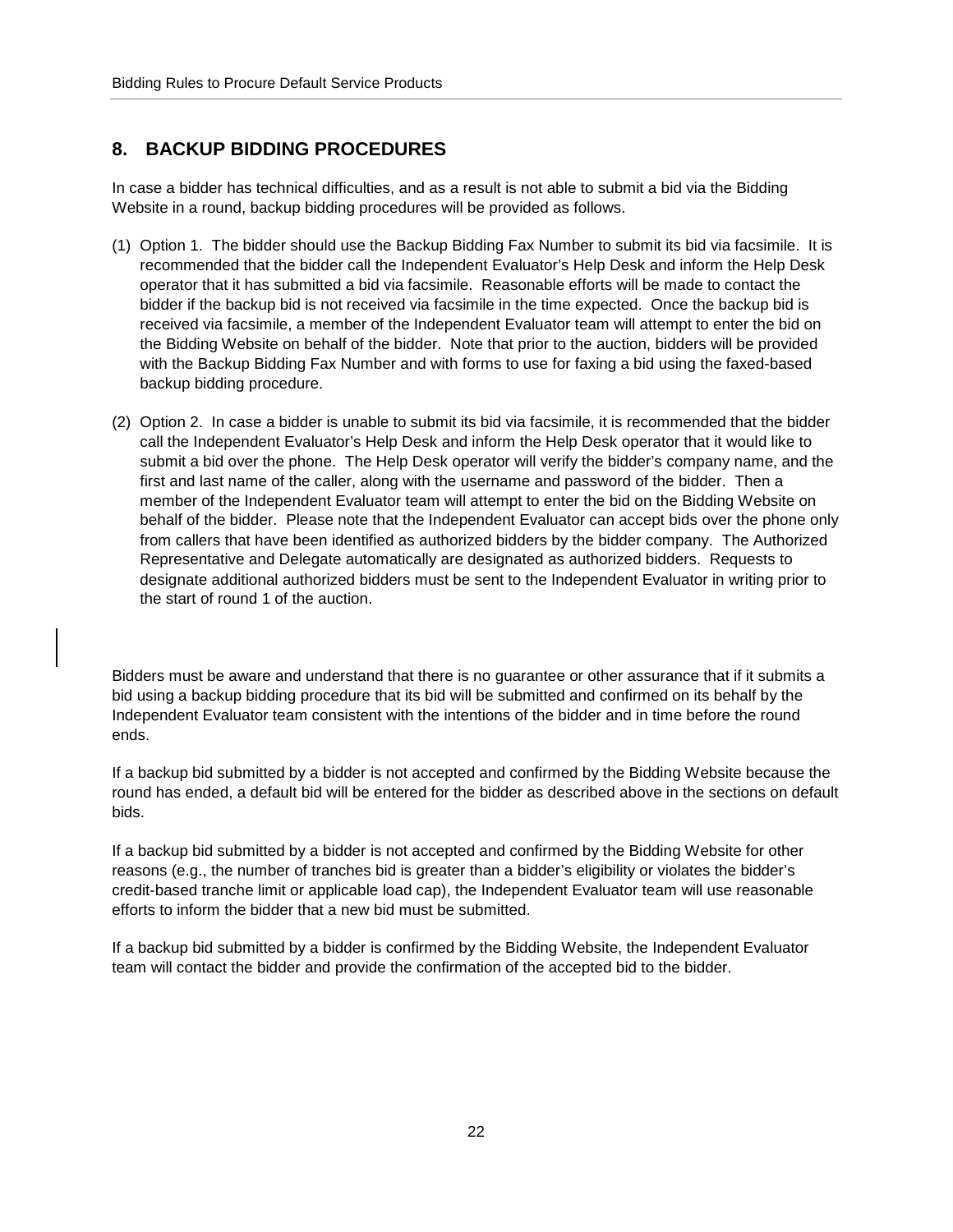Bidders use the backup bidding procedures at their own risk. In all cases involving backup bids, the Independent Evaluator team does not accept any responsibility, obligation, or liability for errors, omissions, timeliness, or otherwise, related to whether a backup bid is entered into and confirmed by the Bidding Website on behalf of the bidder or as intended by the bidder.

# <span id="page-25-0"></span>**9. WHO TO CONTACT IN CASE OF PROBLEMS DURING THE AUCTION**

A bidder should contact the Help Desk if it has questions or problems. The phone number for the Help Desk will be provided to bidders prior to the start of the auction.

## <span id="page-25-1"></span>**10. CONTINGENCY PLAN**

There is a contingency plan to cover two scenarios:

- At least one of the products in an auction is not fully subscribed.
- At least one of the winning suppliers defaults prior to the start of the delivery period or at any time during the delivery period.

#### <span id="page-25-2"></span>**10.1 If an Auction is Not Fully Subscribed**

In the event that an auction is not fully subscribed, the Companies will re-bid the unfilled tranches from that auction provided the start of the delivery period for the tranches is more than 30 calendar days away. If the delivery period is more than 30 calendar days away:

- The unfilled tranches will be re-bid in the next scheduled auction if there is sufficient calendar time to include the unfilled tranches — where supply is sought with the same delivery start date as the unfilled tranches.
- If there is no such scheduled auction, then the unfilled tranches will be re-bid in a separate solicitation no later than 30 calendar days before the original delivery start date.

For any remaining unfilled tranches, the Companies will purchase the necessary physical supply through PJM administered markets and meet any AEPS compliance requirements through purchases at market prices.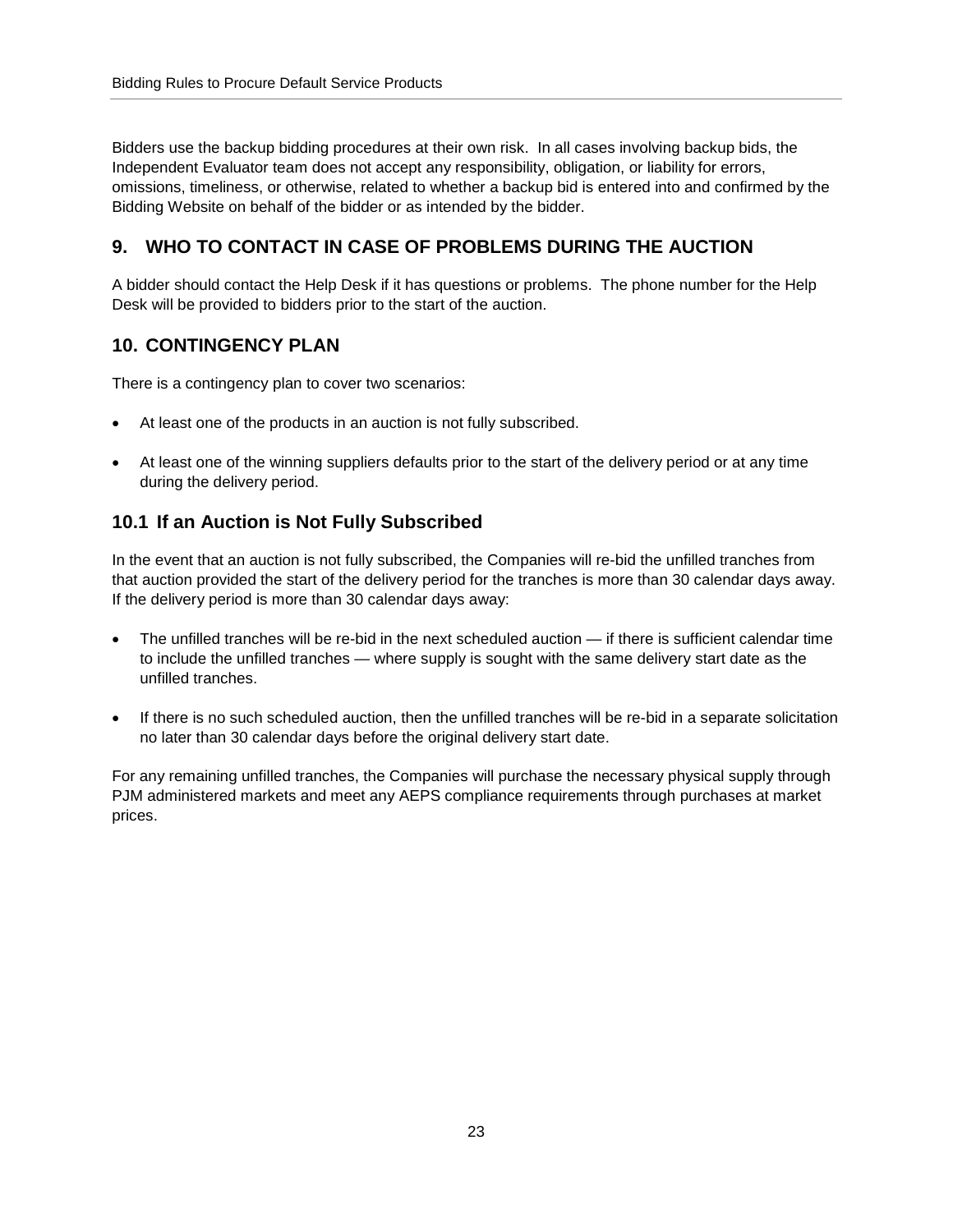# <span id="page-26-0"></span>**10.2 If a Winning Bidder Defaults**

If a winning bidder defaults prior to the start of or during the delivery period, the Companies will offer the unfilled tranches to the other Registered Bidders who participated in the most recent solicitation. The Companies will enter into an agreement with the Registered Bidder or Bidders offering the best terms for the unfilled tranches resulting from the default, provided the prices offered by such bidder or bidders are consistent with the original prices under which the unfilled tranches were procured and changes in market conditions from the time when the original tranches were procured. If the Companies are not able to enter into such agreement and a minimum of 30 calendar days exists prior to the start of the delivery period, the Companies will seek to bid the defaulted tranches in the next scheduled solicitation for supply with the same start date as the unfilled tranches or in a separate supplemental competitive solicitation. As with other unfilled tranches described above, if insufficient time exists to conduct an additional competitive solicitation, or if the supplemental solicitation is unsuccessful, the Companies will supply the tranches using PJM-administered markets. In addition to damages to which the Companies may be entitled, costs incurred by the Companies in implementing this contingency plan for supply and AEPS requirements will be assessed against the defaulting supplier's credit security, to the extent available.

# <span id="page-26-1"></span>**11. COMMUNICATIONS PROTOCOLS**

The communications protocols described here are intended to promote a fair, open, transparent, objective, and non-discriminatory auction. These protocols also are intended to protect proprietary information of participants and information that, should it be released, would be detrimental to the outcome of the auction process or future solicitations.

## <span id="page-26-2"></span>**11.1 The Companies and Affiliates**

#### <span id="page-26-3"></span>11.1.1 Internal Communications

The Companies will designate individuals to work on the auction process. These individuals directly or indirectly will not have communication with, or exchange information with, any individuals of an affiliate of the Companies that may bid in the auction process where such communication or information is related directly or indirectly to this auction process.

## <span id="page-26-4"></span>11.1.2 Communications with Bidders

The Companies will not communicate with bidders prior to the selection of winning bids. When the Independent Evaluator informs the Companies about the prices and tranches of the winning bids and the identity of winning bidders in accordance with Section 6.1 of the Bidding Rules, representatives from the Companies then will communicate with the winning bidders in order to execute the necessary documents.

If a bidder attempts to contact the Companies regarding the auction process by phone call, email, fax, or other means, the Companies will direct the bidder to the Information Website and/or to the Independent Evaluator.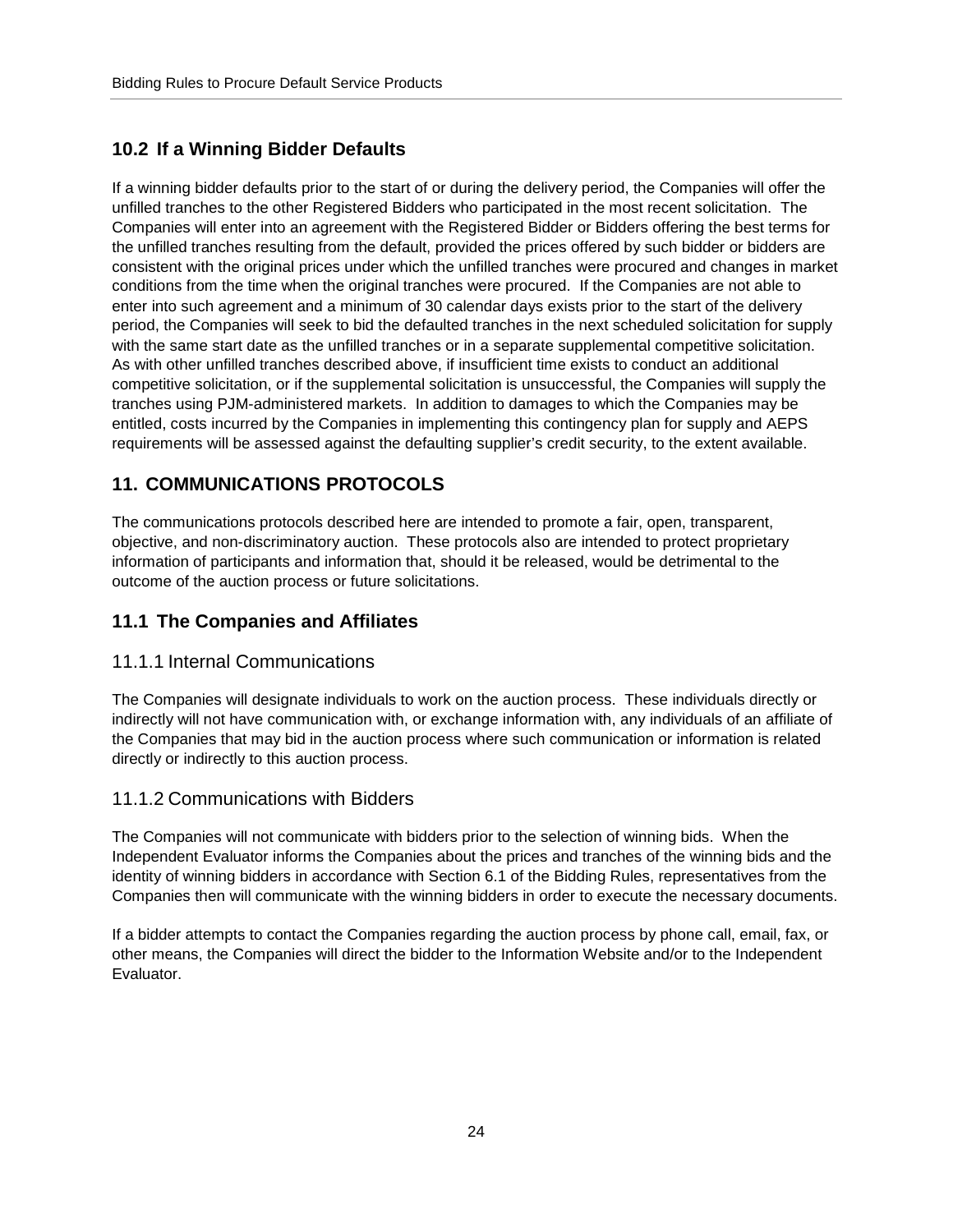#### <span id="page-27-0"></span>11.1.3 Part 1 Application Process

For the Part 1 Application process, the Independent Evaluator will need to provide the names of applicants to the Companies' credit department for purposes of confirming the applicants' credit requirements.

#### <span id="page-27-1"></span>11.1.4 Part 2 Application Process

For the Part 2 Application process, the Independent Evaluator will need to provide the aggregate eligibility and other information from the Part 2 Applications to the Companies with the names of applicants redacted.

## <span id="page-27-2"></span>**11.2 General Public and Media**

While bidding is in progress, there is to be no communication with the media or the public. After the auction process is completed, results are determined, and bidders have been notified, all media inquiries will be forwarded to the Companies.

#### <span id="page-27-3"></span>11.2.1 The Information Website

The central source of information made available publicly and to bidders is the Information Website. The Independent Evaluator will manage the information flow on the Information Website and will be designated on the Website as the contact for any questions or inquiries from parties. Any party will have access to the public sections of the Information Website.

#### <span id="page-27-4"></span>11.2.2 Frequently Asked Questions

Among other information and resources on the Information Website, there will be an FAQ (frequently asked questions) section with posted questions and answers. As inquiries are received, they will be converted into an FAQ and posted on the Information Website without revealing the identity of the party posing the inquiry.

Inquiries to be answered by the Companies will be forwarded by the Independent Evaluator to the Companies. Inquiries to be answered by the Independent Evaluator will be forwarded to the Companies with a draft response. Any inquiry or draft response forwarded by the Independent Evaluator to the Companies will not identify the party posing the inquiry. Both the Companies and the Independent Evaluator will review any inquiry and response before the FAQ is posted to the Information Website.

#### <span id="page-27-5"></span>11.2.3 Registered Users

If a party wishes to receive notices and updates regarding public information and new postings to the Information Website, then the party can register through the Information Website to become a Registered User.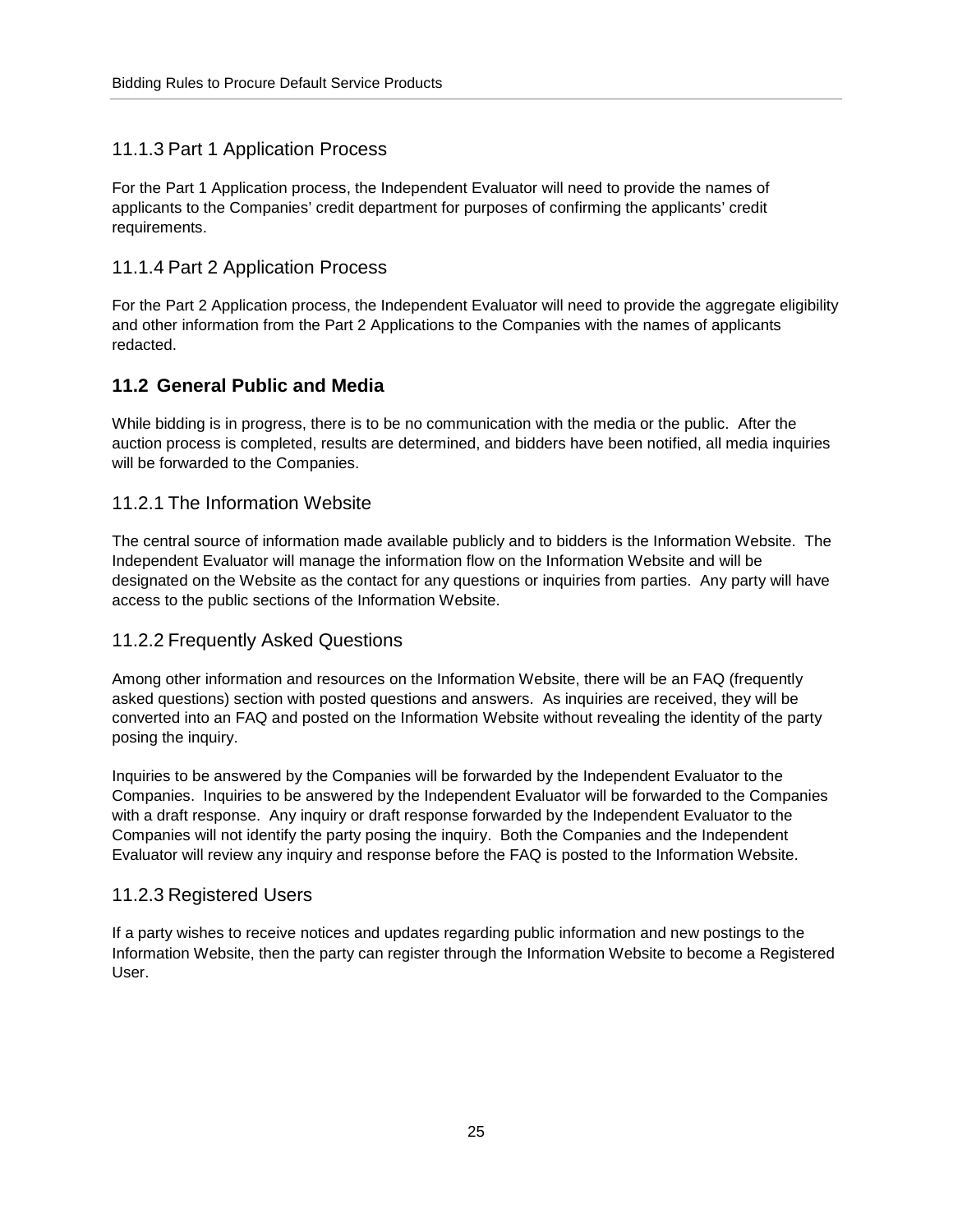Any information the Independent Evaluator has concerning the auction process that is relevant and that can be disclosed publicly will be made available equally to all Registered Users in a timely manner. The method of such communication likely will be via the Information Website and/or emails to Registered Users using the BCC email field so identification of Registered Users is not disclosed to other Registered Users.

#### <span id="page-28-0"></span>11.2.4 Press Releases

The Companies and/or the Independent Evaluator may issue one or more press releases or may place news items in the trade press with the intent to disseminate information about the auction process in an efficient, fair, and timely manner.

#### <span id="page-28-1"></span>11.2.5 Answering Inquiries from the General Public or Media

Inquiries from the general public or the media to the Independent Evaluator will be directed to the Information Website.

#### <span id="page-28-2"></span>**11.3 Bidders**

#### <span id="page-28-3"></span>11.3.1 Communications Among Bidders

Bidders are prohibited from communicating with each other in ways that would compromise the integrity and competitiveness of the auction process. Sanctions will be applied if these rules are violated.

#### <span id="page-28-4"></span>11.3.2 Communications between the Independent Evaluator and Bidders

The central source of information made available to bidders is the Information Website. The Website facilitates making information available equally to bidders in a timely manner.

Bidders are encouraged to become Registered Users of the Information Website to receive ongoing information about the auction process. As discussed above, once registered through the Information Website, Registered Users will receive notifications from the Independent Evaluator about updates to the auction process and to the Information Website.

If the Independent Evaluator receives an inquiry from a party and prepares a response that would be relevant for other parties, the Independent Evaluator will ensure the information will be made available equally to all Registered Users in a timely manner and will post the information on the Information Website and/or will email the Registered Users without revealing the identity of parties.

In addition to posting information to the Information Website, the Independent Evaluator may contact bidders directly in order to seek or provide information about the auction process in a way that does not advantage any bidder.

Any communications from the Independent Evaluator to a bidder will not reveal the identity of other bidders.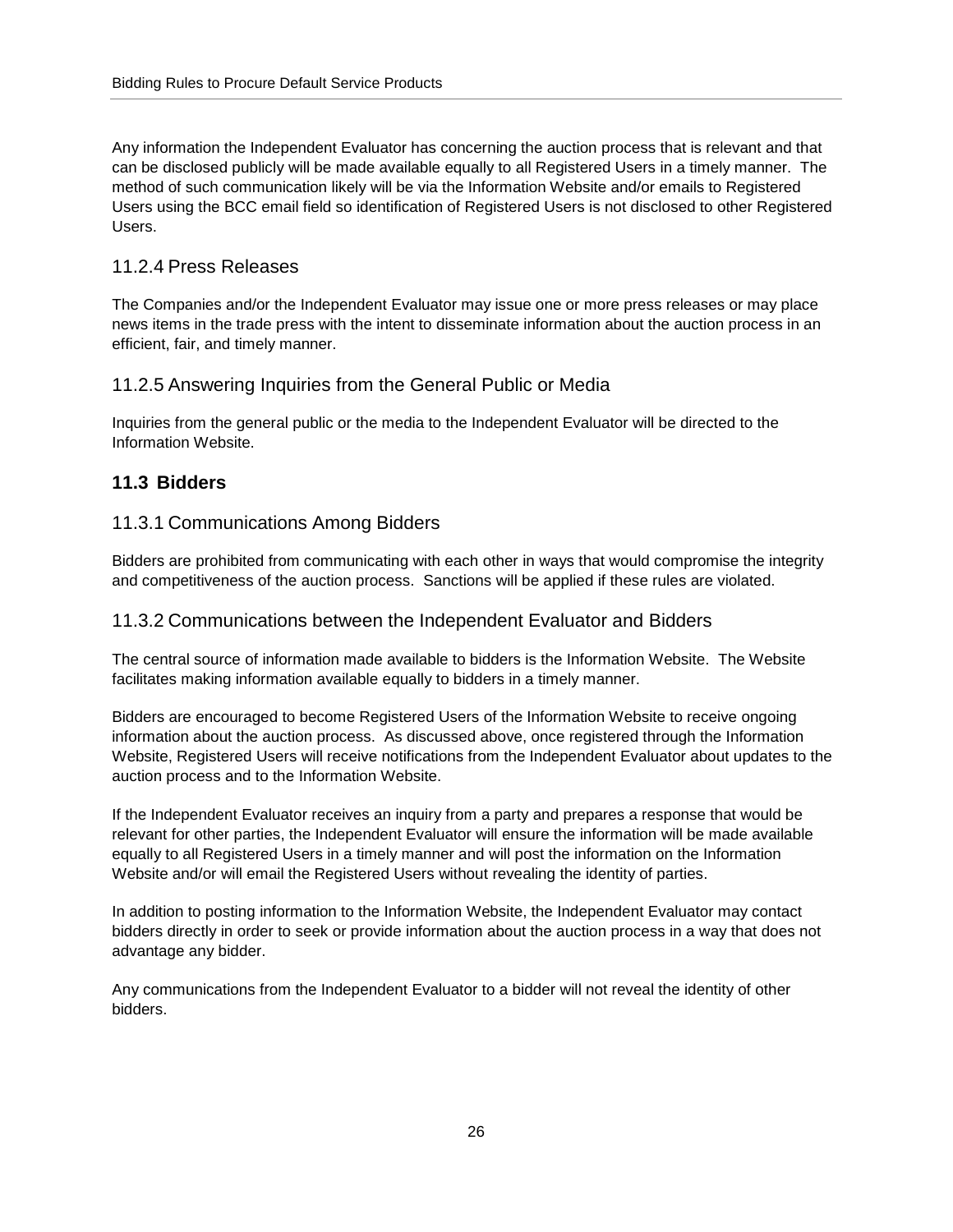## <span id="page-29-0"></span>11.3.3 Bidding Process

During the auction, the Independent Evaluator, the Commission, and Companies' personnel may monitor the bidding process.

The Independent Evaluator will ensure the bids submitted by bidders conform to the rules of the auction process.

The Bidding Rules and pre-determined bid selection criteria will be applied to determine which bids, if any, are winning bids.

#### <span id="page-29-1"></span>11.3.4 Limitations on Disclosures by Bidders

Bidders are not allowed to disclose they are participating in the Fixed-Price Auction or the Hourly-Priced Auction, and winning bidders are not allowed to disclose that they have won any tranches in the Fixed-Price Auction or the Hourly-Priced Auction until the Commission publicly reports the results of the auction. Such limitation on public disclosure by bidders is waived if disclosure is required by law.

# <span id="page-29-2"></span>**11.4 The Commission**

#### <span id="page-29-3"></span>11.4.1 Communications with the Independent Evaluator

During the bidding process, the identity of bidders, prices, and the number of tranches bid will be kept confidential. This information may be released to the Commission after the auction results are finalized.

#### <span id="page-29-4"></span>11.4.2 Communications with the Companies

The Commission may communicate with the Companies regarding the auction process. However, the Companies will not disclose any proprietary information until after the final round of the auction is completed and bidders are informed of the results of the auction.

#### <span id="page-29-5"></span>11.4.3 Communications with Bidders

The Commission will not communicate with bidders about the auction process prior to the determination of winning bids. If a bidder attempts to contact the Commission by phone call, email, fax, or other means, the Commission will direct the bidder to the Information Website and/or to the Independent Evaluator.

#### <span id="page-29-6"></span>11.4.4 Information on Auction Participation

In order to maintain confidential and proprietary information provided by bidders as part of the auction process, the identity of all bidders that submitted Part 1 and/or Part 2 Applications in the auction and the indicative offers will be kept confidential until released publicly by the Commission. The Commission may elect to keep these data confidential at its sole discretion.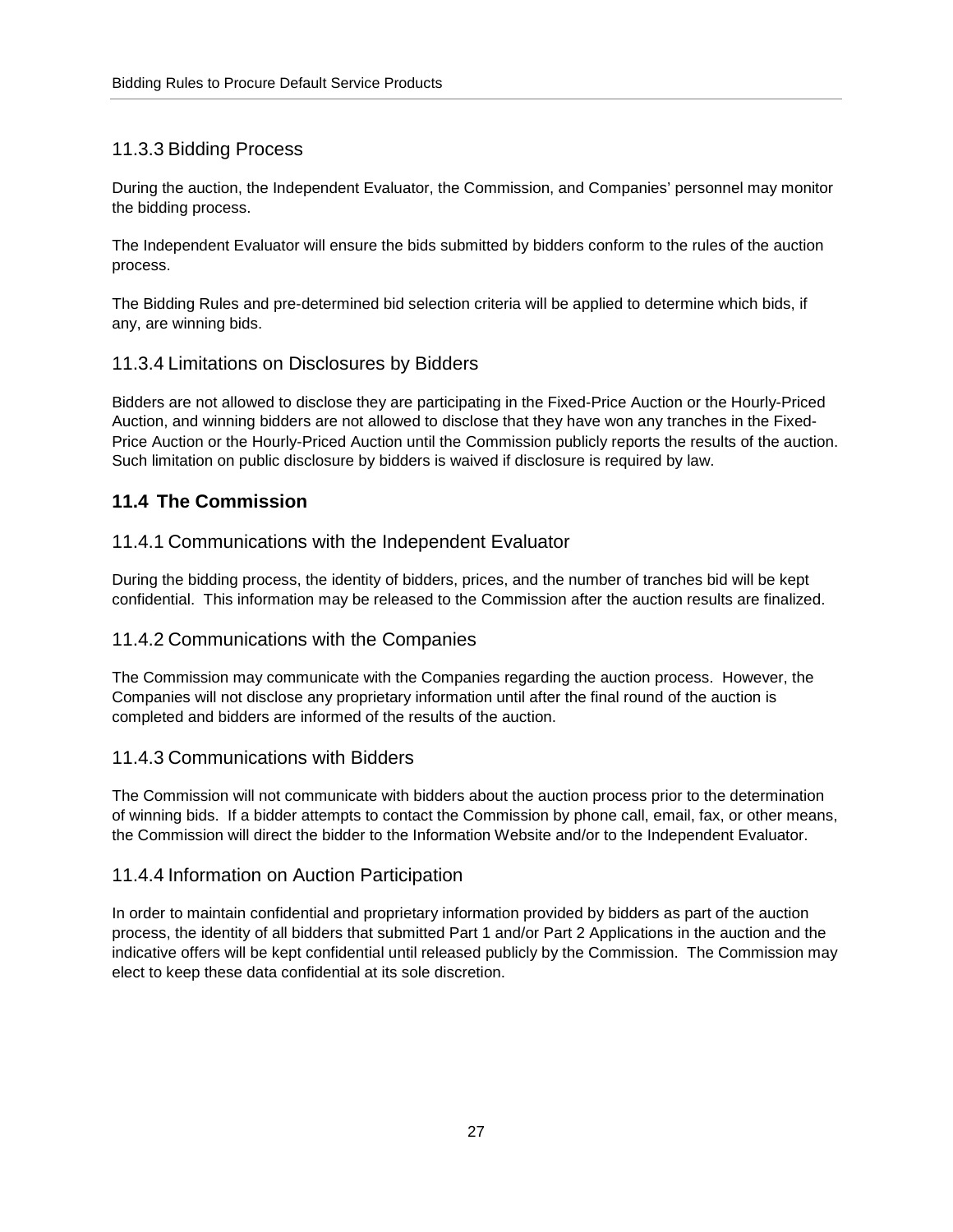#### <span id="page-30-0"></span>11.4.5 Round-by-Round Bids

Round-by-round bids by bidders will be kept confidential pursuant to the confidentiality provisions of the Bidding Rules and the SMA for as long as the Companies continue to procure Default Service.

#### <span id="page-30-1"></span>**12. CONFIDENTIAL INFORMATION, CERTIFICATIONS, AND SANCTIONS**

#### <span id="page-30-2"></span>**12.1 Confidential Information**

Confidential Information relative to bidding strategy means information relating to a bidder's bid(s) in the auction, whether transmitted in writing or verbally, which if it were to be made public likely would have an effect on any of the bids that another bidder would be willing to submit. Confidential Information relative to bidding strategy includes (but is not limited to): a bidder's strategy; a bidder's indicative offer; the quantities that a bidder wishes to supply; the bidder's estimation of the value of a tranche; the bidder's estimation of the risks associated with serving the load for the auction; and a bidder's contractual arrangements for purchasing power to serve such load were the bidder to win tranches in the auction.

Confidential Information regarding the auction means information that is not released publicly by the Commission, the Companies or the Independent Evaluator and that a bidder acquires as a result of participating in the auction, whether transmitted in writing or verbally, which if it were to be made public could impair the integrity of current or future solicitations, impair the ability of the Companies to hold future solicitations, or harm consumers, bidders or applicants. Confidential Information regarding the auction includes (but is not limited to): the list of Qualified Bidders, the list of Registered Bidders, the initial eligibility, the status of a bidder's participation, and all non-public reports of results and announcements made by the Independent Evaluator to any or all bidders in this auction.

Confidential Information may not receive continued confidential or protected treatment should: (a) a bidder publicly disclose Confidential Information relating solely to that bidder; or (b) public disclosure is required or compelled by the Commission, a court or otherwise by law. The Independent Evaluator, the Commission, and the Companies shall not be liable for such public disclosures or, so long as reasonable measures have been taken to keep such information confidential, any other public disclosure of Confidential Information. By participating in this auction process, each bidder acknowledges and agrees to the confidentiality provisions set forth herein, as well as any limitations thereto.

In addition, the bidder agrees the bidder's data and information submitted in this auction process will be disclosed if required by any federal, state or local agency (including, without limitation, the Commission) or by a court of competent jurisdiction. However, the Companies will endeavor to notify the bidder in advance of such disclosure. In any event, neither the Companies nor the Independent Evaluator, nor any of their employees or agents, will be responsible to the bidders or any other party, or liable for any disclosure of such designated materials before, during or subsequent to this auction. Notwithstanding the above, the Companies and the Independent Evaluator reserve the right to use and communicate publicly and/or to third parties any and all information/data submitted as part of this auction process in any proceedings before FERC, the Commission, and any other regulatory body and the courts, if necessary, without the prior consent/approval of, or notice to, any such bidder. The bidder expressly agrees that the Companies may provide bidder information on a confidential basis to the Commission, the Pennsylvania Office of the Consumer Advocate, and the Office of Small Business Advocate as necessary for compliance with any default service procurement reporting obligations.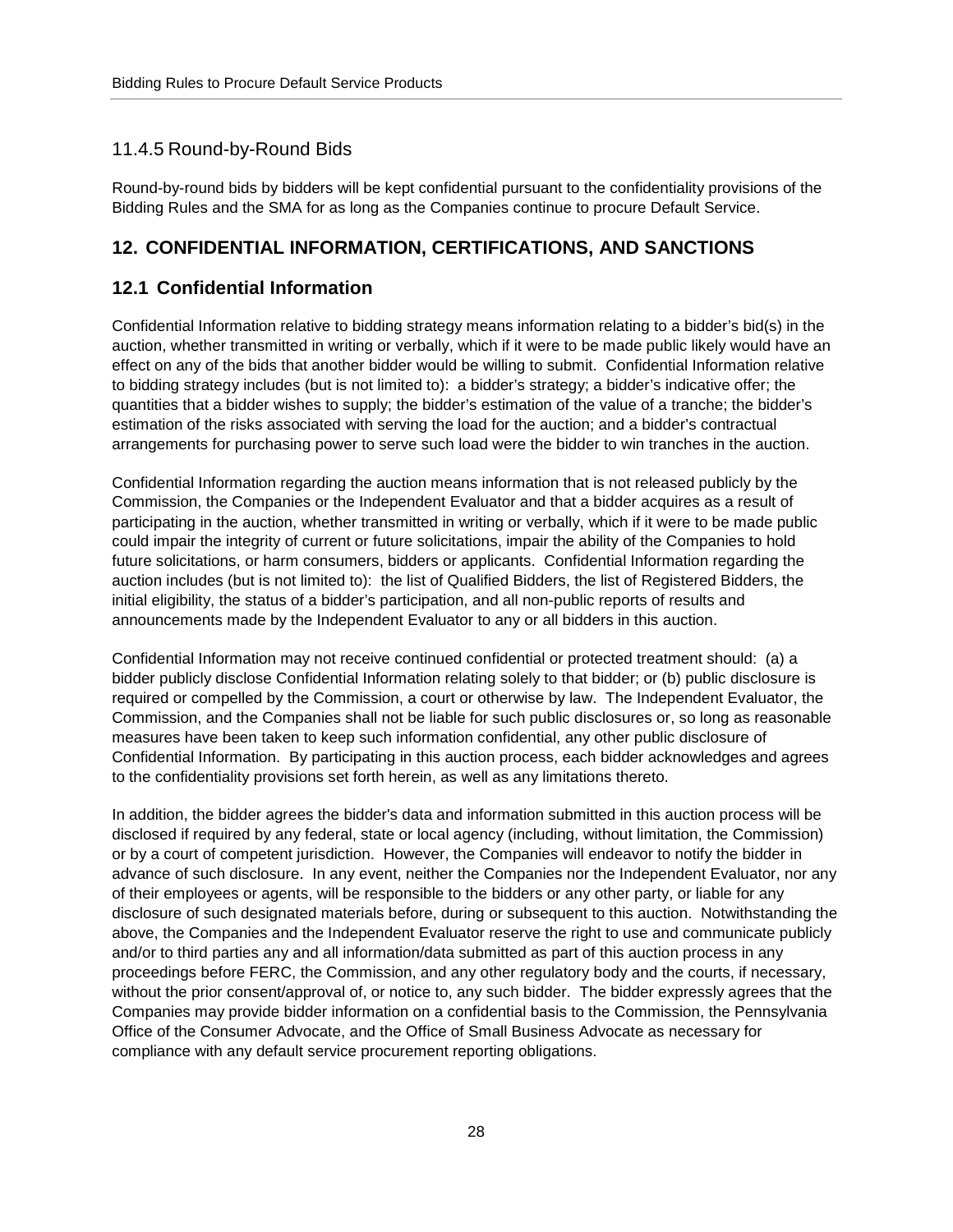#### <span id="page-31-0"></span>**12.2 Certifications and Disclosures to Be Made**

A prospective bidder will be required in its Part 1 Application to disclose any bidding agreement or any other arrangement in which the prospective bidder may have entered and that is related to its participation in the auction. A prospective bidder that has entered into such an agreement or arrangement must name the entities with which the prospective bidder has entered into a bidding agreement, or a joint venture for the purpose of participating in the auction, or a bidding consortium, or any other arrangement pertaining to participating in the auction. A bidding consortium is a group of separate businesses or business people joining together to submit joint bids in the auction.

In addition, a prospective bidder will be required to make the certifications listed in the Part 1 and Part 2 Applications.

The Commission may publicly release the winning prices and the names of the winning bidders from the auction. The Commission may choose to release additional information. After the auction, a winning bidder itself may release information regarding the number of tranches it has won, and a non-winning bidder itself may release information only regarding the fact that it participated in the auction. The winning bidders and the non-winning bidders otherwise continue to be bound by their certifications as described previously. In particular, no winning bidder and no non-winning bidder itself can reveal the winning prices of the auction prior to these being publicly released by the Commission.

#### <span id="page-31-1"></span>**12.3 Actions to Be Taken if Certifications Cannot Be Made**

If a bidder cannot make all the certifications above, the Independent Evaluator will decide within five (5) days following the deadline to submit the Part 2 Application on a course of action on a case-by-case basis. To decide on this course of action, the Independent Evaluator may make additional inquiries and information requests to understand the reason for the inability of the bidder to make the certification.

If Qualified Bidders do not comply with additional information requests by the Independent Evaluator regarding certifications required in the Part 2 Application, the Independent Evaluator may reject the application.

#### <span id="page-31-2"></span>**12.4 Sanctions for Failure to Comply**

Sanctions may be imposed on a bidder for failing to properly disclose information relevant to determining associations, for coordinating with another bidder, for failure to abide by any of the certifications made in its Part 1 Application or Part 2 Application, for releasing Confidential Information or disclosing information during the auction (aside from only specific exceptions provided with respect to entities explicitly named in the Part 1 Application as entities that are part of a bidding agreement or other arrangement), and in general for failing to abide by any of the communications protocols in the section, "Communications Protocols," of these Bidding Rules. Such sanctions can include, but are not limited to, any one or more of the following:

- Termination of the SMA.
- The loss of all rights to provide tranches won by such bidder.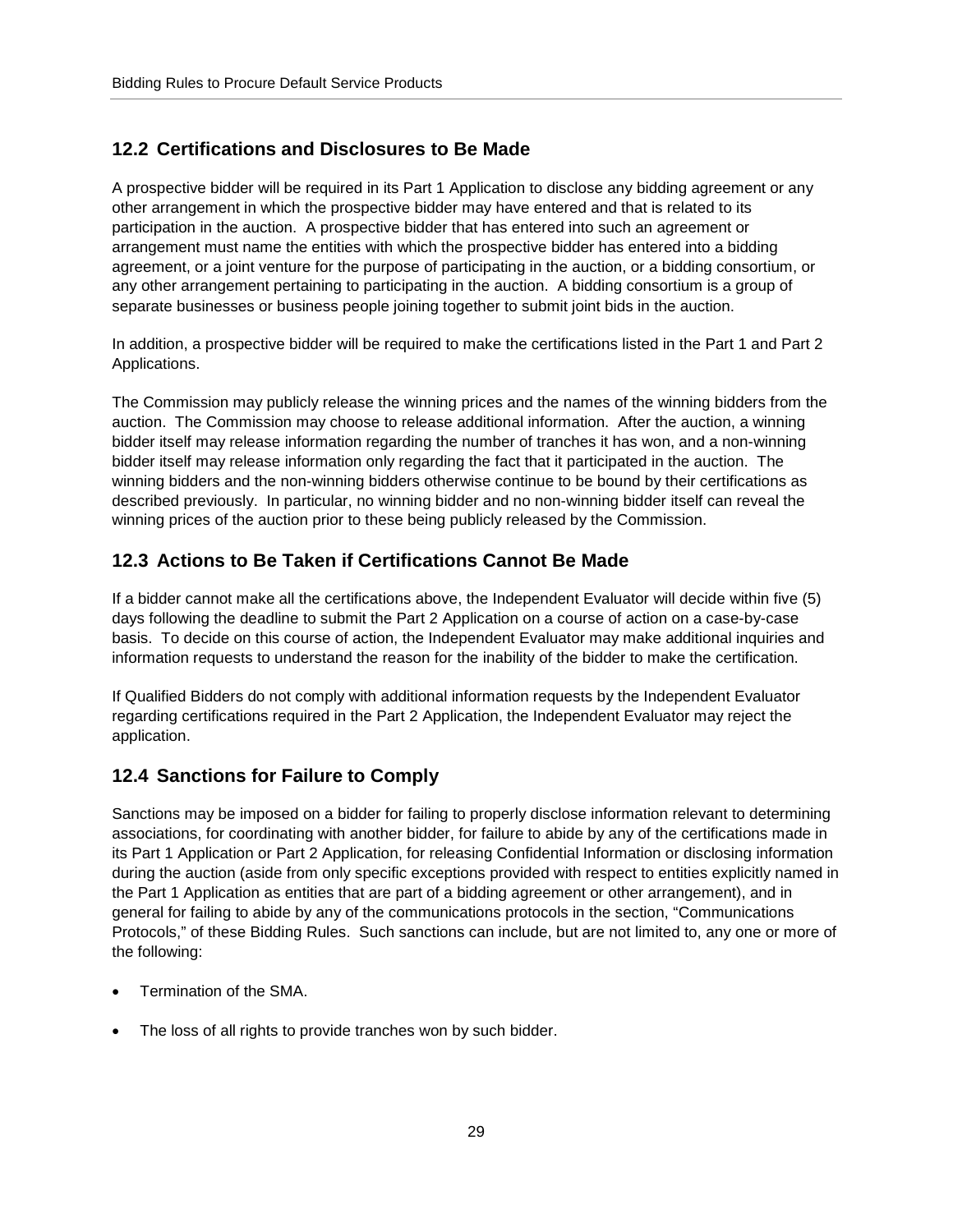- The forfeiture of letters of credit and other fees posted or paid.
- Action (including prosecution) under applicable state and/or federal laws.
- Attorneys' fees and court costs incurred in any litigation that arises out of the bidder's improper disclosure.
- Debarment from participation in future solicitations.
- And/or other sanctions that may be appropriate.

Should such an event occur, the Independent Evaluator will make a recommendation to the Companies regarding sanctions. The imposition of such sanctions will be at the discretion of the Companies.

## <span id="page-32-0"></span>**13. BIDDER ASSOCIATIONS**

A Qualified Bidder is associated with another Qualified Bidder if the two bidders have ties that could allow them to act in concert or that could prevent them from competing actively against each other.

The competitiveness of the auction and the ability of the auction to produce competitive prices may be harmed by the coordinated or collusive behavior that associations among bidders may facilitate. As a result, the Independent Evaluator has developed standards that apply when associated parties apply to participate in FP and/or HP auctions. The following sections outline the specific protocols that will be followed when associated entities submit Part 1 and/or Part 2 Applications to participate in an auction for the Companies.

#### <span id="page-32-1"></span>**13.1 Procedure Followed by the Independent Evaluator**

Potential associations among participants may come to the attention of the Independent Evaluator at different points in the bidder qualification application process. In order to improve the process efficiency and minimize the risk of disclosure of potentially confidential information, the Independent Evaluator will approach each case as described below.

#### <span id="page-32-2"></span>13.1.1 Following the Receipt of the Part 1 Applications

Potential associations among applicants may become apparent after the Part 1 Applications are submitted but before Qualified Bidders are required to disclose such associations as part of their Part 2 Applications. The Independent Evaluator will take no action related to potential associations until each party submits their completed Part 1 Application. In cases where there is an apparent relationship among applicants, the Independent Evaluator will initiate a request for additional information regarding the relationship among the potentially associated parties, the structure of their organization, and the independence of the respective bidding teams.

In such cases, the Independent Evaluator will notify representatives of the Companies and Commission Staff that there is a potential association among applicants.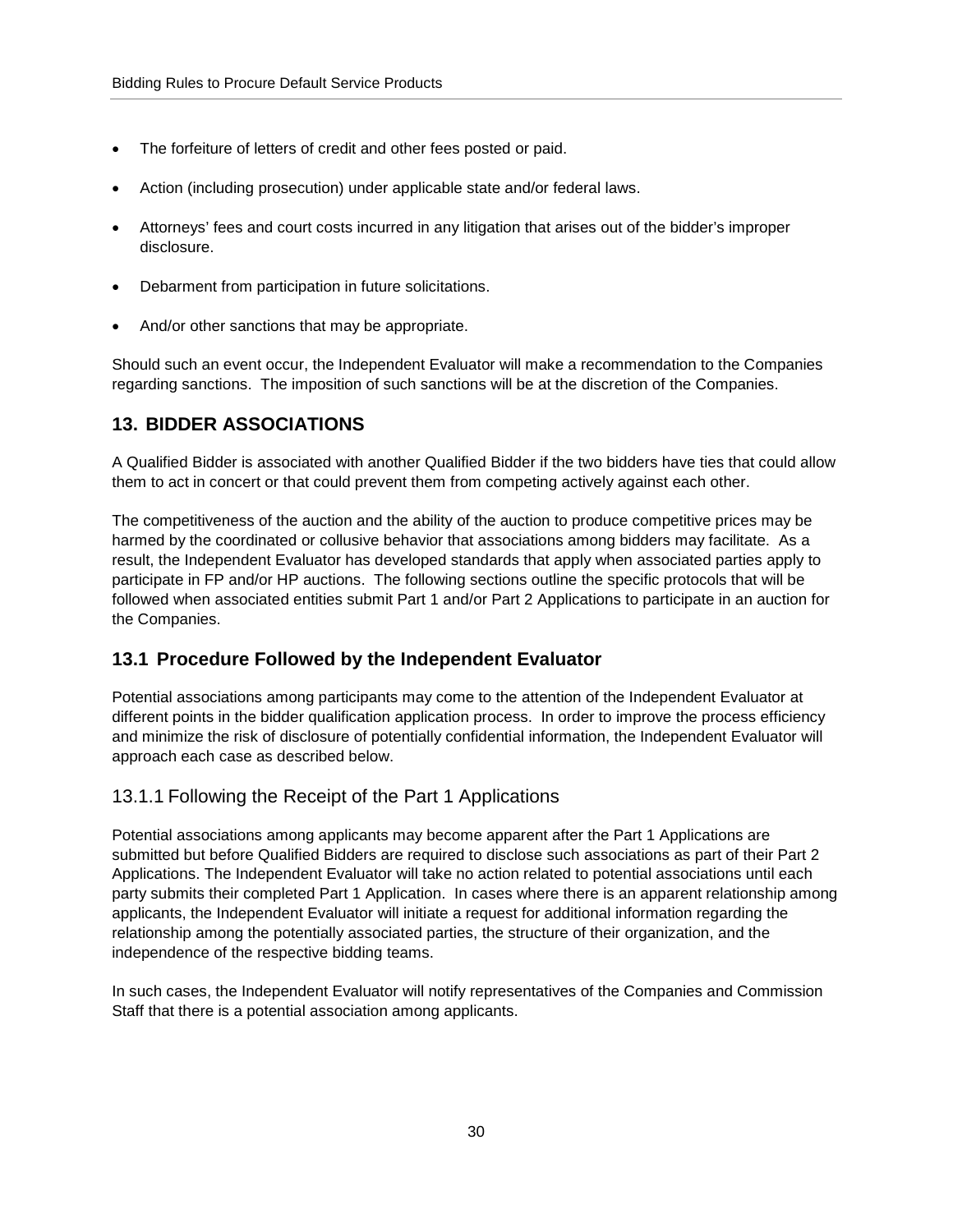In addition, as outlined in the Part 2 Application, the Independent Evaluator reserves the right to request additional information from each party including, but not necessarily limited to:

- (a) Information on how the entity maintains its independence from the associated party including any available supporting documentation such as a Corporate Separation Agreements, Codes of Conduct, and/or organization charts.
- (b) A list of individuals within the organization who have played or will play a material role in the auction(s).
- (c) Information regarding the nature of any work done in conjunction with or on behalf of the associated party.
- (d) Information describing the organizational structure of the associate(s), identifying common management and oversight among the associated entities as well as the management involved in or responsible for bid approval.
- (e) The internal process or protocol related to determining indicative offers submitted as part of the Part 2 Application.
- (f) Disclosure of whether the entity is bidding on behalf of itself or acting as an agent for other entities.

Any responses to the above will be treated as confidential if labeled as such.

#### <span id="page-33-0"></span>13.1.2 Following the Receipt of the Part 2 Applications

In some cases, the potential relationship among Qualified Bidders will not be known to the Independent Evaluator until the Qualified Bidders submit final certifications along with their Part 2 Applications. In such cases, the Independent Evaluator will initiate the steps outlined above, upon receipt of the completed Part 2 Applications.

After the Independent Evaluator has requested and received additional information from each associated bidder, the Independent Evaluator will work with representatives of the Companies and Commission Staff to determine:

- (a) Whether each of the associated bidders will be allowed to participate independently in the auction(s); and
- (b) Any restrictions that may be applied as a result of the participation by associated bidders.

Any restrictions will be based on the information provided by the associated bidders as part of the Part 1 Application, the Part 2 Application, and the additional information that was provided at the request of the Independent Evaluator.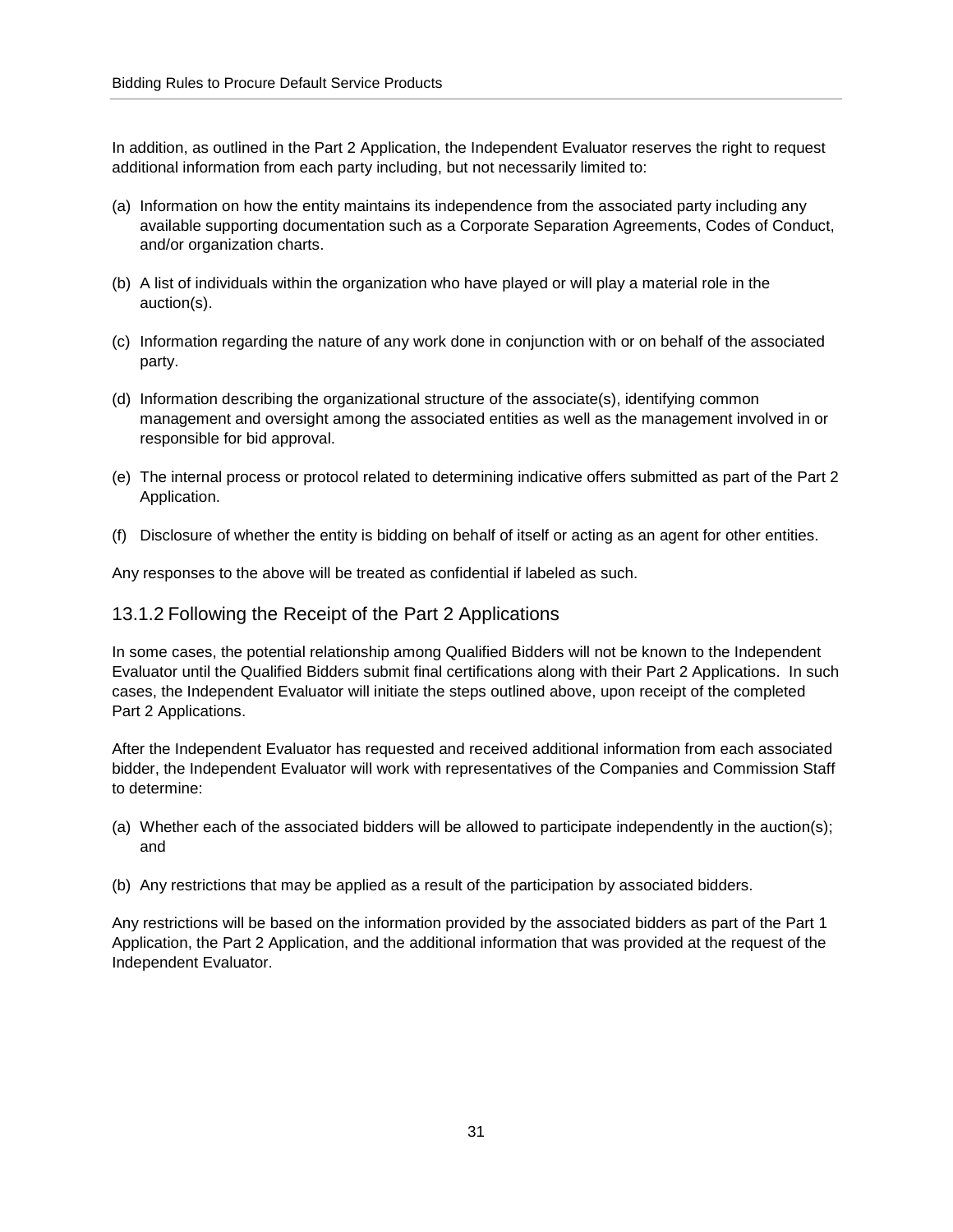#### <span id="page-34-0"></span>**13.2 Remedies and Actions Related to Participation by Associated Bidders**

This section summarizes the potential restrictions that will be considered by the Independent Evaluator, the Companies, and Commission Staff in relationship to associated participation. Restrictions on participation may include, but may not be limited to, the following:

- (a) Indicative offers may be restricted such that any applicable load cap may apply across the associated bidders;
- (b) Pre-bid security or collateral requirements may be altered for the associated bidders to ensure that associated bidders do not gain a competitive advantage over other bidders; and,
- (c) In some cases, one or more associated bidders may not be allowed to participate in the auction(s).

#### <span id="page-34-1"></span>**13.3 Handling of Confidential Information**

In order to execute the process of gathering information on associated entities and executing the remedies outlined above, there may be situations that require the Independent Evaluator to share, directly, certain confidential information among the associated parties, the Companies, and the Commission and its Staff.

In addition, as part of the remedies outlined in above, an associated party may gain access to or be able to ascertain certain confidential information of the other associated entities. While access to such information otherwise may be counter to certifications in the Part 2 Application, access to such information acquired through the data gathering and remedies related to associated bidders will not be considered a violation of the auction rules.

Confidential information includes but may not be limited to the initial eligibility for each associated bidder based on indicative bids submitted with the Part 2 Application. The Independent Evaluator will make reasonable efforts to minimize the disclosure of any such confidential information.

#### <span id="page-34-2"></span>**14. MISCELLANEOUS**

#### <span id="page-34-3"></span>**14.1 Warranty on Information**

The information provided for the auction, including but not limited to information provided on the Information Website, has been prepared to assist bidders in evaluating the auction process. It does not purport to contain all the information that may be relevant to a bidder in satisfying its due diligence efforts. Neither the Companies nor the Independent Evaluator make any representation or warranty, expressed or implied, as to the accuracy or completeness of the information, and shall not, either individually or as a corporation, be liable for any representation expressed or implied in the auction process or any omissions from the auction process, or any information provided to a bidder by any other source. A bidder should check the Information Website frequently to ensure it has the latest documentation and information. Neither the Companies, nor the Independent Evaluator, nor any of their representatives, shall be liable to a bidder or any of its representatives for any consequences relating to or arising from the bidder's use of information.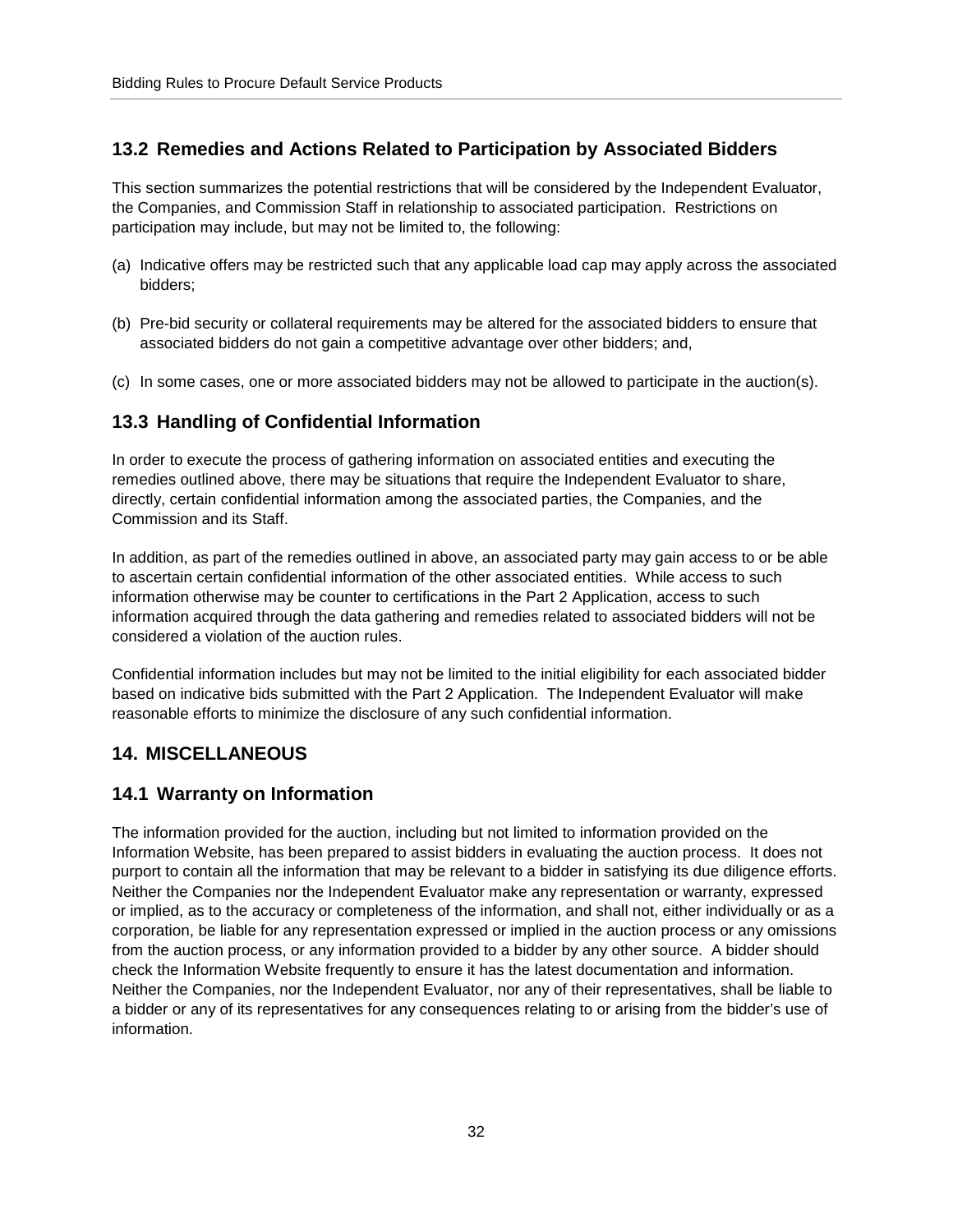# <span id="page-35-0"></span>**14.2 Hold Harmless**

Bidder shall hold the Companies and the Independent Evaluator harmless of and from all damages and costs, including but not limited to legal costs, in connection with all claims, expenses, losses, proceedings or investigations that arise in connection with the auction process or the award of a bid pursuant to the auction process.

## <span id="page-35-1"></span>**14.3 Bid Submissions Become the Companies' Property**

All bids submitted by bidders participating in the auction will become the exclusive property of the Companies upon conclusion of the auction process.

## <span id="page-35-2"></span>**14.4 Bidder's Acceptance**

Through its participation in the auction process, a bidder acknowledges and accepts all the terms, conditions and requirements of the auction process and the SMA.

## <span id="page-35-3"></span>**14.5 Permits, Licenses, Compliance with the Law and Regulatory Approvals**

Bidders shall obtain all licenses, permits and status that may be required by any governmental body, agency or organization necessary to conduct business or to perform hereunder. Bidders' subcontractors, employees, agents and representatives of each in performance hereunder shall comply with all applicable governmental laws, ordinances, rules, regulations, orders and all other governmental requirements.

### <span id="page-35-4"></span>**14.6 Auction Intellectual Property**

All title, interests and other intellectual property rights in and to the auction design, the auction format and methodology, the auction software, the source code (including all modifications, enhancements, customization, adaptations and derivative works made by the Independent Evaluator) and associated documentation, including but not limited to these Bidding Rules, and the screen formats and forms designed by the Independent Evaluator (the "Auction Software"), are proprietary to the Independent Evaluator and all rights, title, and interest to the Auction Software remain with the Independent Evaluator. The Independent Evaluator grants Qualified Bidders a non-exclusive, non-transferable, limited license to use the Auction Software, solely for use in connection with the auction, subject to the terms and conditions set forth herein, and not for copying, relicensing, sublicensing, distribution or marketing by the Qualified Bidder. No other interest is conveyed to the Qualified Bidder other than the license expressly granted herein. The foregoing use license shall immediately terminate upon disqualification of the Qualified Bidder or upon termination or completion of the auction process. If at any time it is determined in the Independent Evaluator's sole discretion that the Qualified Bidder is in breach of this Section 13.6, the Independent Evaluator shall be entitled to terminate the Qualified Bidder's access rights to the Auction Software.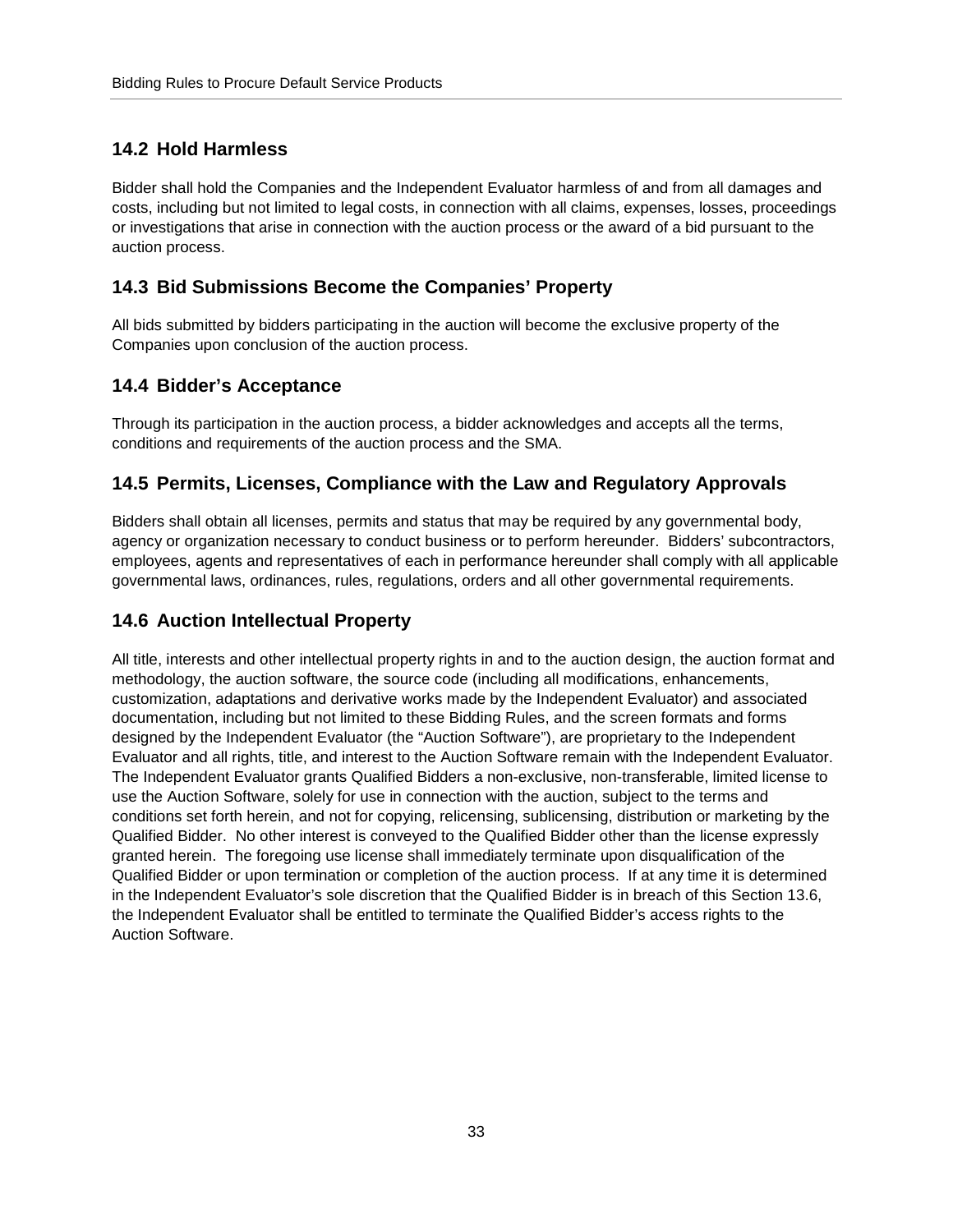Notwithstanding anything herein to the contrary, and without limiting the Qualified Bidder's other obligations herein, the Qualified Bidder shall not, nor shall it permit any third party to: (i) modify, translate or otherwise create derivative works of the Auction Software; (ii) reverse engineer, decompile, decode, disassemble or translate any Auction Software, or output thereof, or otherwise attempt to reduce to human readable form or derive the source code, protocols or architecture of any Auction Software; (iii) use or study any Auction Software, or output thereof, for the purpose of developing any software that is intended to replace, or that has functions, structure or architecture similar to, such Auction Software, or any part thereof; (iv) publish, or otherwise make available to any third party, any benchmark or other testing information or results concerning the Auction Software; (v) permit any other person who is not authorized to access or use all or any part of the Auction Software or (vi) copy the Auction Software, distribute the Auction Software, remove or obscure any proprietary labeling on or in the Auction Software, create any derivative works based on the Auction Software, or modify the Auction Software, in each case, except to the extent expressly permitted by the Independent Evaluator in writing.

In using the Auction Software, a Qualified Bidder shall take steps to prevent any virus, worm, built-in or use-driven destruction mechanism, algorithm, or any other similar disabling code, mechanism, software, equipment, or component designated to disable, destroy or adversely affect the Auction Software from being introduced into the systems.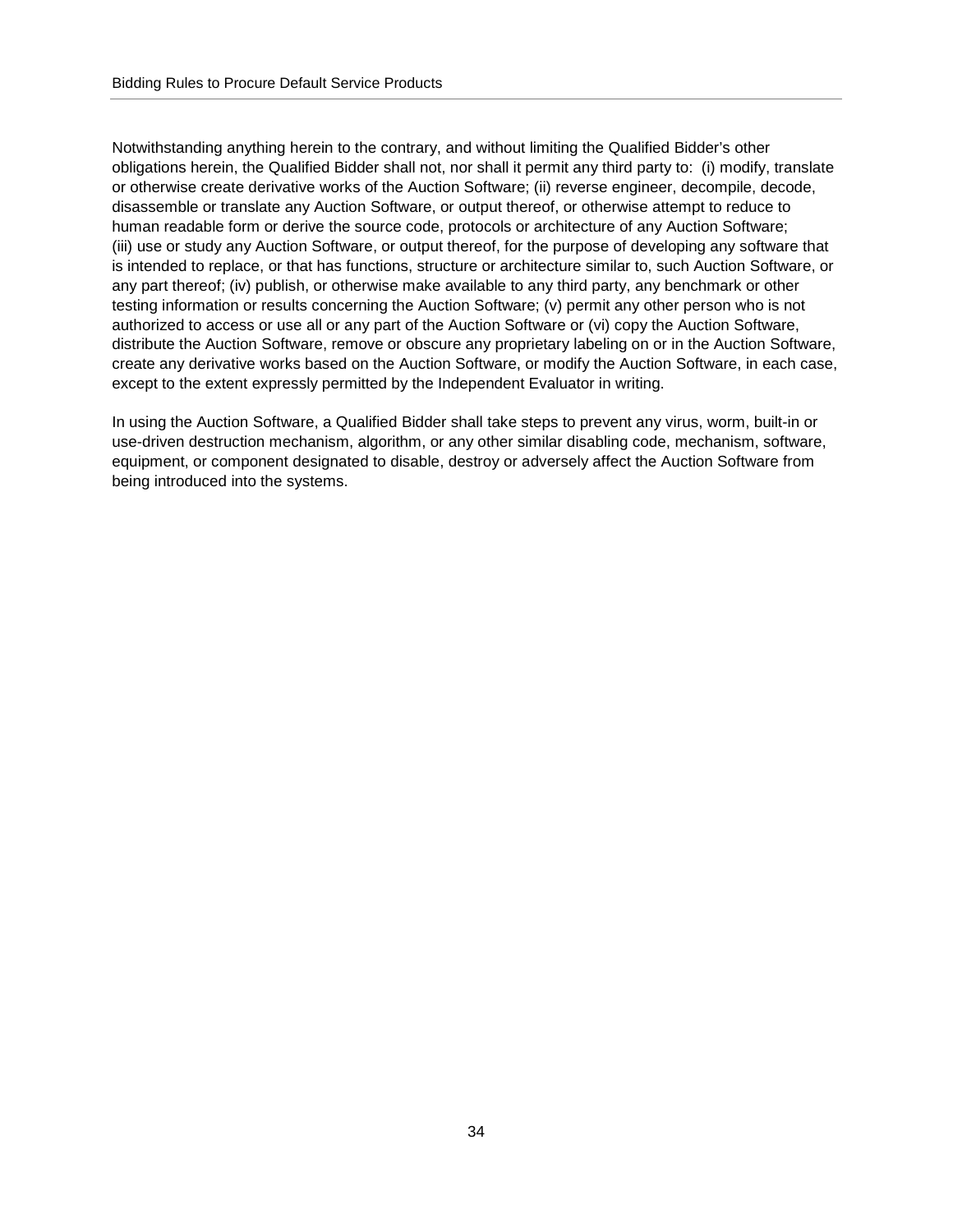# <span id="page-37-0"></span>**APPENDIX A — EXAMPLE OF ROUND-BY-ROUND BIDDING**

The illustrative example below shows for two bidders (BidderA and BidderB) and two products (Product-1 and Product-2) the confirmed bids (pre-EOR) and the post-EOR results for each round. In the example, the auction closes after round 4.

#### **Round 1**

For round 1, the announced prices are \$75.00 and \$82.00 for Product-1 and Product-2, respectively. At those announced prices, BidderA bids 55 tranches and 85 tranches on Product-1 and Product-2, respectively. BidderB bids 80 tranches and 27 tranches on Product-1 and Product-2, respectively.

When the round closes the EOR procedure is executed. Each product is over-subscribed: 135 tranches were bid on Product-1 which has a tranche target of 100, and 112 tranches were bid on Product-2 which has a tranche target of 100.

The announced price for Product-1 will be reduced from \$75.00 to \$72.50 for round 2. The announced price for Product-2 will be reduced from \$82.00 to \$78.60 for round 2.

BidderA will have eligibility of 55+85 = 140 tranches for round 2, and BidderB will have eligibility of  $80+27 = 107$  tranches for round 2.

#### **Round 2**

At the announced prices for round 2, BidderA bids 40 tranches and 85 tranches on Product-1 and Product-2, respectively. Thus, BidderA reduced its tranches bid on Product-1 from 55 to 40 tranches. BidderB bids 50 tranches and 57 tranches on Product-1 and Product-2, respectively. Thus, BidderB switched 30 tranches from Product-1 to Product-2.

When the round closes the EOR procedure is executed. Product-1 is under-subscribed by 10 tranches: only 90 tranches bid against the tranche target of 100 tranches: BidderA's bid represents a reduction in its eligibility by 15 tranches, while BidderB's bid maintained its eligibility. Thus, 10 of the 15 eligibility reduction tranches of BidderA are rolled back on Product-1. Those 10 tranches are priced at the announced price for Product-1 at which they were bid in round 1: \$75.00. The announced price for Product-1 will remain at \$72.50 for round 3.

Product-2 is over-subscribed by 42 tranches. The announced price for Product-2 will be reduced from \$78.60 to \$76.10 for round 3.

BidderA will have eligibility of 50+85 = 135 tranches for round 3 (including the 10 tranches rolled back on Product-1), and BidderB will have eligibility of 50+57 = 107 tranches for round 3.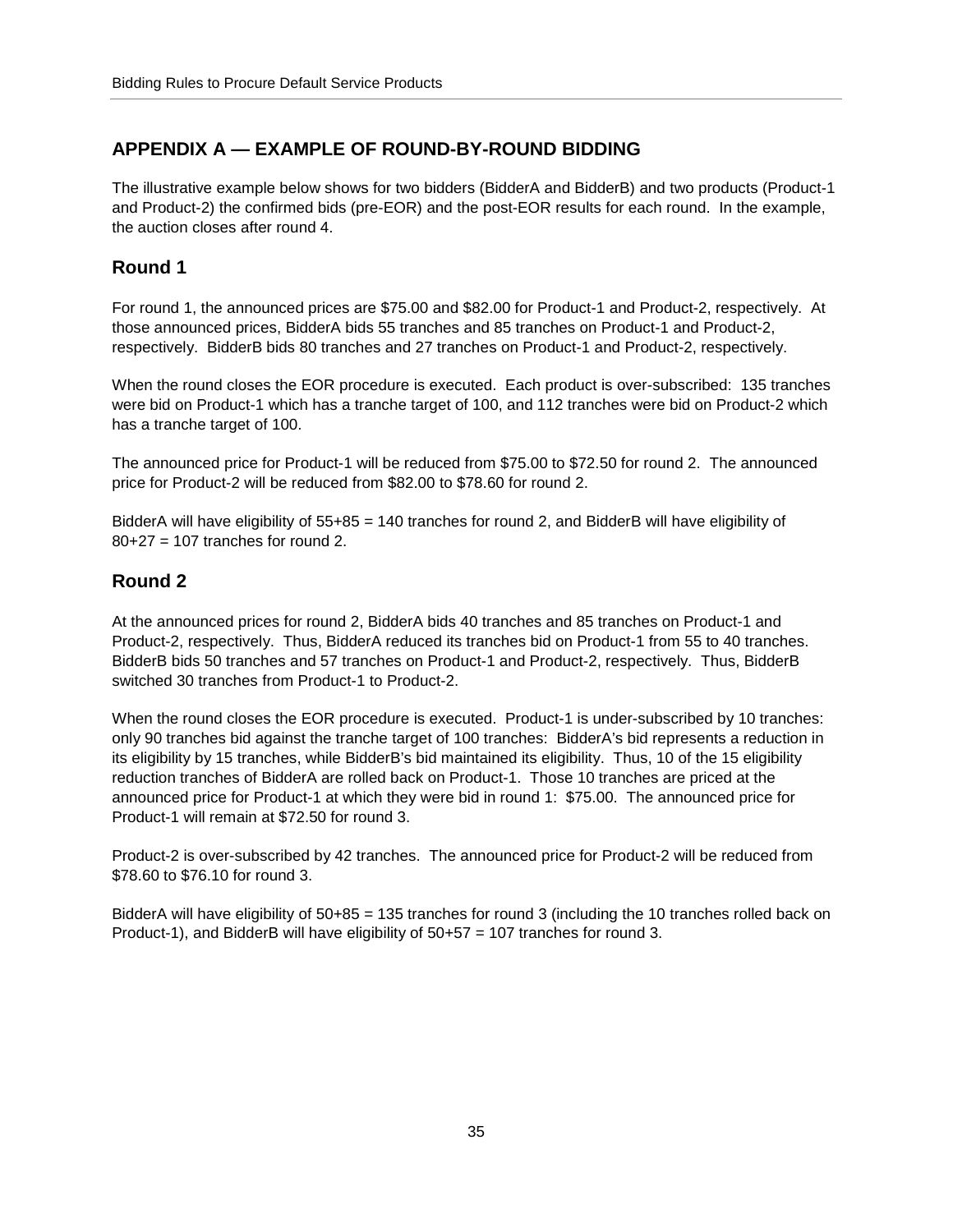### **Round 3**

At the announced prices for round 3, BidderA bids 99 tranches and 36 tranches on Product-1 and Product-2, respectively. Thus, BidderA is switching 49 of the tranches bid from Product-2 to Product-1. BidderB bids 50 tranches and 35 tranches on Product-1 and Product-2, respectively. Thus, BidderB is reducing its tranches bid on Product-2 from 57 to 35 tranches.

When the round closes the EOR procedure is executed. Product-1 is over-subscribed by 49 tranches. Product-2 is under-subscribed by 29 tranches: only 71 tranches bid against the tranche target of 100 tranches: BidderA's bid maintained its eligibility while BidderB's bid represents a reduction in its eligibility by 22 tranches. Thus, all 22 of the eligibility reduction tranches of BidderB are rolled back on Product-2. Those 22 tranches are priced at the announced price for Product-2 at which they were bid in round 2: \$78.60. Even after rolling back those 22 eligibility reduction tranches of BidderB, Product-2 still is undersubscribed — by 7 tranches. So 7 tranches that BidderA had switched from Product-2 to Product-1 are rolled back to Product-2. Those 7 tranches are priced at the announced price for Product-2 at which they were bid in round 2: \$78.60.

After rolling back 7 tranches from Product-1 to Product-2 for BidderA, BidderA still has increased the number of tranches it is bidding on Product-1: from 50 tranches bid in round 2 (10 tranches at \$75.00 and 40 tranches at \$72.50) to 92 tranches bid in round 3 (10 tranches at \$75.00 and 82 tranches at \$72.50). Product-1 is over-subscribed as a result, so higher-priced tranches in Product-1's bid stack can be removed. All 10 of BidderA's higher-priced tranches are removed from Product-1's bid stack, and these 10 tranches become BidderA's free eligibility for round 4. In round 4, BidderA can bid any of the 10 tranches on any product, but to the extent those 10 tranches are not bid on a product in round 4, those free eligibility tranches and their associated eligibility for BidderA will be permanently removed from the auction after round 4.

Because Product-1 is over-subscribed, the announced price for Product-1 will be reduced from \$72.50 to \$70.15 for round 4. Because Product-2 is not over-subscribed, the announced price for Product-2 will remain at \$76.10 for round 4.

BidderA will have eligibility of 82+43+10 = 135 tranches for round 4, and BidderB will have eligibility of 50+57 = 107 tranches for round 4 (including the 22 tranches rolled back on Product-2).

#### **Round 4**

At the announced prices for round 4, BidderA bids 46 tranches and 43 tranches on Product-1 and Product-2, respectively. Thus, BidderA reduced its tranches bid on Product-1 from 82 to 46 tranches. BidderB bids 32 tranches and 57 tranches on Product-1 and Product-2, respectively. Thus, BidderB reduced its tranches bid on Product-1 from 50 to 32 tranches.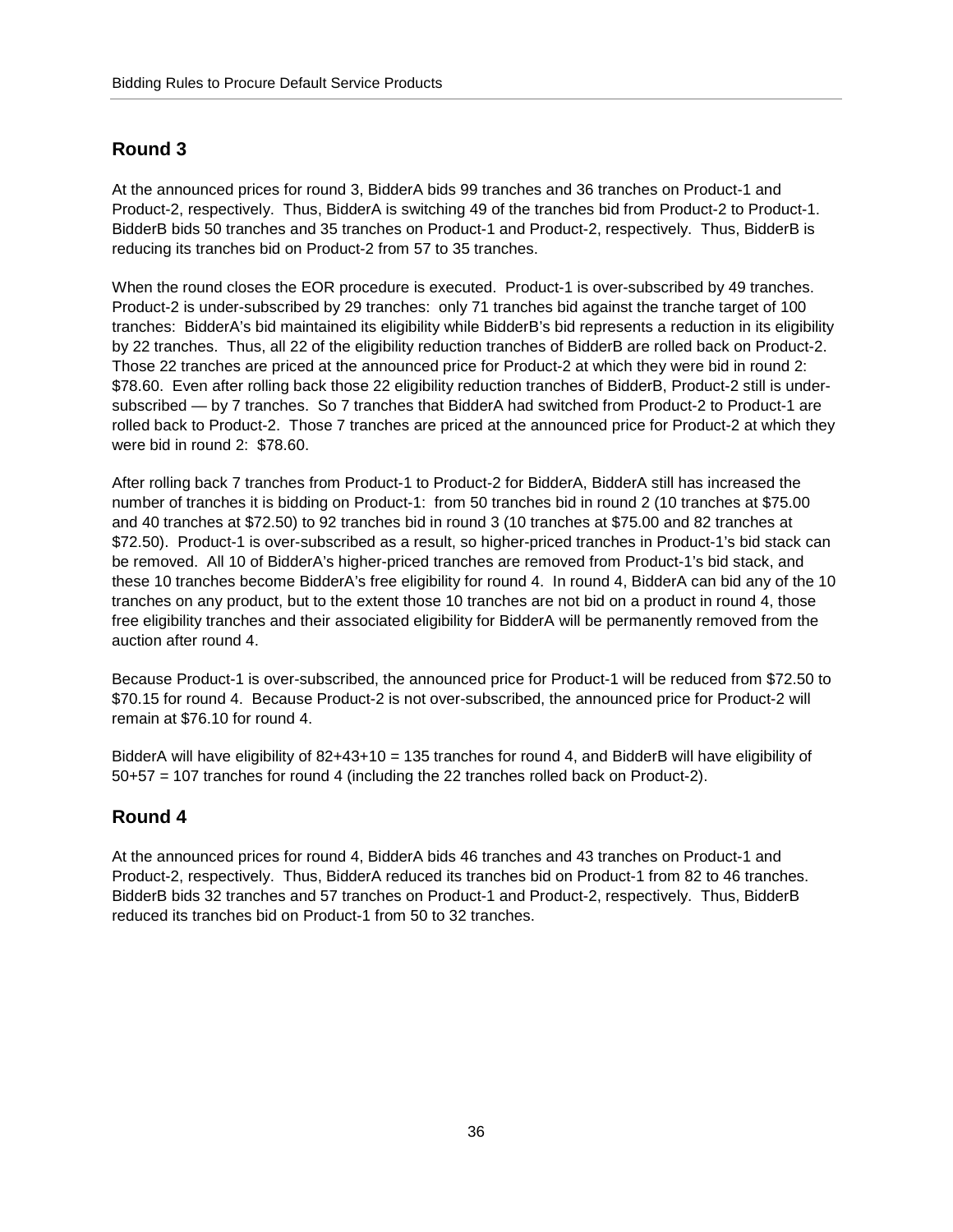When the round closes the EOR procedure is executed. Product-1 is under-subscribed by 22 tranches: only 78 tranches bid against the tranche target of 100 tranches: BidderA's bid represents a reduction in its eligibility by 36 tranches, while BidderB's bid represents a reduction in its eligibility by 18 tranches. Of the 54 fewer tranches bid on Product-1, 36 were eligibility reductions from BidderA and 18 were eligibility reductions from BidderB. Of those 54 fewer tranches bid, 100-78 = 22 tranches need to be rolled back on Product-1. The selection of which tranches are rolled back is done by assigning random numbers tranche by tranche (not bidder by bidder) to each of the 54 fewer tranches bid on Product-1. On average, the selection of the rolled back tranches will be proportional based on the number of tranches by which each bidder reduced its bid on the product. Thus, if the assignment of random numbers and selection of rolled back tranches were repeated many times, the number of rolled back tranches for BidderA on Product-1 would be expected to be 15 on average or (82-46)/(132-78)\*(100-78) = 36/54\*22, rounded, and the number of rolled back tranches for BidderB on Product-1 would be expected to be 7 on average:  $(50-32)/(132-78)*(100-78) = 18/54*22$ , rounded.

# **Auction Close**

After the rollback is done for Product-1, it is determined that no product is over-subscribed and no bidder has free eligibility tranches. Thus, the criteria are met for closing the auction.

Product-1's bid stack has tranches bid at \$72.50 and tranches bid at \$70.15. So Product-1's clearing price is the higher of the two, or \$72.50. BidderA wins 61 tranches and BidderB wins 39 tranches for Product-1. All 100 tranches procured for Product-1 are paid the price of \$72.50.

Product-2's bid stack has tranches bid at \$78.60 and tranches bid at \$76.10. So Product-2's clearing price is the higher of the two, or \$78.60. BidderA wins 43 tranches and BidderB wins 57 tranches for Product-2. All 100 tranches procured for Product-2 are paid the price of \$78.60.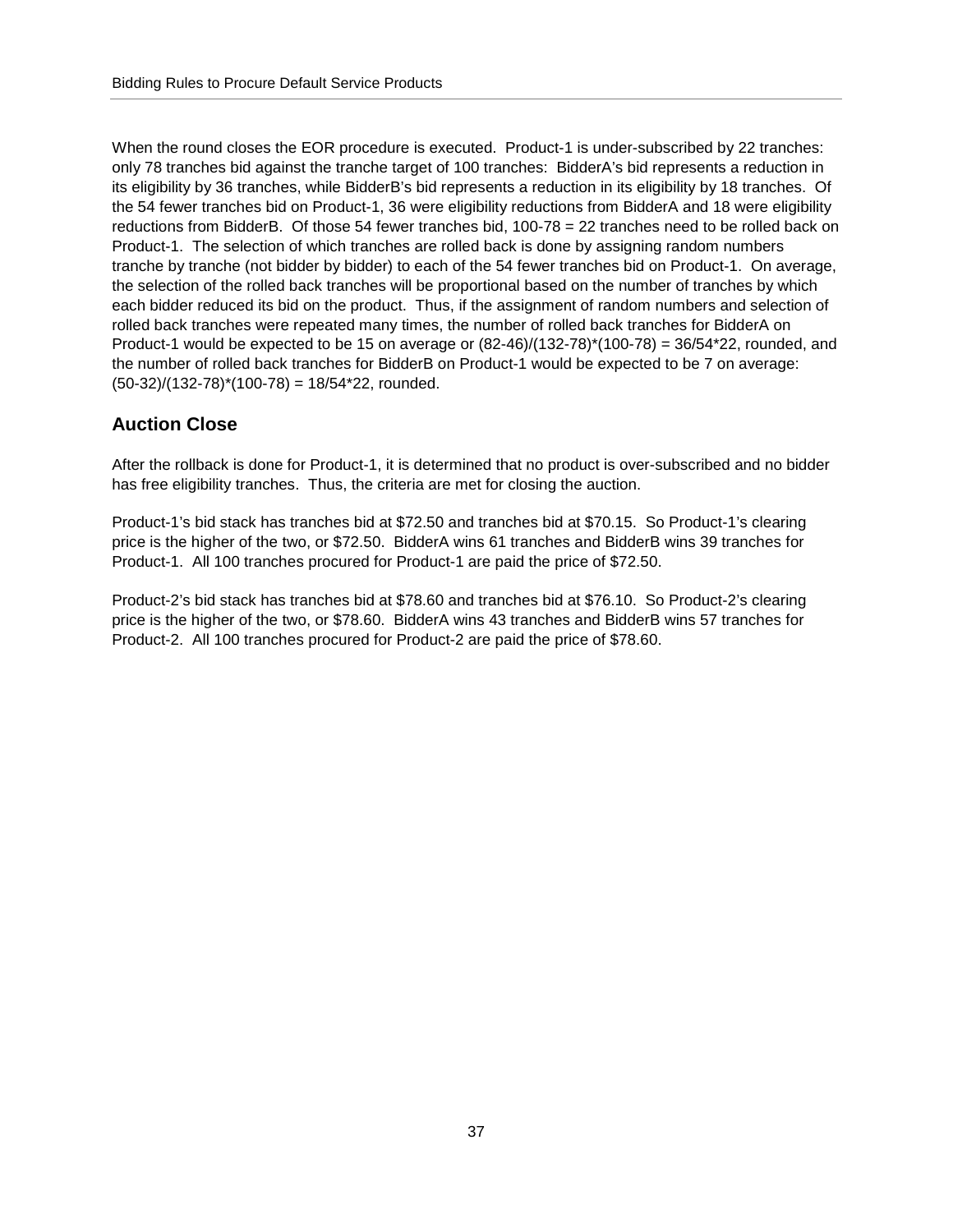|                |                                  |                                 | <b>Product-1</b>              |                              |                                |                           |                                 | Product-2                     |           |                                |                                  | <b>Next-Round</b><br><b>Eligibility</b> |
|----------------|----------------------------------|---------------------------------|-------------------------------|------------------------------|--------------------------------|---------------------------|---------------------------------|-------------------------------|-----------|--------------------------------|----------------------------------|-----------------------------------------|
| Round          | <b>Announced</b><br><b>Price</b> | <b>Tranche</b><br><b>Target</b> | <b>Tranches</b><br><b>Bid</b> | @ Price                      | <b>Excess</b><br><b>Supply</b> | Announced<br><b>Price</b> | <b>Tranche</b><br><b>Target</b> | <b>Tranches</b><br><b>Bid</b> | @ Price   | <b>Excess</b><br><b>Supply</b> | Free                             | <b>Total</b>                            |
| $\overline{1}$ | \$75.00                          |                                 |                               |                              |                                | \$82.00                   |                                 |                               |           |                                |                                  |                                         |
| Pre-EOR        |                                  | 100                             | 135                           |                              | 35                             |                           | 100                             | 112                           |           | 12                             |                                  |                                         |
| <b>BidderA</b> |                                  |                                 | 55                            | @ \$75.00                    |                                |                           |                                 | 85                            | @\$82.00  |                                | —                                | 140                                     |
| <b>BidderB</b> |                                  |                                 | 80                            | @ \$75.00                    |                                |                           |                                 | 27                            | @\$82.00  |                                | —                                | 107                                     |
|                |                                  |                                 |                               |                              |                                |                           |                                 |                               |           |                                |                                  |                                         |
| Post-EOR       |                                  | 100                             | 135                           |                              | 35                             |                           | 100                             | 112                           |           | 12                             |                                  |                                         |
| <b>BidderA</b> |                                  |                                 | 55                            | @ \$75.00                    |                                |                           |                                 | 85                            | @\$82.00  |                                |                                  | 140                                     |
| <b>BidderB</b> |                                  |                                 | 80                            | @ \$75.00                    |                                |                           |                                 | 27                            | @\$82.00  |                                | $\overbrace{\phantom{12322111}}$ | 107                                     |
|                |                                  |                                 |                               |                              |                                |                           |                                 |                               |           |                                |                                  |                                         |
| $\overline{2}$ | \$72.50                          |                                 |                               |                              |                                | \$78.60                   |                                 |                               |           |                                |                                  |                                         |
| Pre-EOR        |                                  | 100                             | 90                            |                              | (10)                           |                           | 100                             | 142                           |           | 42                             |                                  |                                         |
| <b>BidderA</b> |                                  |                                 | 40                            | @ \$72.50                    |                                |                           |                                 | 85                            | @ \$78.60 |                                | $\overbrace{\phantom{12322111}}$ | 125                                     |
| <b>BidderB</b> |                                  |                                 | 50                            | @ \$72.50                    |                                |                           |                                 | 57                            | @ \$78.60 |                                | $\overline{\phantom{0}}$         | 107                                     |
|                |                                  |                                 |                               |                              |                                |                           |                                 |                               |           |                                |                                  |                                         |
| Post-EOR       |                                  | 100                             | 100                           |                              | $\mathbf 0$                    |                           | 100                             | 142                           |           | 42                             |                                  |                                         |
| <b>BidderA</b> |                                  |                                 | 50                            | 10 @ \$75.00<br>40 @ \$72.50 |                                |                           |                                 | 85                            | @ \$78.60 |                                |                                  | 135                                     |
| BidderB        |                                  |                                 | 50                            | @ \$72.50                    |                                |                           |                                 | 57                            | @ \$78.60 |                                | —                                | 107                                     |

#### **Example 2. Round-by-Round Bidding with Pre-EOR and Post-EOR Results**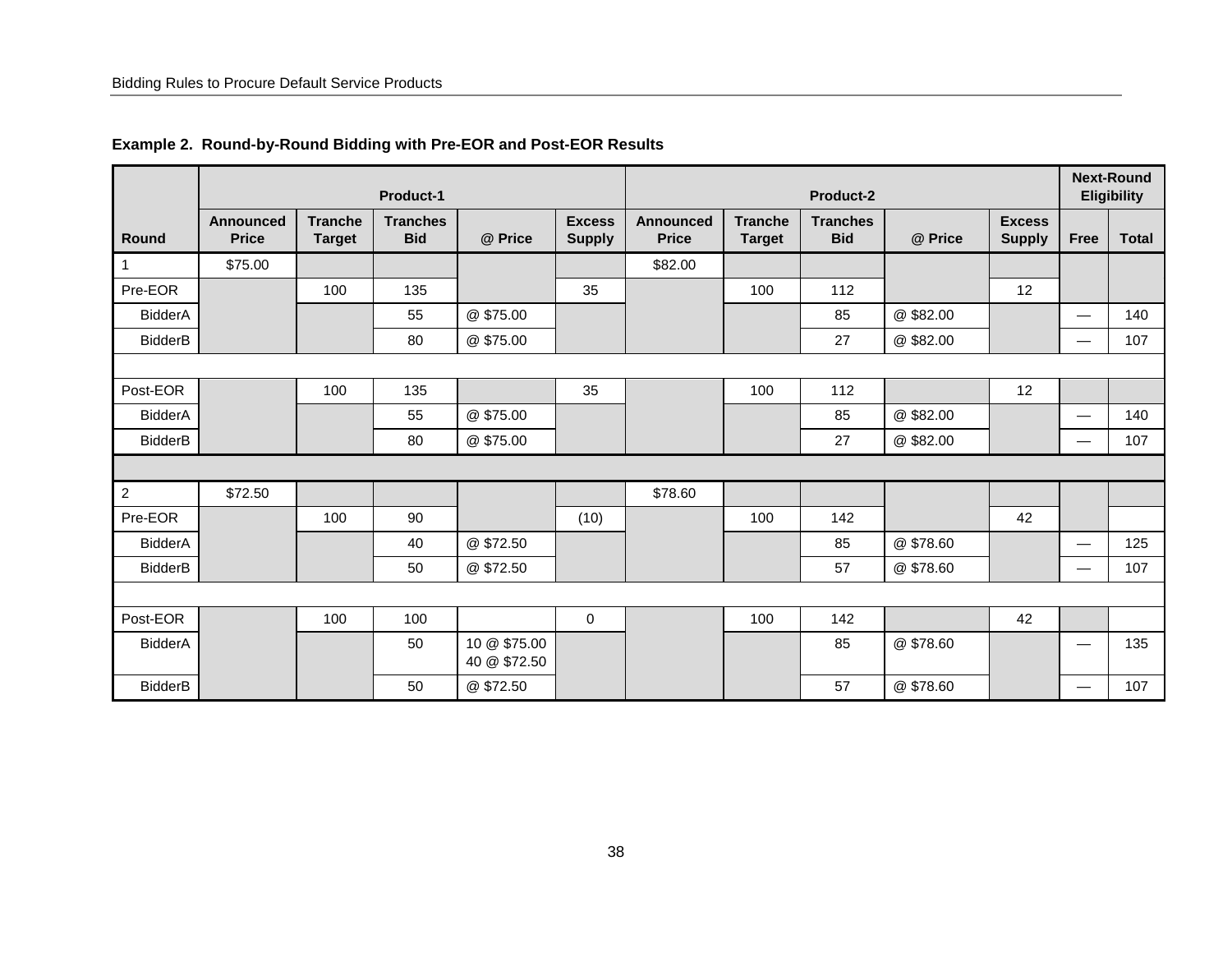|                |                           |                                 | Product-1                     |                              |                                |                                  |                                 | Product-2                     |                              |                                |             | <b>Next-Round</b><br><b>Eligibility</b> |
|----------------|---------------------------|---------------------------------|-------------------------------|------------------------------|--------------------------------|----------------------------------|---------------------------------|-------------------------------|------------------------------|--------------------------------|-------------|-----------------------------------------|
| Round          | Announced<br><b>Price</b> | <b>Tranche</b><br><b>Target</b> | <b>Tranches</b><br><b>Bid</b> | @ Price                      | <b>Excess</b><br><b>Supply</b> | <b>Announced</b><br><b>Price</b> | <b>Tranche</b><br><b>Target</b> | <b>Tranches</b><br><b>Bid</b> | @ Price                      | <b>Excess</b><br><b>Supply</b> | <b>Free</b> | <b>Total</b>                            |
| $\mathbf{3}$   | \$72.50                   |                                 |                               |                              |                                | \$76.10                          |                                 |                               |                              |                                |             |                                         |
| Pre-EOR        |                           | 100                             | 149                           |                              | 49                             |                                  | 100                             | 71                            |                              | (29)                           |             |                                         |
| <b>BidderA</b> |                           |                                 | 99                            | 10 @ \$75.00<br>89 @ \$72.50 |                                |                                  |                                 | 36                            | @ \$76.10                    |                                |             | 135                                     |
| <b>BidderB</b> |                           |                                 | 50                            | 50 @ \$72.50                 |                                |                                  |                                 | 35                            | @\$76.10                     |                                |             | 85                                      |
|                |                           |                                 |                               |                              |                                |                                  |                                 |                               |                              |                                |             |                                         |
| Post-EOR       |                           | 100                             | 132                           |                              | 32                             |                                  | 100                             | 100                           |                              | $\mathbf 0$                    |             |                                         |
| <b>BidderA</b> |                           |                                 | 82                            | @ \$72.50                    |                                |                                  |                                 | 43                            | 7 @ \$78.60<br>36 @ \$76.10  |                                | 10          | 135                                     |
| <b>BidderB</b> |                           |                                 | 50                            | @ \$72.50                    |                                |                                  |                                 | 57                            | 22 @ \$78.60<br>35 @ \$76.10 |                                |             | 107                                     |
|                |                           |                                 |                               |                              |                                |                                  |                                 |                               |                              |                                |             |                                         |
| $\overline{4}$ | \$70.15                   |                                 |                               |                              |                                | \$76.10                          |                                 |                               |                              |                                |             |                                         |
| Pre-EOR        |                           | 100                             | 78                            |                              | (22)                           |                                  | 100                             | 100                           |                              | $\mathbf 0$                    |             |                                         |
| <b>BidderA</b> |                           |                                 | 46                            | @ \$70.15                    |                                |                                  |                                 | 43                            | 7 @ \$78.60<br>36 @ \$76.10  |                                |             | 89                                      |
| <b>BidderB</b> |                           |                                 | 32                            | @\$70.15                     |                                |                                  |                                 | 57                            | 22 @ \$78.60<br>35 @ \$76.10 |                                |             | 89                                      |
|                |                           |                                 |                               |                              |                                |                                  |                                 |                               |                              |                                |             |                                         |
| Post-EOR       |                           | 100                             | 100                           |                              | 0                              |                                  | 100                             | 100                           |                              | $\mathbf 0$                    |             |                                         |
| <b>BidderA</b> |                           |                                 | 61                            | 15 @ \$72.50<br>46 @ \$70.15 |                                |                                  |                                 | 43                            | 7 @ \$78.60<br>36 @ \$76.10  |                                |             | 104                                     |
| <b>BidderB</b> |                           |                                 | 39                            | 7 @ \$72.50<br>32 @ \$70.15  |                                |                                  |                                 | 57                            | 22 @ \$78.60<br>35 @ \$76.10 |                                |             | 96                                      |